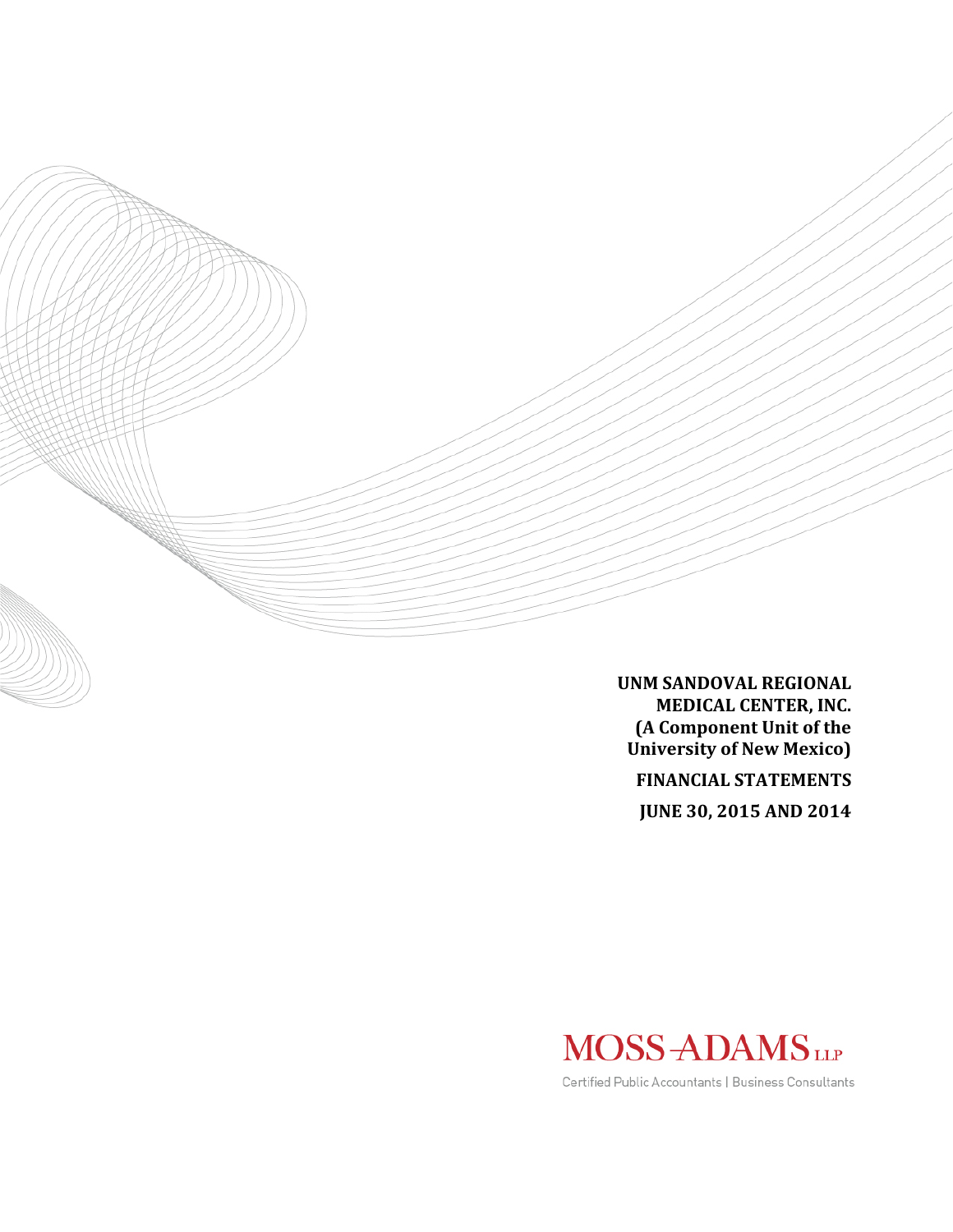# **UNM SANDOVAL REGIONAL MEDICAL CENTER, INC.**

### **(A Component Unit of the University of New Mexico) Official Roster June 30, 2015**

#### **BOARD OF DIRECTORS**

| Paul Roth, MD<br>Albuquerque, NM        | Chairperson (Term expires 6/30/17, Regent appointed) |
|-----------------------------------------|------------------------------------------------------|
| Brad Cushnyr, MD<br>Albuquerque, NM     | Member (Term expires 6/30/18, Regent appointed)      |
| Charlotte Garcia<br>Albuquerque, NM     | Member (Term expires 6/30/18, County appointed)      |
| Steve McKernan<br>Albuquerque, NM       | Member (Term expires 6/30/16, Regent appointed)      |
| Michael Richards, MD<br>Albuquerque, NM | Member (Term expires 6/30/16, Regent appointed)      |
| Jerry Geist<br>Albuquerque, NM          | Member (Term expires 6/30/16, Regent appointed)      |
| Manu RainBird<br>Albuquerque, NM        | Member (Term expires 6/30/17, County appointed)      |
| Donnie Leonard<br>Albuquerque, NM       | Member (Term expires 6/30/17, County appointed)      |
| Joanna Boothe<br>Albuquerque, NM        | Member (Term expires 6/30/18, County appointed)      |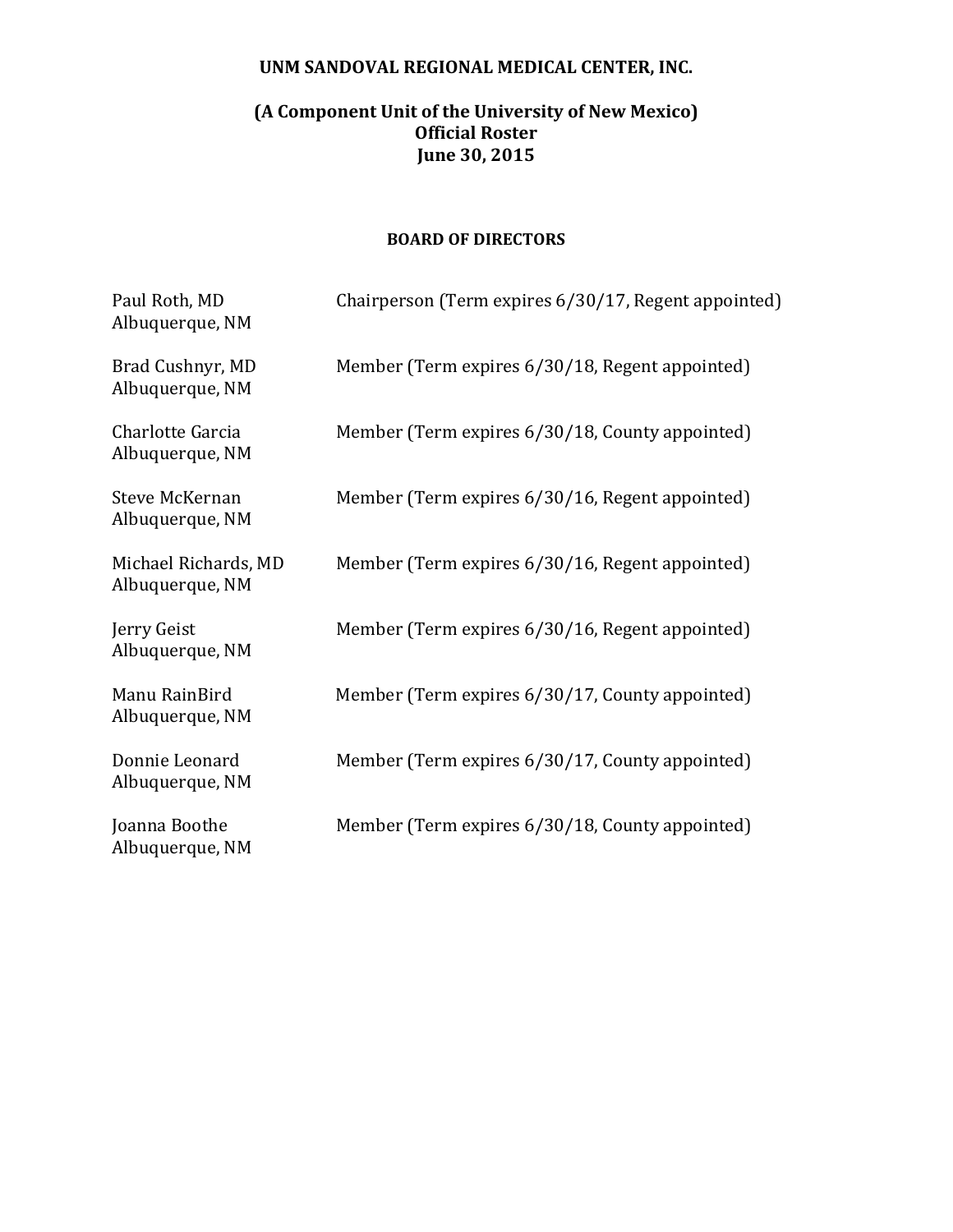### **UNM SANDOVAL REGIONAL MEDICAL CENTER, INC.**

# **(A Component Unit of the University of New Mexico) Official Roster (continued) June 30, 2015**

#### **ADMINISTRATIVE OFFICERS**

| Robert G. Frank, Ph.D. | President – University of New Mexico                                                             |
|------------------------|--------------------------------------------------------------------------------------------------|
| Paul Roth, M.D.        | Chancellor - UNM Health Sciences Center<br>Dean, School of Medicine - UNM Health Sciences Center |
| Ava Lovell             | Senior Executive Financial Officer – UNM Health Sciences<br>Center                               |
| Steve McKernan         | Chief Executive Officer - UNM Hospitals<br>Chief Operating Officer - UNM Health System           |
| Ella Watt              | Chief Financial Officer - UNM Hospitals<br>Chief Financial Officer - UNM Health System           |
| Michael Richards, M.D. | Executive Physician-in-Chief                                                                     |
| Jamie Silva-Steele     | Chief Executive Officer – Sandoval Regional Medical Center                                       |
| Tony Ogborn, MD        | Chief Medical Officer - Sandoval Regional Medical Center                                         |
| Pamela Demarest        | Chief Nursing Officer – Sandoval Regional Medical Center                                         |
| Darlene Fernandez      | Chief Financial Officer - Sandoval Regional Medical<br>Center                                    |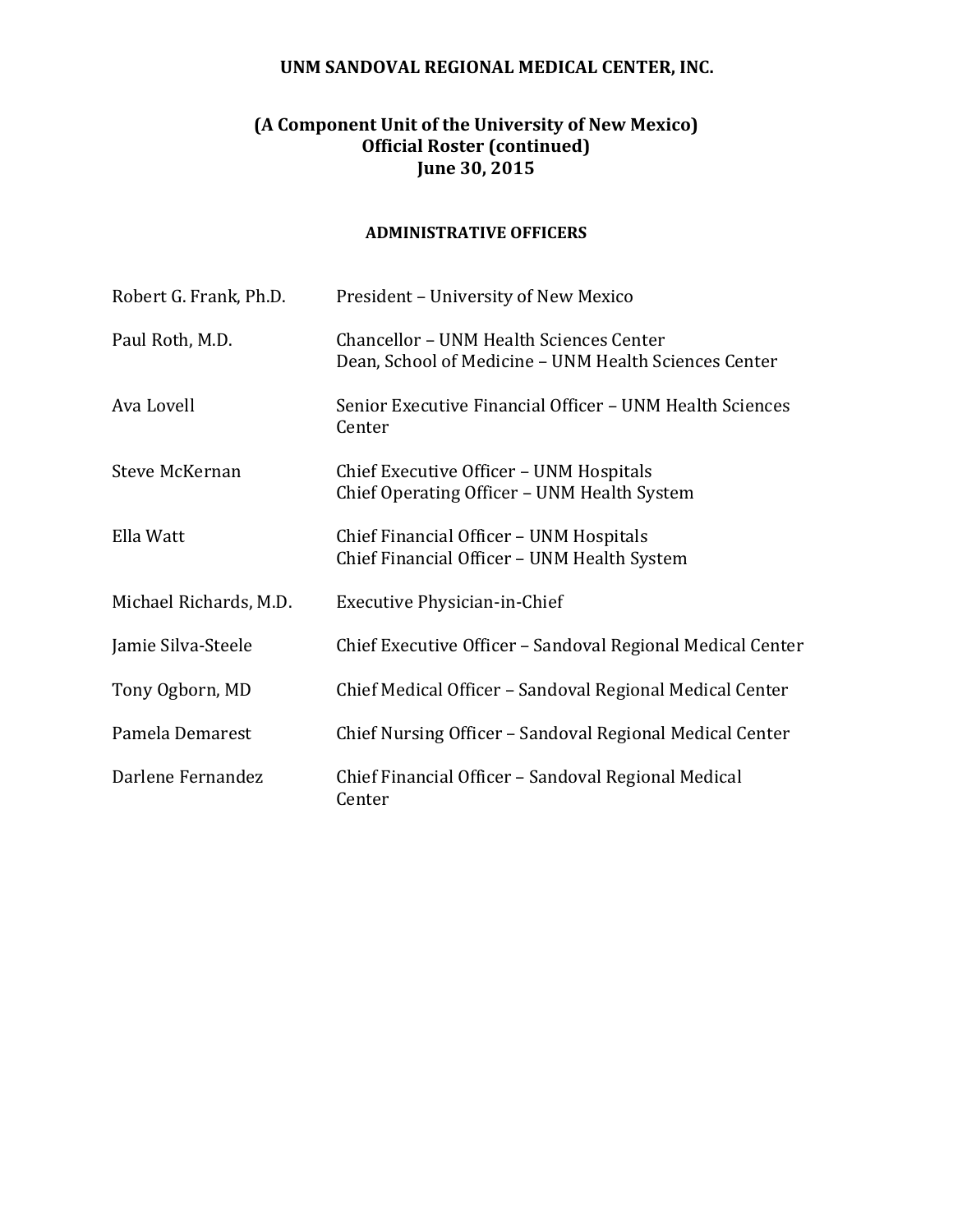### **UNM SANDOVAL REGIONAL MEDICAL CENTER, INC. (A Component Unit of the University of New Mexico)**

# **TABLE OF CONTENTS**

|                                                                                                                                                                 | Page      |
|-----------------------------------------------------------------------------------------------------------------------------------------------------------------|-----------|
| <b>Report of Independent Auditors</b>                                                                                                                           | $1 - 2$   |
| Management's Discussion and Analysis                                                                                                                            | $3 - 16$  |
| <b>Financial Statements:</b>                                                                                                                                    |           |
| <b>Statements of Net Position</b>                                                                                                                               | 17        |
| Statements of Revenues, Expenses and Changes in Net Position                                                                                                    | 18        |
| <b>Statements of Cash Flows</b>                                                                                                                                 | 19-20     |
| Notes to Financial Statements                                                                                                                                   | $21 - 42$ |
| Contracts Entered Into Greater than \$60,000                                                                                                                    | 43        |
| Report of Independent Auditors on Internal Control Over<br>Financial Reporting and on Compliance and Other<br>Matters Based on an Audit of Financial Statements |           |
| Performed in Accordance with Government Auditing Standards                                                                                                      | 44-45     |
| Schedule of Findings and Responses                                                                                                                              | 46        |
| <b>Exit Conference</b>                                                                                                                                          | 47        |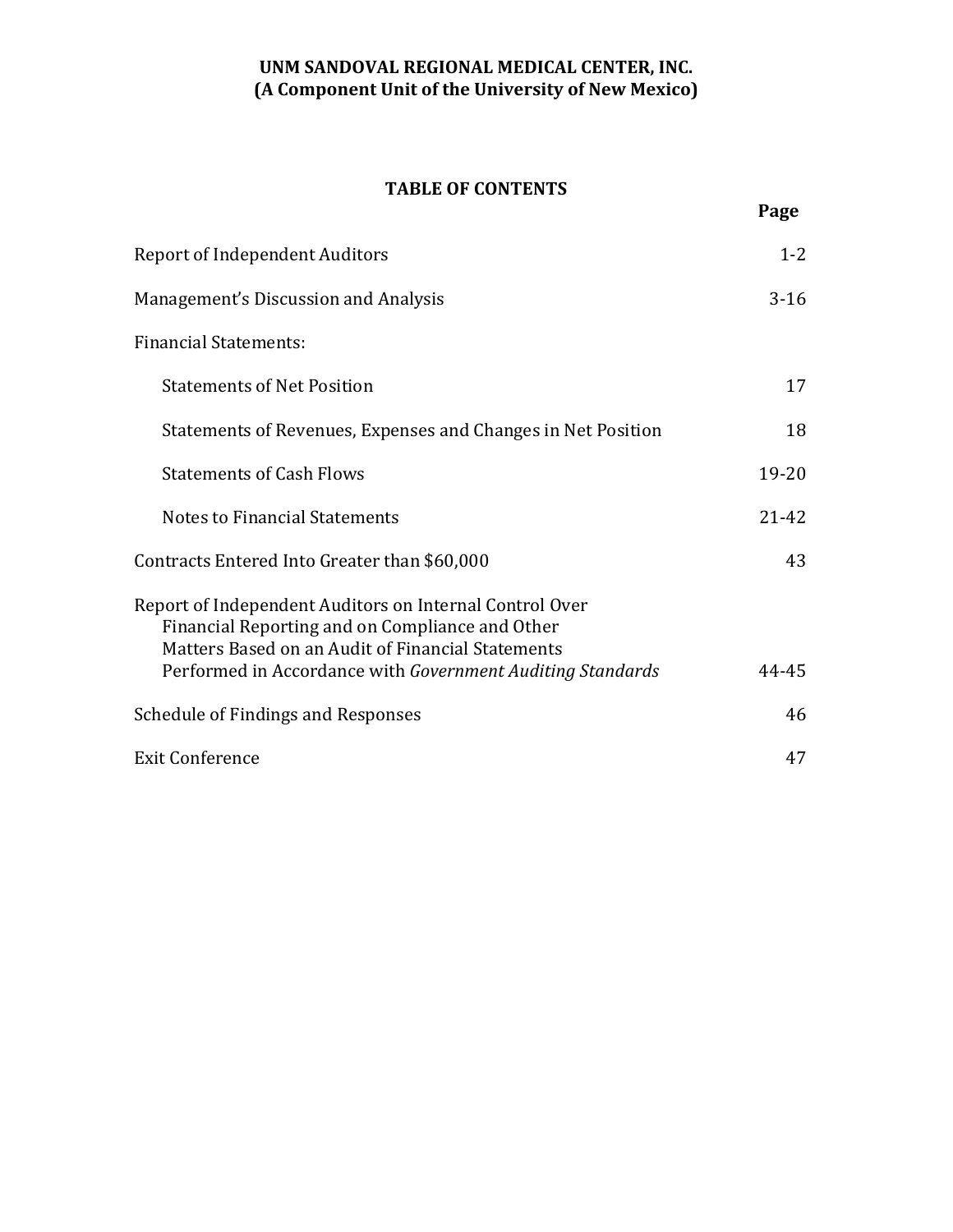

### **REPORT OF INDEPENDENT AUDITORS**

The Board of Directors UNM Sandoval Regional Medical Center, Inc. and Mr. Timothy Keller, New Mexico State Auditor

#### **Report on the Financial Statements**

We have audited the accompanying financial statements of Sandoval Regional Medical Center, Inc. (SRMC or the Medical Center), a component unit of the University of New Mexico, State of New Mexico, operated by the University of New Mexico Health Sciences Center Clinical Operations, as of and for the years ended June 30, 2015 and 2014, and the related notes to the financial statements, which collectively comprise the Medial Center's basic financial statements as listed in the table of contents.

#### *Management's Responsibility for the Financial Statements*

Management is responsible for the preparation and fair presentation of these financial statements and budget comparison in accordance with accounting principles generally accepted in the United States of America; this includes the design, implementation, and maintenance of internal control relevant to the preparation and fair presentation of financial statements that are free from material misstatement, whether due to fraud or error.

#### *Auditor's Responsibility*

Our responsibility is to express an opinion on these financial statements based on our audits. We conducted our audits in accordance with auditing standards generally accepted in the United States of America and the standards applicable to financial audits contained in *Government Auditing Standards*, issued by the Comptroller General of the United States. Those standards require that we plan and perform the audit to obtain reasonable assurance about whether the financial statements are free from material misstatement.

An audit involves performing procedures to obtain audit evidence about the amounts and disclosures in the financial statements. The procedures selected depend on the auditor's judgment, including the assessment of the risks of material misstatement of the financial statements, whether due to fraud or error. In making those risk assessments, the auditor considers internal control relevant to the entity's preparation and fair presentation of the financial statements in order to design audit procedures that are appropriate in the circumstances, but not for the purpose of expressing an opinion on the effectiveness of the Medical Center's internal control. Accordingly, we express no such opinion. An audit also includes evaluating the appropriateness of accounting policies used and the reasonableness of significant accounting estimates made by management, as well as evaluating the overall presentation of the financial statements.

We believe that the audit evidence we have obtained is sufficient and appropriate to provide a basis for our audit opinion.

#### *Opinions*

In our opinion, the financial statements referred to above present fairly, in all material respects, the financial position of the Medical Center as of June 30, 2015 and  $2014$ , and the changes in its financial position and its cash flows for the years then ended in accordance with accounting principles generally accepted in the United States of America.

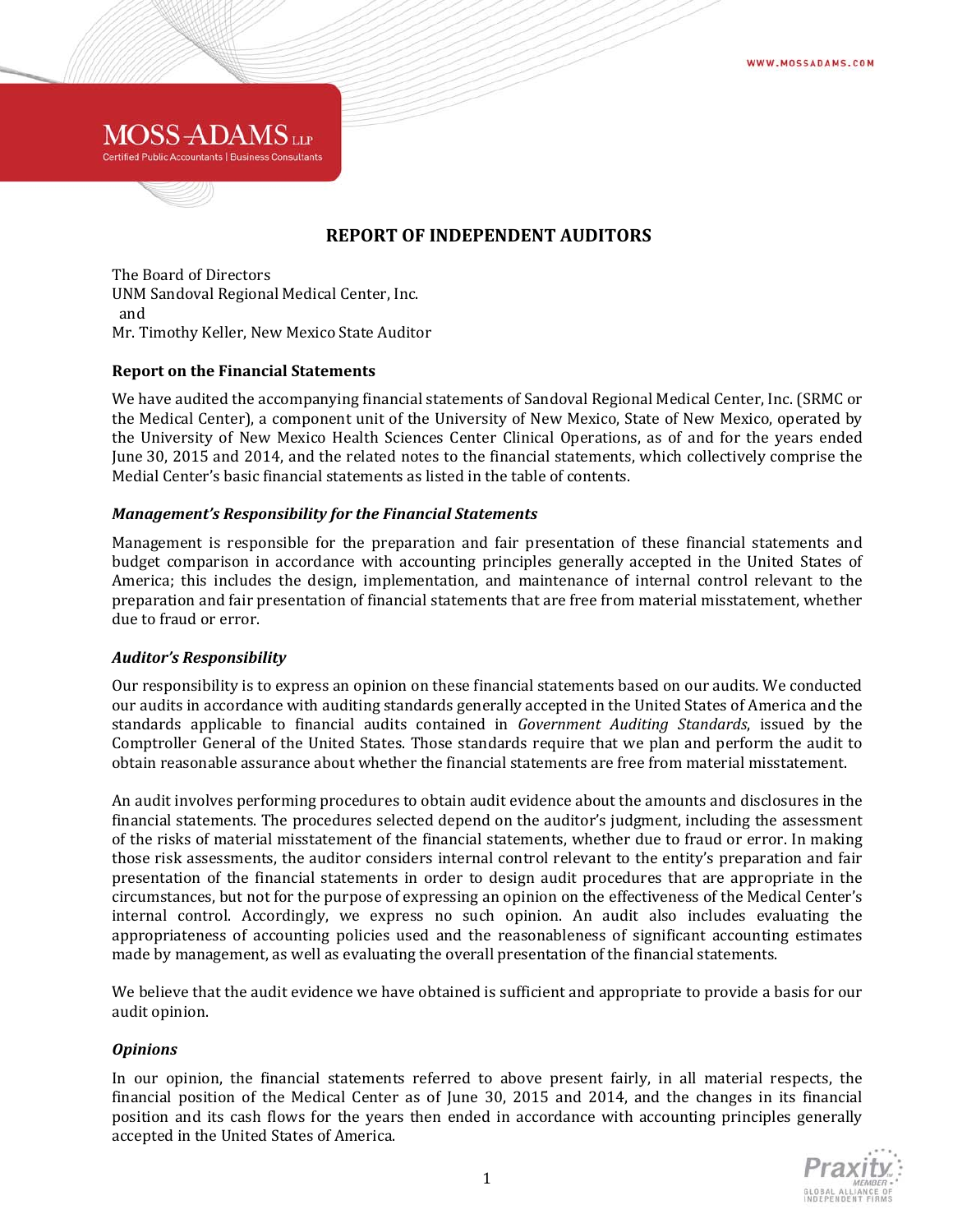The Board of Directors UNM Sandoval Regional Medical Center, Inc. and Mr. Timothy Keller, New Mexico State Auditor

#### *Emphasis of Matter*

As discussed in Note 1, the financial statements present only the Medical Center and are not intended to present fairly the financial position of the University of New Mexico as of June 30, 2015 and 2014, and the changes in its financial position for the years then ended in conformity with accounting principles generally accepted in the United States of America.

#### *Other Matters*

#### *Required Supplementary Information*

Accounting principles generally accepted in the United States of America require that management's discussion and analysis on pages 3-15 be presented to supplement the basic financial statements. Such information, although not a part of the basic financial statements, is required by the Governmental Accounting Standards Board who considers it to be an essential part of financial reporting for placing the basic financial statements in an appropriate operational, economic, or historical context. We have applied certain limited procedures to the required supplementary information in accordance with auditing standards generally accepted in the United States of America, which consisted of inquiries of management about the methods of preparing the information and comparing the information for consistency with management's responses to our inquiries, the basic financial statements, and other knowledge we obtained during our audit of the basic financial statements. We do not express an opinion or provide any assurance on the information because the limited procedures do not provide us with sufficient evidence to express an opinion or provide any assurance.

#### *Other Information*

Our audit was conducted for the purpose of forming an opinion on the financial statements that collectively comprise the Medical Center's basic financial statements. The accompanying vendor schedule of contracts entered into greater than  $$60,000$  on page 42 has not been subjected to the auditing procedures applied in the audit of the basic financial statements, and accordingly, we do not express an opinion or provide any assurance on it.

#### **Other Reporting Required by** *Government Auditing Standards*

In accordance with *Government Auditing Standards*, we have also issued our report dated October 29, 2015 on our consideration of the Medical Center's internal control over financial reporting and on our tests of its compliance with certain provisions of laws, regulations, contracts, and grant agreements and other matters. The purpose of that report is to describe the scope of our testing of internal control over financial reporting and compliance and the results of that testing, and not to provide an opinion on internal control over financial reporting or on compliance. That report is an integral part of an audit performed in accordance with *Government Auditing Standards* in considering the Medical Center's internal control over financial reporting and compliance.

Mess adams LLP

Albuquerque, New Mexico October 29, 2015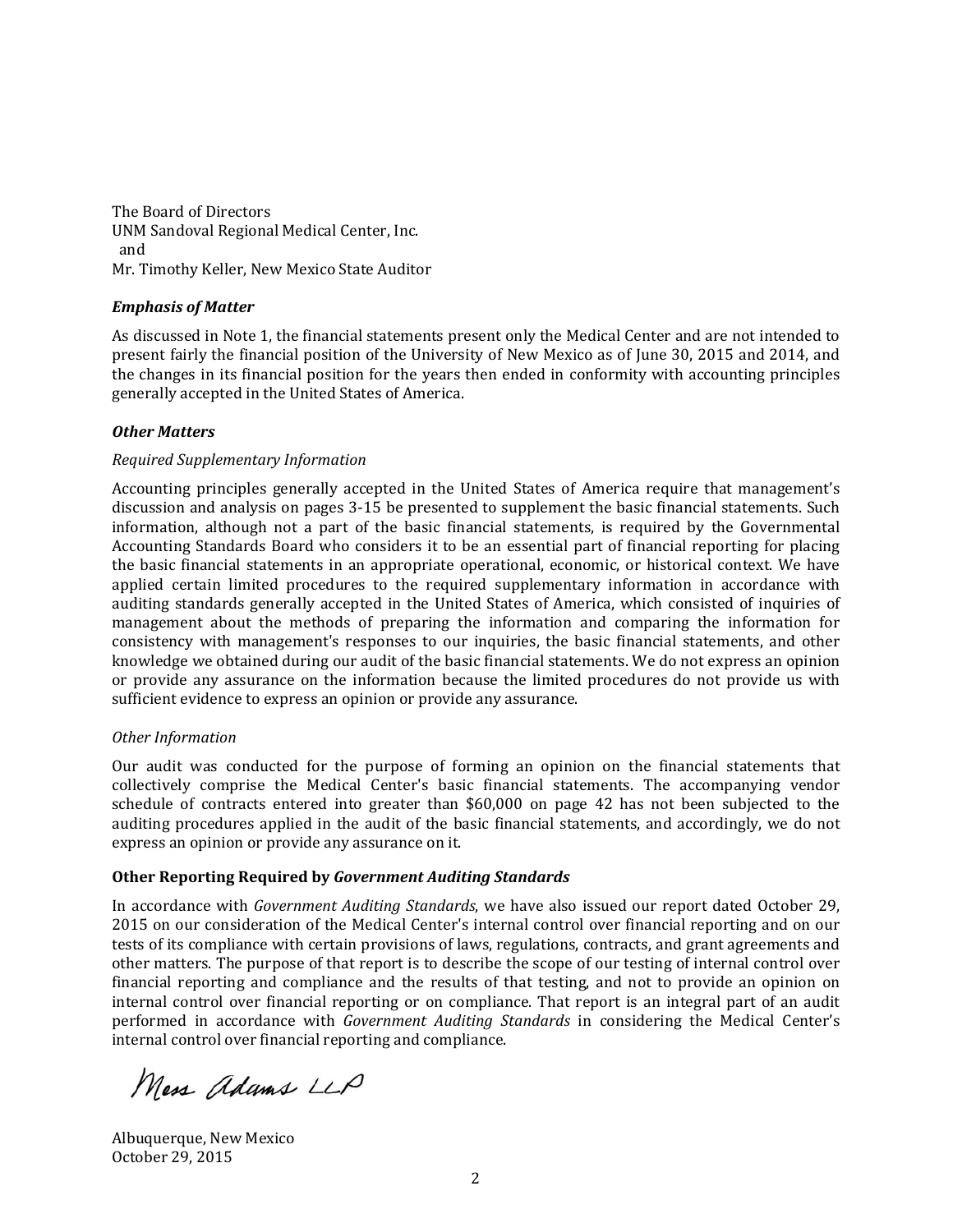The following discussion and analysis provides an overview of the financial position and activities of UNM Sandoval Regional Medical Center as of and for the years ended June 30, 2015, 2014, and 2013. This discussion should be read in conjunction with the accompanying financial statements and notes. Management has prepared the basic financial statements and the related note disclosures along with this discussion and analysis. As such, the financial statements, notes, and this discussion are the responsibility of the Medical Center's management.

### **Using This Annual Report**

This annual report consists of financial statements prepared in accordance with Governmental Accounting Standards Board (GASB) Statement No. 34, *Basic Financial Statements – and Management's Discussion and Analysis – for State and Local Governments*, as amended.

The financial statements prescribed by GASB 34, as amended, (the statement of net position, statement of revenues, expenses, and changes in net position, and the statement of cash flows) present financial information in a form similar to that used by commercial corporations. They are prepared under the accrual basis of accounting, whereby revenues and assets are recognized when the service is provided, and expenses and liabilities are recognized when others provide the service or goods are received, regardless of when cash is exchanged.

The statements of net position include all assets and liabilities. Over time, increases or decreases in net position (the difference between assets and liabilities) is one indicator of the improvement or erosion of the Medical Center's financial health when considered with nonfinancial facts such as patient statistics and the condition of facilities. This statement includes all assets and liabilities using the accrual basis of accounting, which is consistent with the accounting method used by nongovernmental hospitals and healthcare organizations. 

The statements of revenues, expenses, and changes in net position present the revenues earned and expenses incurred during the year. Activities are reported as either operating or nonoperating. The utilization of capital assets is reflected in the financial statements as depreciation, which amortizes the cost of an asset over its expected useful life.

The statement of cash flows presents information related to cash inflows and outflows summarized by operating, capital and noncapital financing, and investing activities.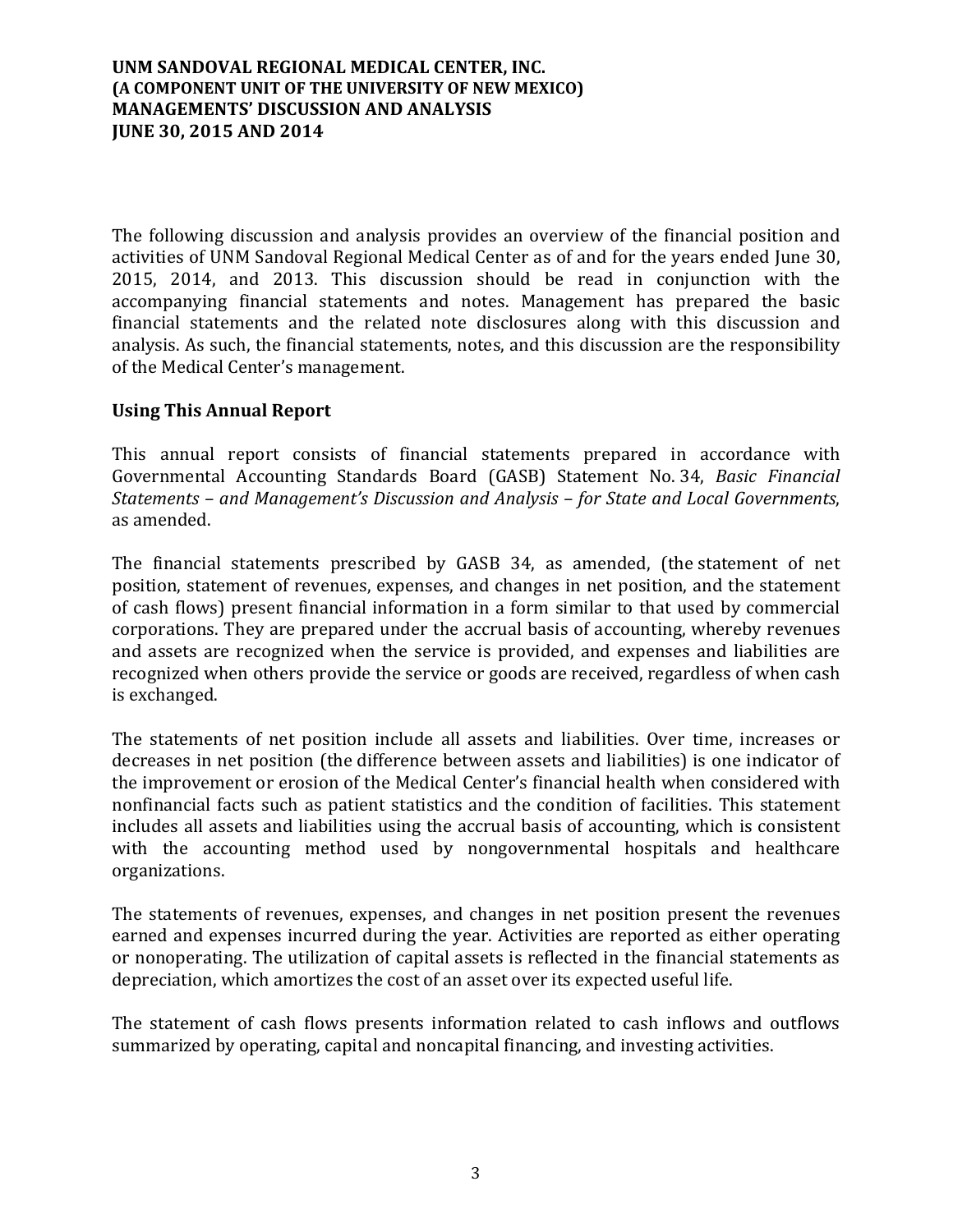### **Overview of Entity**

In August 2009, Regents of the University of New Mexico (UNM) approved the formation of the Medical Center, a New Mexico nonprofit corporation organization under and pursuant to the New Mexico University Research Park and Economic Development Act. The Medical Center was organized for the development, construction and operation of a licensed general, community teaching Medical Center in Sandoval County and to facilitate and develop the clinical and medical practices of the faculty of the University of New Mexico School of Medicine (UNMSOM).

As of July 2012, the construction of the physical facility of the Medical Center was complete. with the Medical Center receiving a Medical Center license from the New Mexico Department of Health on July 12, 2012. On August 17, 2012, the Medical Center received notice from the Centers for Medicare and Medicaid Services ("CMS") that the facility had met all federal requirements for participation in the Medicare and Medicaid programs. At that time, the Medical Center was assigned a provider number by CMS to begin billing the Medicare program for Medicare beneficiaries.

The following summarizes the healthcare services that are offered by the Medical Center:

*Inpatient Care* – Acute care provided by practitioners in 48 acute medical-surgical beds, 12 intensive care unit beds and 12 dedicated behavioral health beds. The Medical Center is equipped with an emergency department with  $11$  exam rooms, two trauma rooms and two triage rooms. Additionally, the Medical Center is equipped with six operating rooms, three minor procedure rooms and one interventional radiology (IR) lab. 

*Outpatient Care* – Comprehensive offering of laboratory, radiology, diagnostic services, rehabilitation services, medical and surgical clinics.

*Surgical Services* - Anesthesia, General Surgery, Orthopedic (including hand), Podiatry, Otolaryngology, Urologic, Gynecologic, Urogynecologic, Bariatric, minimally invasive spine surgery and outpatient laparoscopic surgery.

*Physician Services* – the Medical Center has an "open" medical staff, allowing community physicians in addition to the UNM SOM providers to be members of the active medical staff and to admit and follow their patients at the Medical Center. There are currently 555 physicians credentialed of which 439 are School of Medicine physicians and the remaining 116 are community physicians.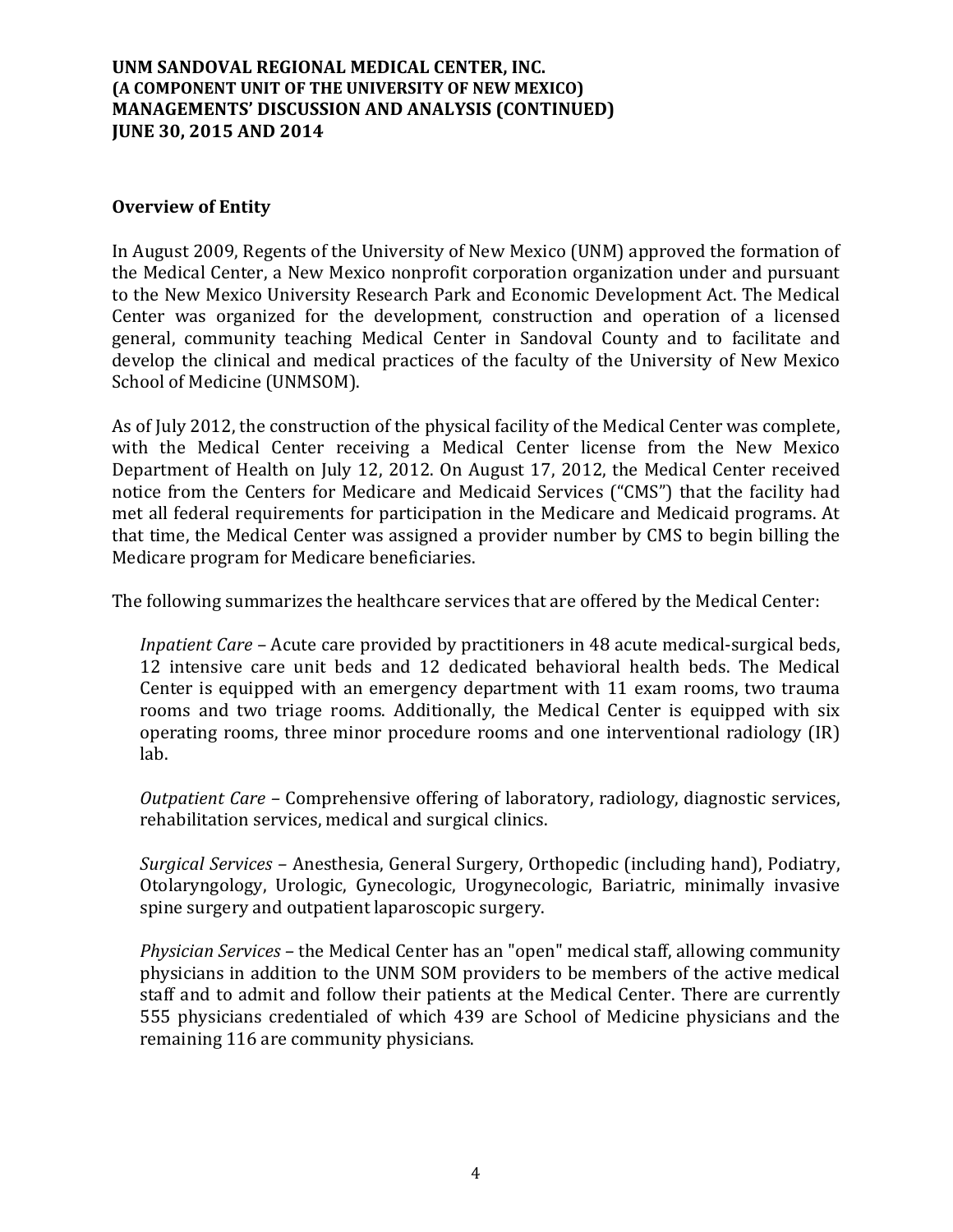#### **Condensed Summary of Net Position**

|                                     |                  | As of June 30, |             |
|-------------------------------------|------------------|----------------|-------------|
| <b>Assets</b>                       | 2015             | 2014           | 2013        |
| Current assets                      | \$<br>33,949,976 | 40,841,685     | 36,983,806  |
| Capital assets, net                 | 121,779,060      | 128,091,305    | 136,485,863 |
| Noncurrent assets                   | 5,404,485        | 3,480,942      | 1,677,025   |
| Total assets                        | 161,133,521      | 172,413,932    | 175,146,694 |
| <b>Liabilities</b>                  |                  |                |             |
| Current liabilities                 | 13,518,464       | 24,079,883     | 15,362,628  |
| Noncurrent liabilities              | 128,500,000      | 131,880,000    | 140,765,000 |
| Total liabilities                   | 142,018,464      | 155,959,883    | 156,127,628 |
| <b>Net Position</b>                 |                  |                |             |
| Net investment in capital assets    | (10, 100, 940)   | (15, 333, 693) | (6,939,137) |
| Restricted net position, expendable | 11,336,578       | 24,100,300     | 10,094,941  |
| Unrestricted                        | 17,879,419       | 7,687,442      | 15,863,262  |
| Total net position                  | \$<br>19,115,057 | 16,454,049     | 19,019,066  |

At June 30, 2015, total Medical Center assets were \$161.1 million compared to \$172.4 million at June 30, 2014. The Medical Center's most significant assets at June 30, 2015 were net capital assets of \$121.8 million, cash and cash equivalents of \$19.0 million followed by patient receivables of \$10.3 million.

The decrease in assets from June 30, 2014 to June 30, 2015 is primarily due to decreases in cash and cash equivalents and in net capital assets. The decrease in cash and cash equivalents is the result of the expenditure of restricted funds held by trustee for debt service for the purpose of meeting scheduled mandatory bond redemptions. Operating cash increased by \$4.3 million during the year ended June 30, 2015 from \$8.9 million at June 30, 2014 to \$13.2 million at June 30, 2015. This increase reflects the cash held by trustee for operations of \$4.3 million at June 30, 2014 being completely drawn down during the year ended June 30, 2015 and transferred into the cash operating account. The decrease in net capital assets is the result of depreciation exceeding capital additions since the facility is still relatively new.

At June 30, 2014, total Medical Center assets were \$172.4 million compared to \$175.1 million at June 30, 2013. The Medical Center's most significant assets at June 30, 2014 were net capital assets of \$128.1 million, cash and cash equivalents of \$25.2 million followed by patient receivables of \$6.1 million.

The Medical Center's liabilities totaled \$142.0 million at June 30, 2015 compared to \$156.0 million at June 30, 2014. At June 30, 2015, current and noncurrent bonds payable of \$131.9 million was the largest liability, followed by accounts payable of \$3.9 million. The decrease in liabilities is due to a decrease in the amount of bonds payable resulting from the payments of the scheduled mandatory bond redemptions of \$11.5 million during the year ended June 30, 2015.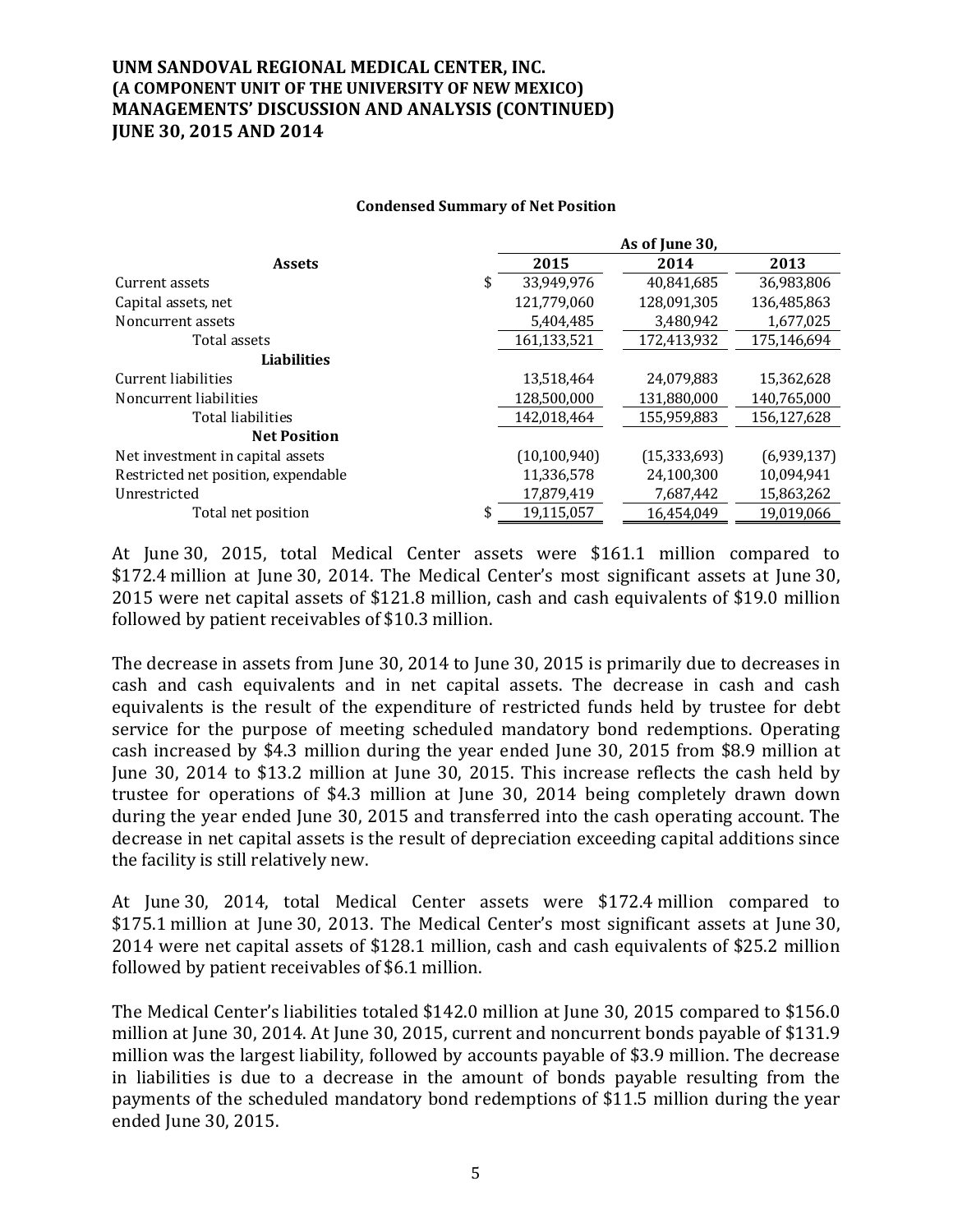The Medical Center's liabilities totaled \$156.0 million at June 30, 2014 compared to \$156.1 million at June 30, 2013. At June 30, 2014, current and noncurrent bonds payable of \$143.4 million was the largest liability, followed by accounts payable of \$3.6 million.

At June 30, 2015, 2014 and 2013, the Medical Center's current assets of \$33.9 million, \$40.8 million and \$37.0 million, respectively, were sufficient to cover current liabilities of \$13.5 million (current ratio of 2.51),  $$24.1$  million (current ratio of 1.70) and  $$15.4$  million (current ratio of 2.41), respectively.

Total net position as of June 30, 2015 increased by \$2.7 million to \$19.1 million, which included an operating gain of \$1.6 million and net nonoperating revenues of \$1.1 million. Unrestricted net position totaled \$17.9 million at June 30, 2015. Restricted net position, expendable as of June 30, 2015 decreased by \$12.8 million to \$11.3 million, which was driven by a \$10.4 million reduction in cash held by trustee for debt service that was used to pay scheduled mandatory bond redemptions, a \$4.3 million reduction in cash held by trustee for operations that was drawn down during fiscal year 2015, and partially offset by an increase of \$1.9 million in cash held by trustee for mortgage reserve fund.

Total net position as of June 30, 2014 decreased by \$2.6 million to \$16.5 million, which included an operating loss of \$5.3 million partially offset by net nonoperating revenues of \$2.7 million. Unrestricted net position totaled \$7.7 million at June 30, 2014. Restricted net position, expendable as of June 30, 2014 increased by \$14.0 million to \$24.1 million, which was driven by a \$10.7 million increase in cash held by trustee for debt service to be used for scheduled mandatory bond redemptions, a \$1.8 million increase in cash held by trustee for mortgage reserve fund and a \$1.5 million increase in cash held by trustee for operations. 

|                                           | Year Ended June 30, |                |              |
|-------------------------------------------|---------------------|----------------|--------------|
|                                           | 2015                | 2014           | 2013         |
| Total operating revenues                  | \$<br>75,270,952    | 54,091,041     | 19,198,419   |
| Total operating expenses                  | (73,687,255)        | (59, 373, 188) | (49,206,822) |
| Operating gain (loss)                     | 1,583,697           | (5,282,147)    | (30,008,403) |
| Nonoperating revenues, expense            |                     |                |              |
| and other revenues                        | 1,077,311           | 2,717,130      | 16,010,583   |
| Total increase (decrease) in net position | 2,661,008           | (2,565,017)    | (13,997,820) |
| Net position, beginning of year           | 16,454,049          | 19,019,066     | 33,016,886   |
| Net position, end of year                 | \$<br>19,115,057    | 16,454,049     | 19,019,066   |

#### **Condensed Summary of Revenues, Expenses, and Changes in Net Position**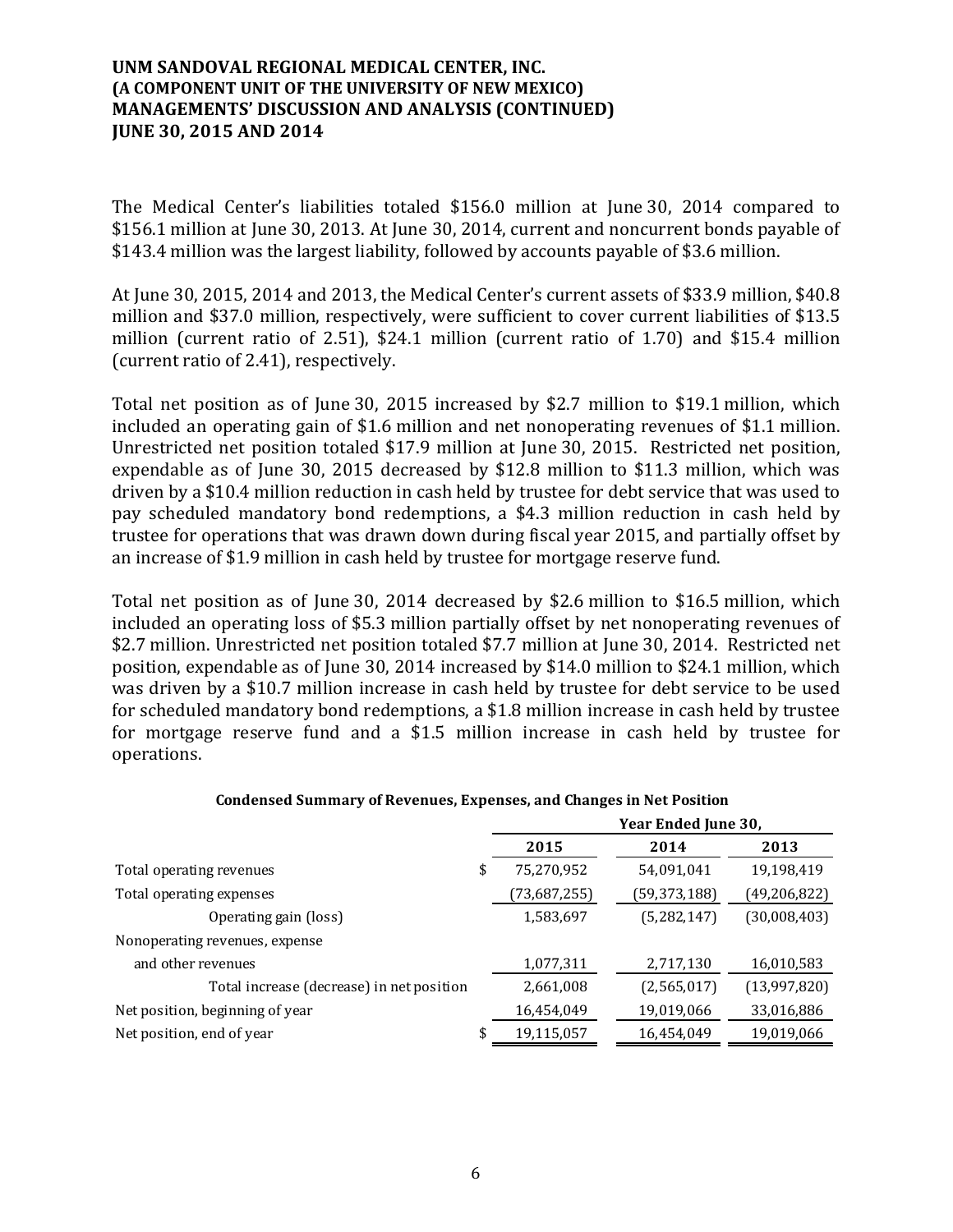#### **Operating Revenues**

The sources of operating revenues for the Medical Center are net patient service and other operating revenues, with the most significant source being net patient service revenues. Operating revenues were \$75.3 million, \$54.1 million and \$19.2 million for the years ended June 30, 2015, 2014 and 2013, respectively.

Net patient service revenue is comprised of gross patient revenue, net of contractual allowances, charity care, provision for doubtful accounts, and any third party cost report settlements. Net patient service revenues were \$74.8 million, \$52.7 million and \$18.3 million for the years ended June 30, 2015, 2014 and 2013 respectively. The increase of \$22.1 million is the result of an increase in volumes (see chart below), an improvement in collection rates for certain payer contracts, and the expansion of Medicaid coverage under the Affordable Care Act initiated on January 1, 2014. Revenues for the vear ended June 30, 2015 were positively impacted by the tremendous demand for Medicaid coverage under the new regulations, which delayed processing of both applications by the State of New Mexico and claims on the part of Medicaid payers under Centennial Care.

The following table summarizes key operating statistics for the years ended June 30, 2015, 2014 and 2013:

|                          | Year Ended June 30, |        |               |  |
|--------------------------|---------------------|--------|---------------|--|
|                          | 2014<br>2015        |        | <u> 2013 </u> |  |
|                          |                     |        |               |  |
| <b>Inpatient Days</b>    | 15,348              | 12,136 | 6,763         |  |
| <b>Discharges</b>        | 3,178               | 2,682  | 1,691         |  |
| <b>Outpatient Visits</b> | 31,849              | 27,498 | 17,300        |  |
| <b>Emergency Visits</b>  | 15,808              | 14,080 | 9,238         |  |
| Surgeries                | 3,713               | 3,517  | 1,731         |  |

The average daily census (ADC) for the year ended June 30, 2015 was 42.0 and increased by 8.8 patients per day from an ADC of 33.2 for the year ended June 30, 2014.

Payment to New Hospitals, as defined under C.F.R. §412.300(b), is paid at 85 percent of its allowable Medicare Inpatient hospital capital-related costs through its cost report ending at least 2 years after the hospital accepts its first patient. The Medical Center accepted its first patient on July 17, 2012, thus the first cost report period beginning at least two years after this date would be cost report period July 1, 2015 to June 30, 2016. Beginning July 1, 2016, the Medical Center will be subject to the prospective federal capital rate. Net patient service revenue for the year ended June 30, 2015 includes cost report estimates for the Medicare and Medicaid programs. In 2015, receivables for Medicare and Medicaid were recorded in the amounts of \$1,154,000 and \$330,261, respectively, and they include an estimate for the capital reimbursement component. Reductions totaling \$1,042,000 were made adjusting the estimated 2014 Medicare cost report settlement receivable due to revisions when the amended cost report was filed during 2015. Laws and regulations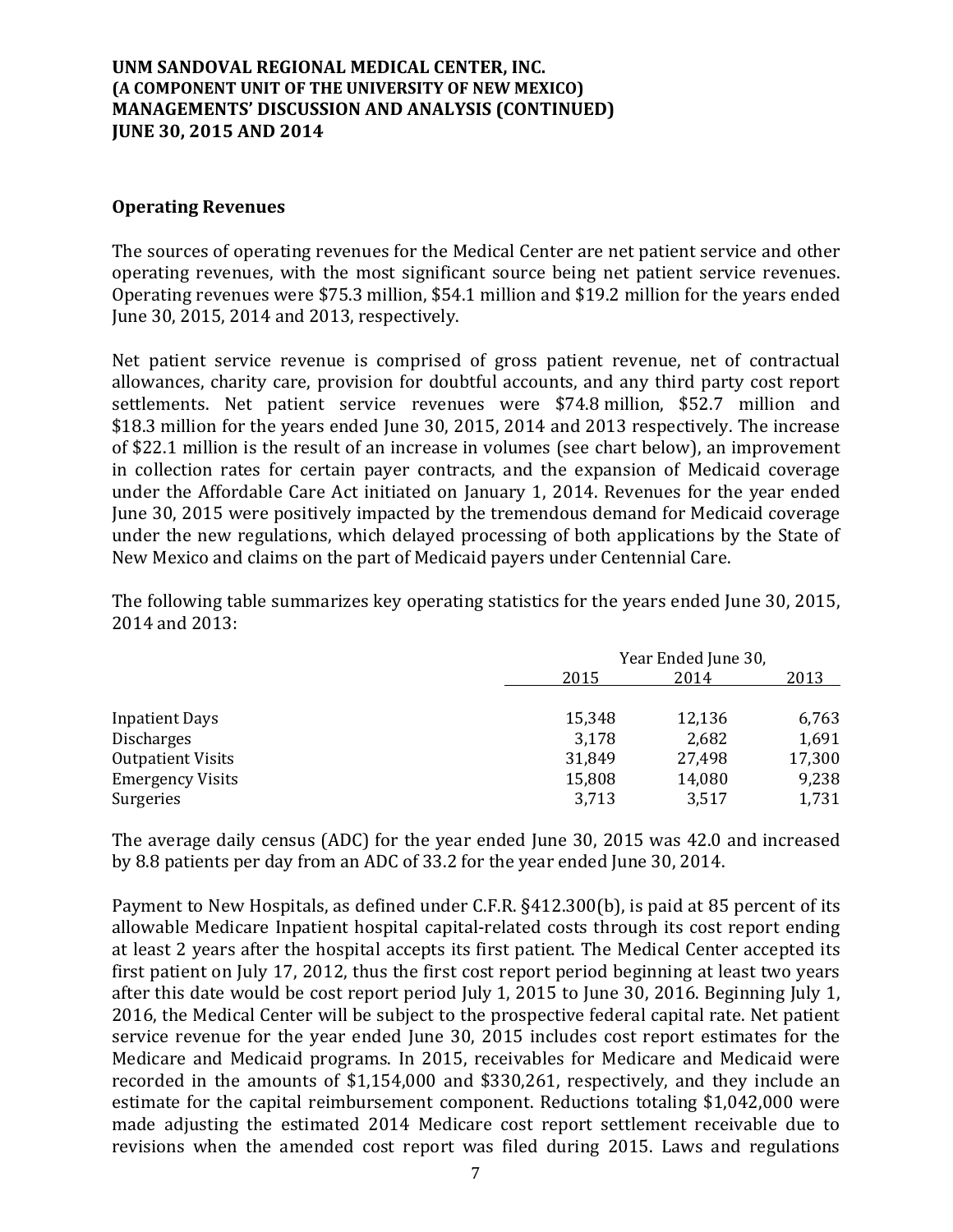governing the Medicare and Medicaid programs are extremely complex and subject to interpretation. As a result, there is at least a reasonable possibility that recorded estimates will change by a material amount in the near term. Estimates are continually monitored and reviewed, and as settlements are made or more information is available to improve estimates, differences are reflected in current operations. Net patient service revenue for the years ended June 30, 2015 and 2014 included cost report estimates for the Medicare and Medicaid programs in the amounts of \$2.0 million and \$228,093, respectively.

Through December 31, 2013, the Medical Center saw patients that were enrolled in the New Mexico State Coverage Insurance Medicaid plan (SCI). The Medical Center participated in the reimbursement agreement between UNM Hospitals and the State of New Mexico. Funding was modeled after a capitated payment program. Funds were remitted to UNM Hospitals on a per-member-per-month basis for all state-approved members. UNM Hospitals remitted funds to the Medical Center based on the pro rata share of the adjudicated claims for these patients. Funding under the SCI program for the years ended June 30, 2014, and 2013 was \$973,477 and \$644,231, respectively, and is included in premium revenue. The SCI program was terminated with the adoption of the Centennial Care program in the State of New Mexico and the Affordable Care Act (ACA) effective January 1, 2014.

The Medical Center offers a financial assistance program called SRMC Care to which all eligible patients are encouraged to apply. This program assigns patients primary care providers and enables them to receive care throughout the Medical Center and at all clinic locations. This program is available to Sandoval County residents who also meet certain income and asset thresholds. Patients applying for coverage under SRMC Care must apply for coverage under Medicaid or the Health Insurance Exchange (HIX), if eligible. Patients may continue to receive SRMC Care until they receive Medicaid eligibility or notification of coverage under the Exchange. Patients certified under Medicaid or the Exchange may continue to qualify for SRMC Care as a secondary coverage for copays and deductibles if they meet the income guidelines. If a patient has access to insurance coverage under the Exchange, or through other coverage options, such as an employer or spouse, the patient would be expected to obtain coverage through that source prior to eligibility for SRMC Care. The Medical Center uses the same sliding income scale as the Affordable Care Act to determine if insurance coverage is considered affordable. If coverage is determined not affordable, patients may be granted a hardship waiver, and would not be required to pursue coverage under HIX. These patients would qualify for SRMC Care.

The Medical Center does not pursue collection of amounts determined to qualify as charity care, with the exception of copayments. The cost of charity care provided under this program for the years ended June 30, 2015, 2014, and 2013 approximated \$1.2 million, \$2.4 million, and \$875,000, respectively.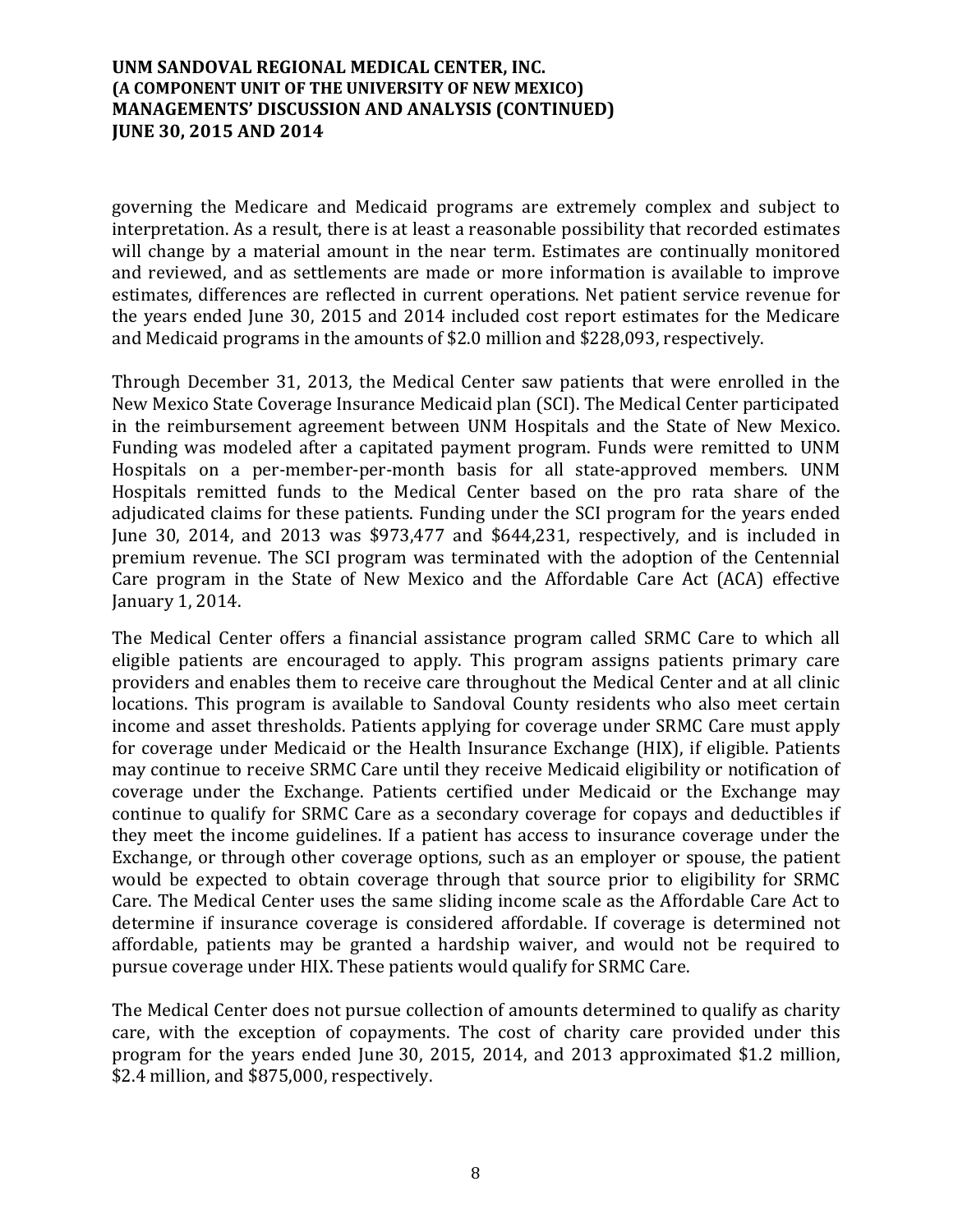The Medical Center provides care to patients who are either uninsured or under-insured and who do not meet the criteria for financial assistance. The Medical Center encourages patients to meet with a financial counselor to develop payment arrangements. Although the Medical Center pursues collection of these accounts usually through an extended payment plan or a discounted rate, interest is not charged on these accounts, liens are not placed on property or assets, and judgments are not filed against the patients. These accounts are fully reserved and recorded as provision for uncollectible accounts. Provision expense recorded for fiscal years 2015, 2014 and 2013 was \$2.8 million, \$19.6 million, and \$9.5 million, respectively. The cost of care provided to patient who are either uninsured or underinsured and who do not meet the criteria for financial assistance for years ended June 30, 2015, 2014 and 2013 was \$1.3 million, \$9.3 million, and \$7.9 million, respectively. The decrease in the cost is associated with an increase in patients who have insurance due to the expansion of Medicaid and the implementation of the HIX.

## **Operating Expenses**

Operating expenses for the Medical Center include items such as employee compensation and benefits, medical services, medical supplies, and equipment.

For the year ended June 30, 2015, total operating expenses were \$73.7 million and represent an increase of \$14.3 million from the year ended June 30, 2014. The most significant expense was an increase of \$7.2 million for employee compensation. The number of employees per year increased from June 30, 2014 to June 30, 2015 as a result of an increase in staffing levels to support heightened clinical volumes. There were also wage increases of  $2.7\%$  in November 2014 and  $2.0\%$  in May of 2015. Employee benefits increased by \$1.4 million as a direct result of the increase in employee compensation. The second largest factor was an increase of \$3.1 million in medical and other supplies, which was the result of an increase in patient volumes. This increase was partially driven by the increased number of cases from the opening of the newly completed interventional radiology lab in addition to an increase in joint replacement surgeries driving up the cost of orthopedic implants.

### **Nonoperating Revenues and Expenses**

For the years ended June 30, 2015, 2014, and 2013, net nonoperating revenues net of nonoperating expenses were \$1.1 million \$2.7 million and \$16.0 million, respectively.

The most significant nonoperating revenue at June 30, 2015 and 2014 was the Sandoval County mill levy (the "mill levy") tax subsidy totaling \$6.1 million and \$8.0 million, respectively. The decrease in 2015 was a result of the Medical Center's share of the tax proceeds decreasing from  $60\%$  in 2014 to 45% in 2015. This tax subsidy is provided for the general operations of the Medical Center. The Medical Center received this tax subsidy by voter endorsement for the services the Medical Center provides. Pursuant to a Health Facility Agreement with the Board of County Commissioners of Sandoval County, New Mexico, after opening, the Medical Center was entitled to receive the proceeds of a mill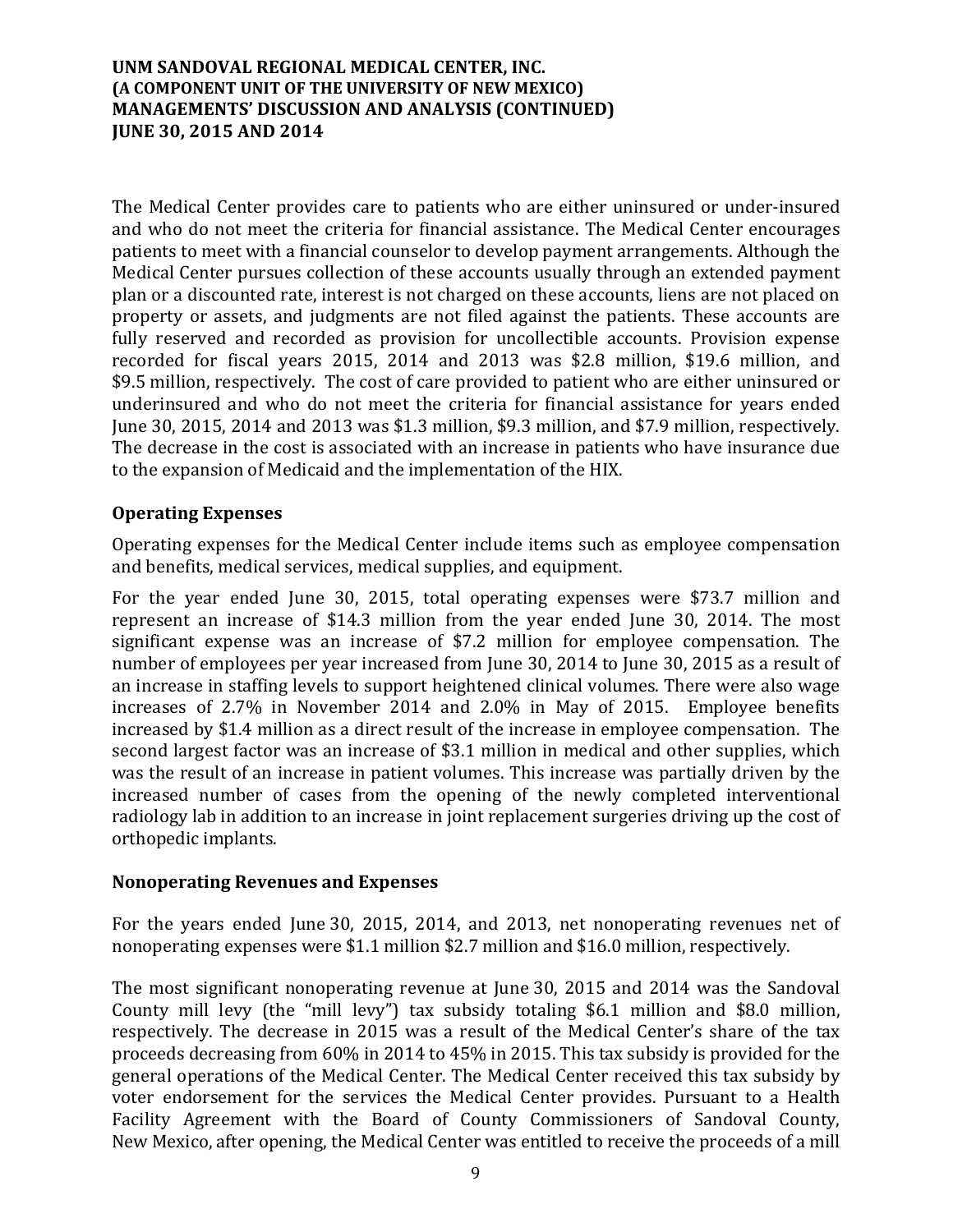levy adopted by the Board of County Commissioners of Sandoval County and approved by the voters of Sandoval County. The Medical Center recognizes Mill Levy Funds based on the fiscal year that the levy is collected by the County, and records the funds received as nonoperating revenues. During fiscal year 2013, the Medical Center recognized as revenue the Sandoval County proceeds of the Mill Levy accumulated prior to the opening of the Medical Center in July 2012 in the amount of \$13.8 million.

The next largest source of nonoperating revenue in the years ended June 30, 2015, 2014 and 2013 was the Federal Bond Subsidy in the amount of \$2.0 million, \$2.2 million and \$2.2 million, respectively. The Medical Center receives subsidy payments related to interest payments under the federal Build America Bond and Taxable Revenue Recovery Zone Economic Development Bond programs. The Medical Center is eligible to receive cash subsidy payments from the United States Department of Treasury equal to 35% of the interest payable on the Build America Bonds (Series 2010A), and 45% of the interest payable on the Recovery Zone Economic Development Bonds (Series 2010B). Pursuant to the Budget Control Act of 2011, as postponed by the American Taxpayer Relief Act of 2012, the budget sequestration impact was a reduction of  $7.2\%$ , effective July 1, 2013. This had the effect of changing the subsidy payment from the United States Department of Treasury equal to 32.48% of the interest payable on the Build America Bonds (Series 2010A), and 41.76% of the interest payable on the Recovery Zone Economic Development Bonds (Series 2010B). For Federal fiscal year 2015, beginning October 1, 2014, the sequestration percentage changed slightly to 7.3%.

The most significant nonoperating expense recorded for the years ended June 30, 2015, 2014, and 2013 was bond interest expense in the amount of \$6.0 million, \$6.5 million, and \$6.5 million, respectively.

### **Capital Assets**

At June 30, 2015, the Medical Center had \$121.8 million invested in capital assets, net of accumulated depreciation of \$26.7 million. Depreciation charges for the year ended June 30, 2015, 2014 and 2013 totaled \$9.6 million, \$9.1 million and \$8.0 million, respectively. 

|                                 | Year Ended June 30, |              |             |
|---------------------------------|---------------------|--------------|-------------|
|                                 | 2015                | 2014         | 2013        |
| Land, building and improvements | \$<br>105,130,301   | 104,937,400  | 105,435,945 |
| Building service equipment      | 3,505,706           | 2,690,802    | 2,651,112   |
| Fixed equipment                 | 3,484,347           | 2,382,124    | 2,395,668   |
| Major moveable equipment        | 36,145,365          | 34,749,109   | 33,961,464  |
| Construction in progress        | 200,675             | 397,709      |             |
|                                 | 148,466,394         | 145,157,144  | 144,444,189 |
| Less accumulated depreciation   | (26,687,334)        | (17,065,839) | (7,958,326) |
| Net property and equipment      | \$<br>121,779,060   | 128,091,305  | 136,485,863 |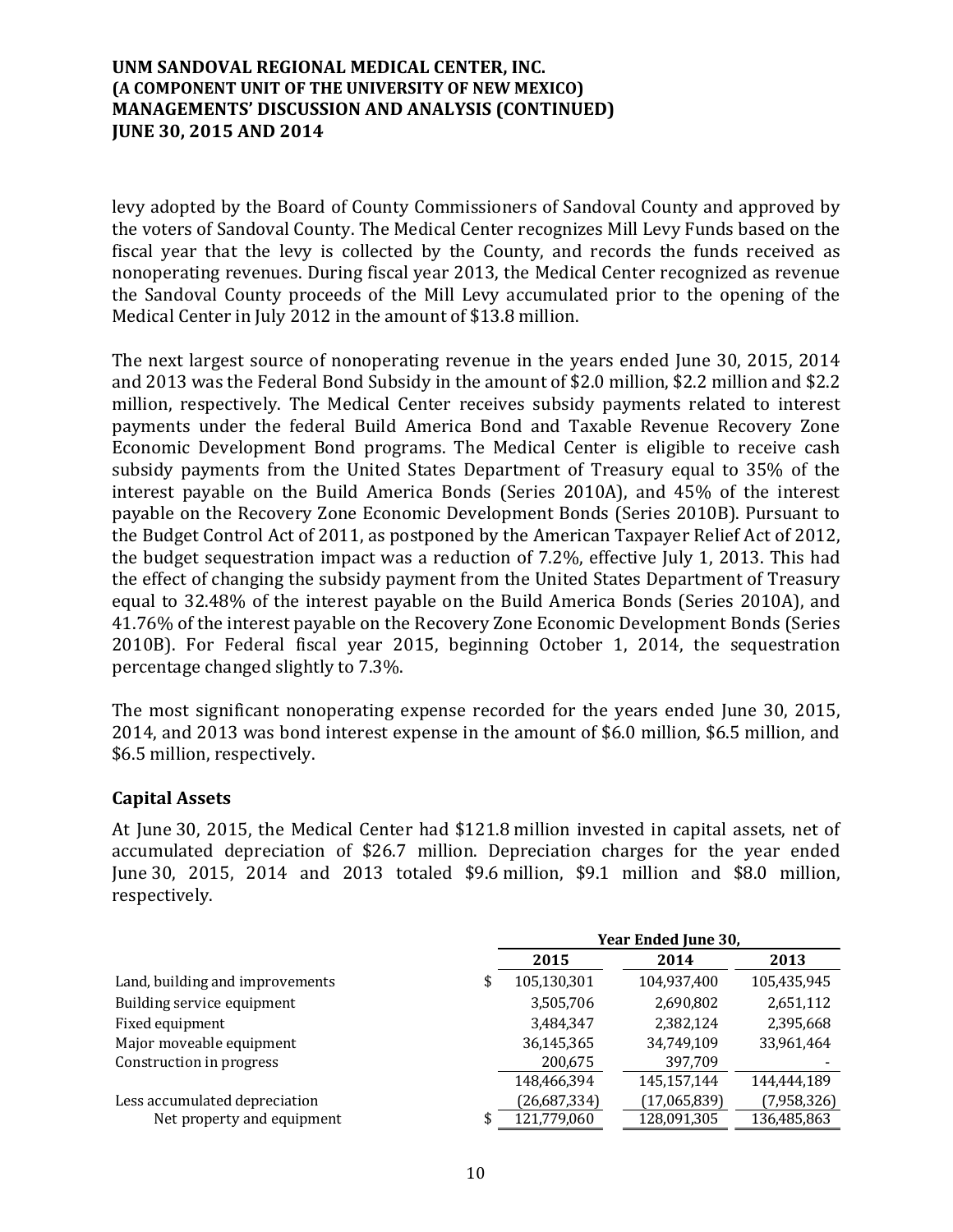During 2015 the largest capital increases were within major moveable equipment; \$1.7 million purchased an Allura Xper biplane system for interventional cardiovascular procedures that provides exceptional three-dimensional visualization of cardiac anatomy in examinations, while requiring lower levels of contrast media and X-ray dose. Fixed equipment increased by \$1.1 million primarily as the result of improvements in the operating room to configure and support adjustable lighting, power sources, med-gas outlets and integrated accessories. The increase in building service equipment of \$815,000 reflects the renovations in the cardiac catheterization lab to accommodate the new biplane system, the installation of an MRI chiller for back-up cooling capacity, and a steam generator for redundant capacity for back-up purposes to support operating room sterilization and humidification.

## **Debt Activity**

The Medical Center's current and noncurrent bonds payable totaled \$131.9 million, \$143.4 million and \$143.4 million at June 30, 2015, 2014 and 2013, respectively. The current portion of this debt was \$3.4 million, \$11.5 million and \$4.7 million at June 30, 2015, 2014, and 2013, respectively. This debt is related to the Government National Mortgage Association (GNMA) Collateralized Series 2010A and 2010B bonds.

Final endorsement on the mortgage loan occurred on June 18, 2014. At final endorsement, cost certifications were completed to declare that the construction of the project is complete and that all advances were made to the mortgagor in accordance with the Certificate of Insurance on the dates and in the amounts set forth. Shortly after final endorsement, the excess of the sale of the original bonds over the costs of construction were transferred to the held by trustee for debt service account and on July 15, 2014, were used to make special mandatory redemptions of \$3.48 million on the Series 2010A bonds and  $$260,000$  on the Series 2010B bonds. On July 21, 2014, the mortgage payments made by the Medical Center for the time period August 2012 through July 2014 totaling \$6.17 million were used to redeem \$6.17 million of the Series 2010A bonds.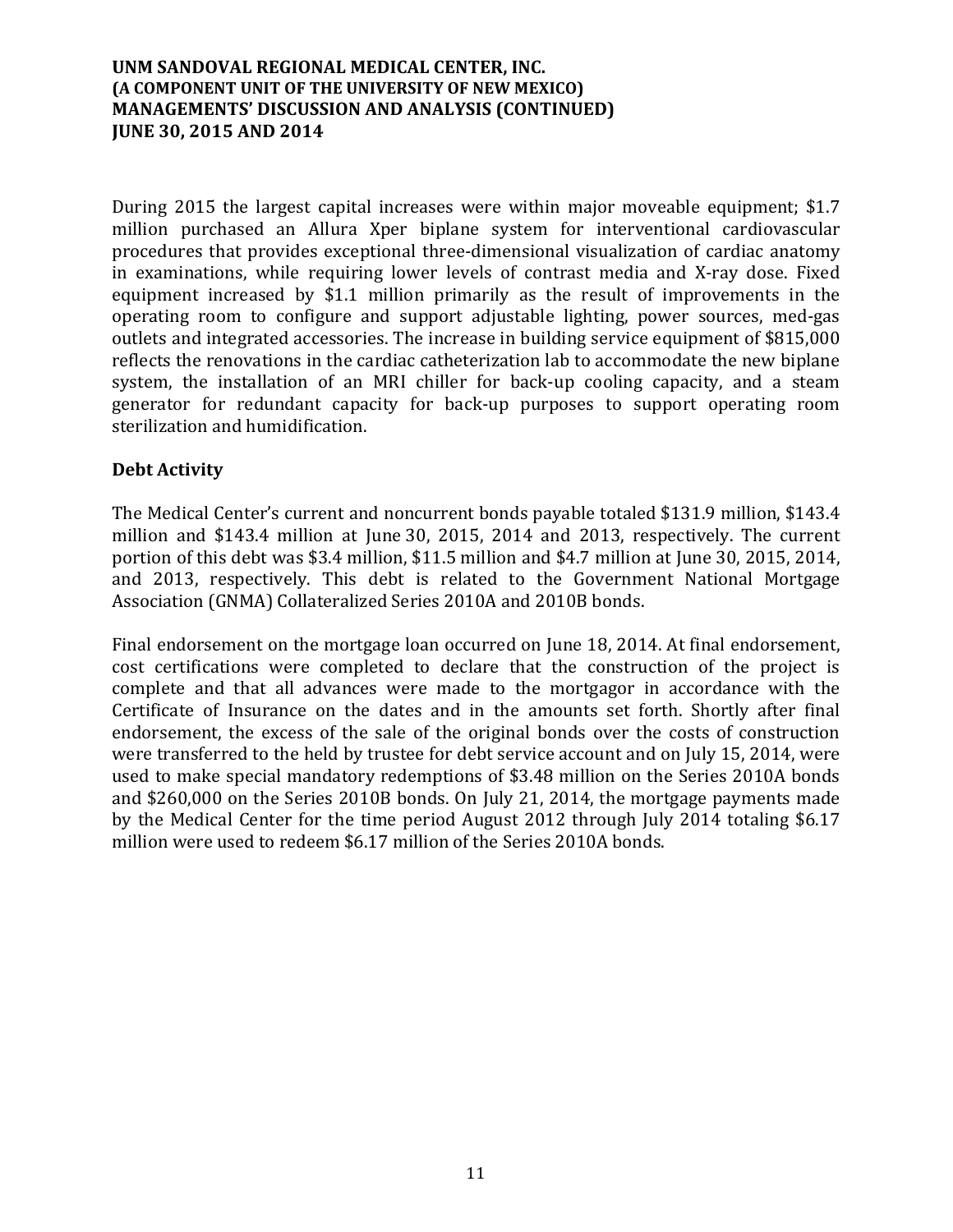On July 20, 2015 the scheduled mandatory bond redemption payment was made by the Medical Center. A principal payment of \$1.67 million and an interest payment of \$2.75 million were made on the Series 2010A bonds. No principal payment was due on the Series 2010B bonds, but an interest payment of \$243,500 was made on this date.

There is a loan guarantee that is considered federal assistance subject to the requirements of Office of Management and Budget (OMB) Circular A-133 and the Single Audit Act. Accordingly, the loan guarantee is considered a federal award for purposes of UNM's June 30, 2015, 2014, and 2013 Single Audit.

### **Change in Net Position**

Total net position as of June 30, 2015 increased by \$2.7 million to \$19.1 million, which included an operating gain of \$1.6 million and net nonoperating revenues in excess of nonoperating expenses of \$1.1 million. Unrestricted net position totaled \$17.9 million with a net deficiency in capital assets of \$10.1 million at June 30, 2015. Total net position as of June 30, 2014 decreased by \$2.6 million to \$16.5 million, which included an operating loss of \$5.3 million partially offset by net nonoperating revenues of \$2.7 million. Unrestricted net position totaled \$7.7 million with a net deficiency in capital assets of \$15.3 million at June 30, 2014. Total net position (assets minus liabilities) is classified by the Medical Center's ability to use these assets to meet operating needs. Unrestricted net position may be used to meet all operating needs of the Medical Center. A portion of the Medical Center's net position is restricted by the trust indenture and debt agreement.

### **Factors Impacting Future Periods**

In August 2015, the State communicated during a Medicaid Advisory Committee meeting that the State had a \$45 million shortfall in the Medicaid budget. The State indicated that they will be meeting with the Managed Medicaid payers and the Medical Center to discuss strategies on how to balance the budget.

On July 31, 2015, CMS released the fiscal year 2016 Inpatient Prospective Payment (IPPS) Final Rule. The IPPS rates will increase by a market basket increase of 2.4%, less a  $0.5\%$ productivity reduction mandated under the ACA, less a 0.8% documentation and coding reduction mandated by the American Taxpayer Relief Act of 2012, and less a  $0.2\%$ reduction to offset projected increases associated with new admission and medical review criteria for inpatient services. The net impact of these factors on the Medical Center's Medicare reimbursement is estimated at \$730,000 for FY2016.

Hospitals not submitting either quality data or not meaningful use users of electronic health records (EHRs) in fiscal 2014 are subject to a three-quarter reduction in the initial market basket increase of 2.4%. If a hospital is subject to both reductions, they will start with a market basket rate of 0.6 percent, and will receive an update of negative 0.9 percent. The Medical Center has submitted quality measures and under the final CMS rule released October 6, 2015, will have the opportunity to meet Stage 2 meaningful user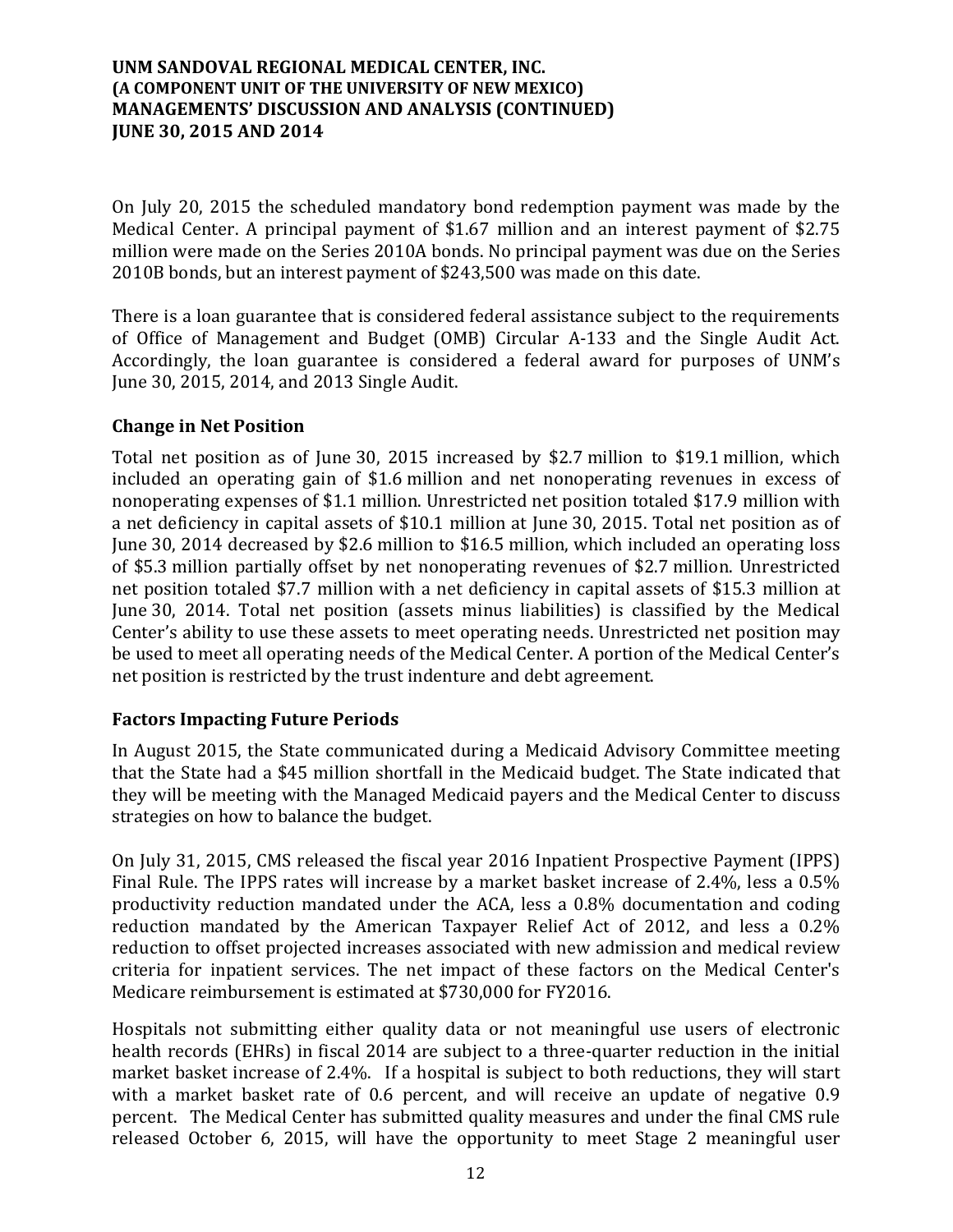requirements for a 90 day period between October 1, 2015 and December 31, 2015. If all meaningful use requirements are not met, the estimated reimbursement impact associated with the federal fiscal year 2016 IPPS final rule will be a reduction of \$235,000.

CMS has proposed adding nine comprehensive ambulatory payment classifications (APCs), which package related items and services into a single payment for the comprehensive primary service. Included is a new comprehensive observation services APC for nonsurgical encounters with a high level visit and eight or more hours of observation. CMS also proposes comprehensive APCs for ear, nose and throat procedures, intraocular procedures, gynecologic procedures, laparoscopy, musculoskeletal procedures, urology and related procedures and for ancillary outpatient procedures when a patient expires.

Also in the proposed OPPS rule, CMS proposes a mandatory bundled payment program that would bundle payment to acute care hospitals for hip and knee replacement surgery Medical Severity Diagnosis Related Group (MS-DRG) 469 and 470. This Comprehensive Care for Joint Replacement  $(CCIR)$  payment model would hold the hospital in which the joint replacement takes place financially responsible for the entire episode of care, from the date of surgery through 90 days post-discharge. The episode of care would include the surgical procedure and inpatient stay and related services within 90 days of discharge, including inpatient and outpatient, readmission, inpatient rehabilitation, skilled-nursing and home health services. The proposal would require IPPS hospitals in 75 metropolitan statistical areas (MSAs) to participate in the model. Approximately 800 hospitals, including the Medical Center, are within these 75 MSAs. The hospitals would be the episode initiators and would bear the financial risk. CMS proposes to test the CCJR model for five years beginning January 1, 2016 and ending December 31, 2020. Under the model, all providers would continue to receive payment under Medicare fee-for-service. After the completion of the performance year, services in that year's episodes would be grouped into episodes and aggregated. CMS would compare the participating hospital's total episode payment to their "target price". The "target price" would reflect a hospital's hospital-specific and regional blended historical payments, less 2.0%. If the total episode payments were below the target price, Medicare would pay the hospital the difference in the form of a "reconciliation payment." If spending was in excess of the target price, the hospital would pay Medicare the difference.

No hospital would be penalized in year one of the program. In year two, hospitals would be at risk for any payments over 1% of the target price. In subsequent years, hospital would be at risk for any payments over the target price. CMS proposes that only hospitals meeting or exceeding performance thresholds on three quality measures would be eligible for a "reconciliation payment." These quality measures, already reported in the Hospital Inpatient Quality Reporting program, include the 30 day hospital readmissions for total hip and total knee replacement, complications within 90 days of hospitalization for elective total hip and total knee replacement and the Hospital Consumer Assessment of Healthcare Providers and Systems (HCAHPS) survey.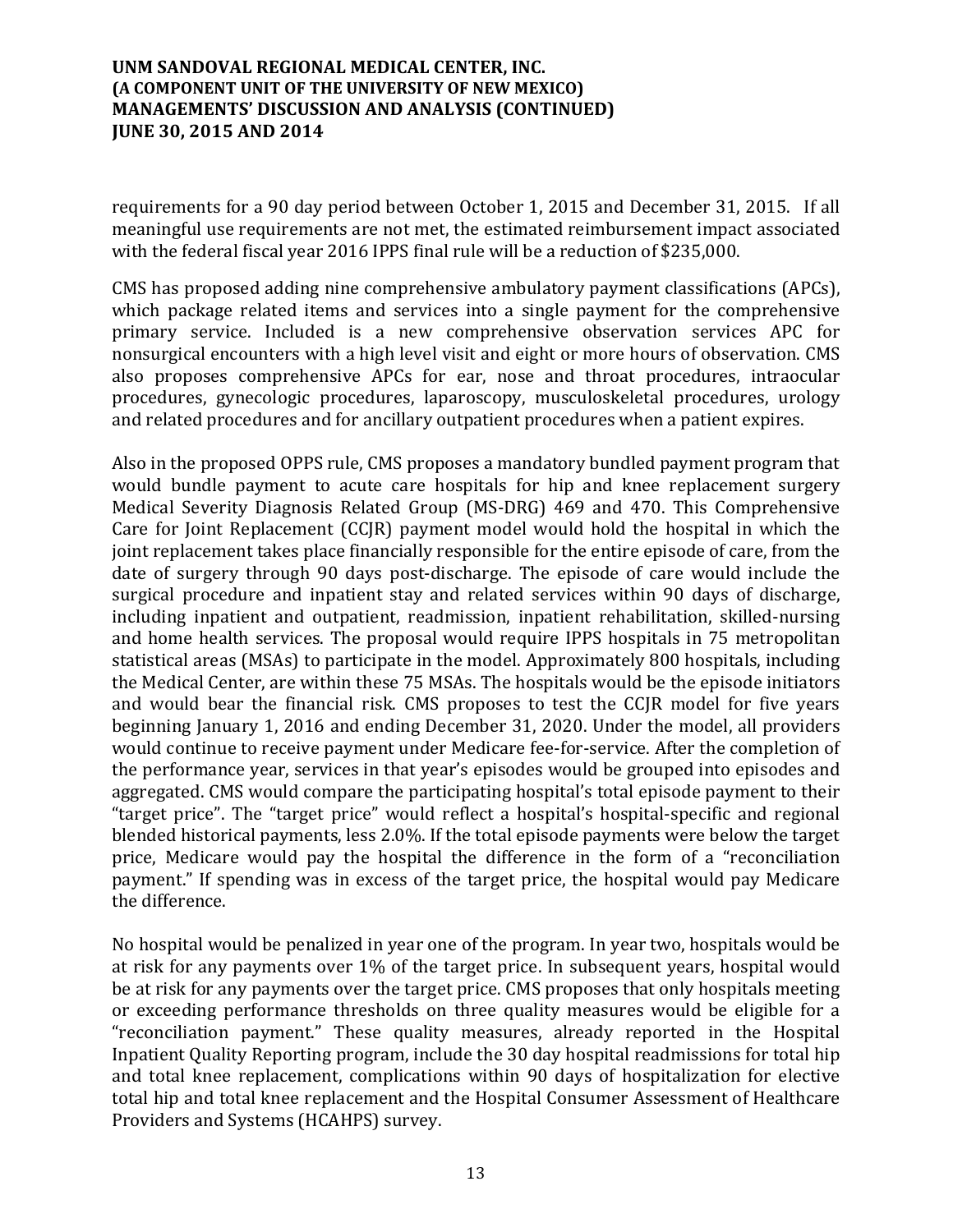On October 1, 2013, CMS adopted the Two-Midnight rule that established Medicare payment policy regarding the benchmark criteria that should be used when determining whether a patient admission is reasonable and payable under Medicare Part A. In general, the Two-Midnight rule states that inpatient admissions are payable under Part A if the admitting practitioner expected the patient to require a hospital stay that crossed two midnights, and the medical record supports that expectation, and that Medicare Part A payment is generally not appropriate for hospital stays not expected to span at least two midnights. In the calendar year 2016 OPPS proposed rule, CMS proposed to change the standard by which inpatient admission generally qualify for Part A payment to reiterate and emphasize the role of physician judgment. CMS also proposes that Quality Improvement Organizations (QIOs) oversee the majority of patient status audits, with Recovery Audit Contractors (RACs) focusing on only those hospitals with consistently high denial rates. CMS is also changing the recovery audit "look-back period" for patient status reviews to six months from the date of services, where a hospital submits the claim within three months of the date that it provides services, to allow for timely re-billing of the claim for Medicare Part B payment. Currently, a partial enforcement delay of the Two-Midnight rule expires September 30, 2015. The proposed changes would not take effect until January 1, 2016.

On July 31, 2015, Centers for Medicare & Medicaid Services (CMS) released the fiscal year 2016 Inpatient Psychiatric Facilities (IPF) Prospective Payment System (PPS) Final Rule. The IPF PPS rates will increase by a market basket increase of  $2.4\%$ , less a  $0.5\%$ productivity reduction and an additional market basket reduction of 0.2% as mandated under the ACA, and a decrease of 0.2% resulting from an updated outlier threshold.

For Medicare wage index, CMS uses the IPPS wage index for the labor market area in which an IPF is located. In fiscal year 2015, CMS used the most recent labor market delineations for determining area wage index as issued by the OMB on February 28, 2013 that included an updated list of core-based statistical areas (CBSAs). CMS bases the IPF PPS wage index on the inpatient PPS wage index from the prior year. As such, the fiscal year 2015 IPF PPS wage indices did not reflect the new OMB labor markets. These labor market changes have been adopted for the fiscal year 2016 IPF PPS wage index. For IPFs experiencing a decrease in wage index exclusively due to the new labor market delineations, CMS will use a blended wage index for fiscal year 2015 that is 50% of the fiscal year 2015 CBSA value and 50% of the fiscal year 2014 CBSA value. The net market basket and wage index updates are not expected to have a material impact on total program reimbursement.

The Recovery Audit Contract (RAC) program was created through the Medicare Modernization Act of 2003 (MMA) to recover inappropriate payments made to providers for fee-for-service Medicare. The RAC program encompassing New Mexico became effective in March 2009, with Connolly Consulting Associates, Inc. as the contractor. CMS is currently in the procurement process for the next round of RAC contractors. The RAC regions 1, 2 and 4 remain under pre-award protest. Region 2 encompasses New Mexico. On August 4, 2014, due to delays in awarding RAC contracts, CMS initiated contract modifications to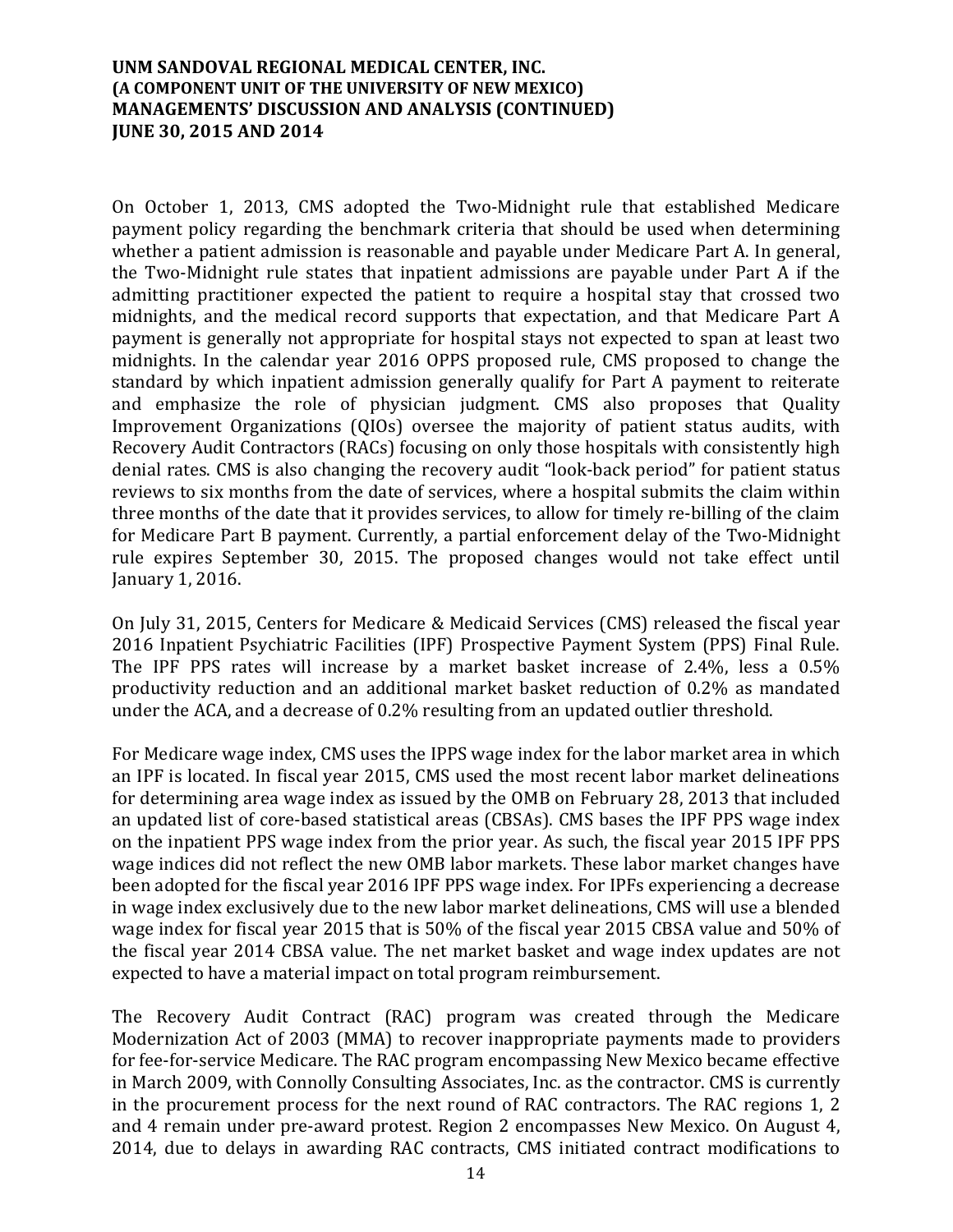current RAC contracts to allow a restart of some reviews. CMS stated that most reviews will be on an automated basis, with a limited number of complex reviews of topics selected by CMS. During the extension of the current contracts, RACs will not review claims to determine if the care was delivered in the appropriate setting. As of June 30, 2015, the new RAC contracts had not been awarded; however, effective June 4, 2015, CMS withdrew the Request for Quotes for the next round of Recovery Auditor contracts and announced its intent to update the Statement of Work and release new Requests for Proposals shortly after. It permitted the Recovery Auditors to continue active recovery auditing through at least December 31, 2015. During August 2015, the Medical Center received RAC requests for 3 records with payments of \$2,000 for MS-DRG and drug quantity validation. If the MS-DRG is found to be incorrect, the Medical Center will refund the money that was paid and bill CMS for the amount due under the revised MS-DRG.

In January 2009, the Department of Health and Human Services (HHS) published final rules on the adoption of International Classification of Diseases, 10<sup>th</sup> Revision, Clinical Modification (ICD-10) as the Health Insurance Portability and Accountability Act of 1996 (HIPAA) standard code set to replace ICD-9. The effective date for implementation of the ICD-10 standard has been delayed multiple times; however, on July 31, 2014, HHS issued a final rule establishing October 1, 2015 as the compliance date for ICD-10. The Medical Center upgraded its patient financial billing system in August 2015 in order to prepare for ICD-10. The Medical Center is also implementing computer assisted coding software in preparation for ICD-10.

The Sandoval County mill levy the Medical Center receives is based on property values. It is possible that the amount of the mill levy may remain flat or potentially decrease as a result of reduced property values and slowdowns in the building construction industry. The Medical Center receives mill levy proceeds pursuant to the Sandoval County Health Facilities Agreement between the Board of County Commissioners of the County of Sandoval and the Medical Center. Through June 30, 2014, Mill levy proceeds were distributed to the Medical Center and Presbyterian Hospital under the "Fixed Distribution Period". The Medical Center received 20% of the proceeds for operation of its inpatient behavioral health services and 50% of the remaining proceeds. The Medical Center has negotiated with Sandoval County and Presbyterian Hospital to modify the distribution of mill levy funds. The agreement amendment was approved by the Sandoval County Commission to distribute the mill levy proceeds 45% to the Medical Center and 55% to Presbyterian Hospital effective July 1, 2014. The amendment states that the 20% paid to the Medical Center in consideration for operating the behavioral health services is included in its  $45\%$  distribution. The impact of changing the SRMC distribution to  $45\%$  was a decrease in mill levy proceeds received from \$8.0 million for the year ended June 30, 2014 to \$6.1 million for the year ended June 30, 2015.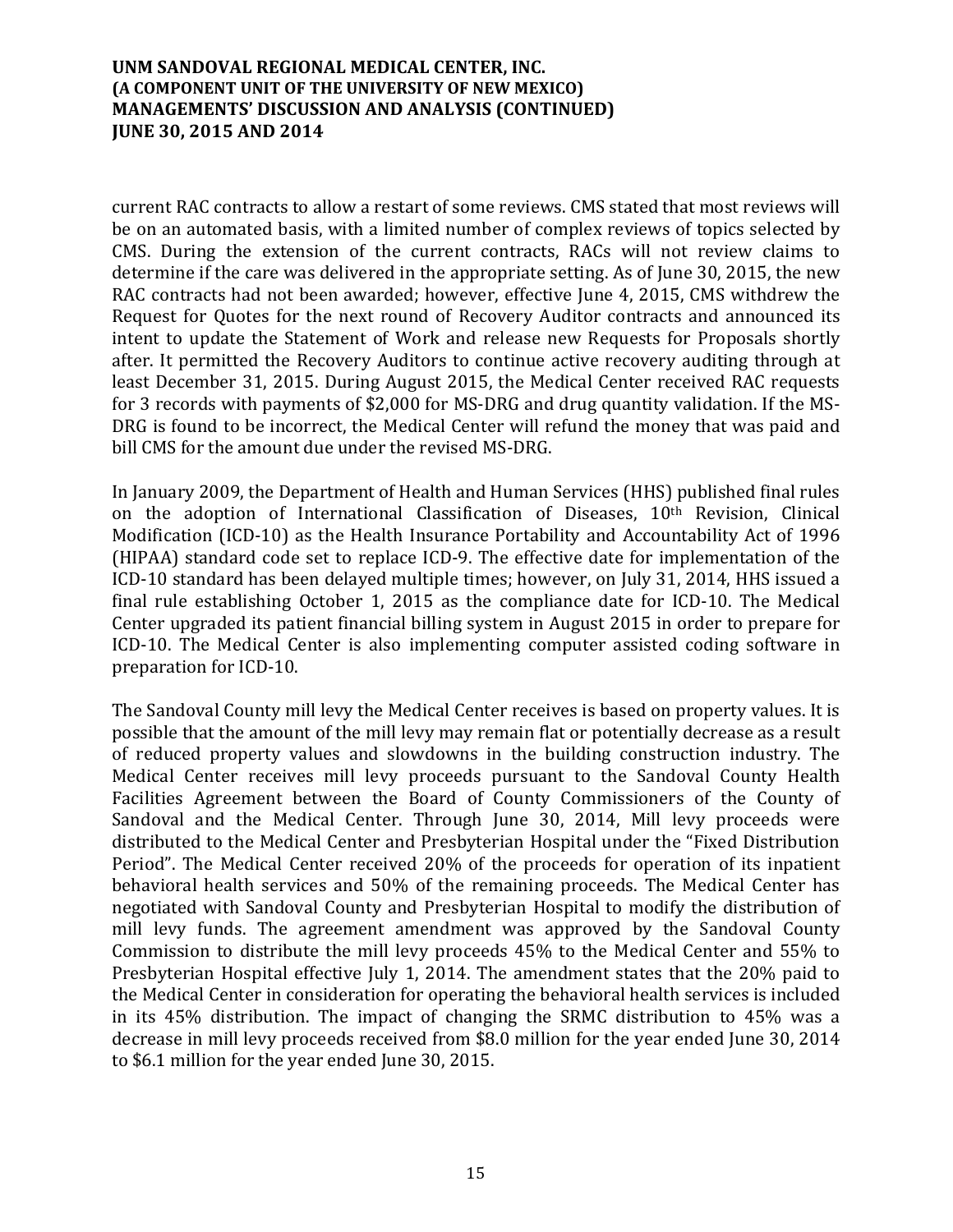## **Contacting The Medical Center's Financial Management**

This financial report is designed to provide the public with a general overview of the Medical Center's finances and to show the Medical Center's accountability for the money it receives. If you have questions about this report or need additional financial information, contact the Medical Center's Controller's office at PO Box 80600, Albuquerque, NM 87198-0600.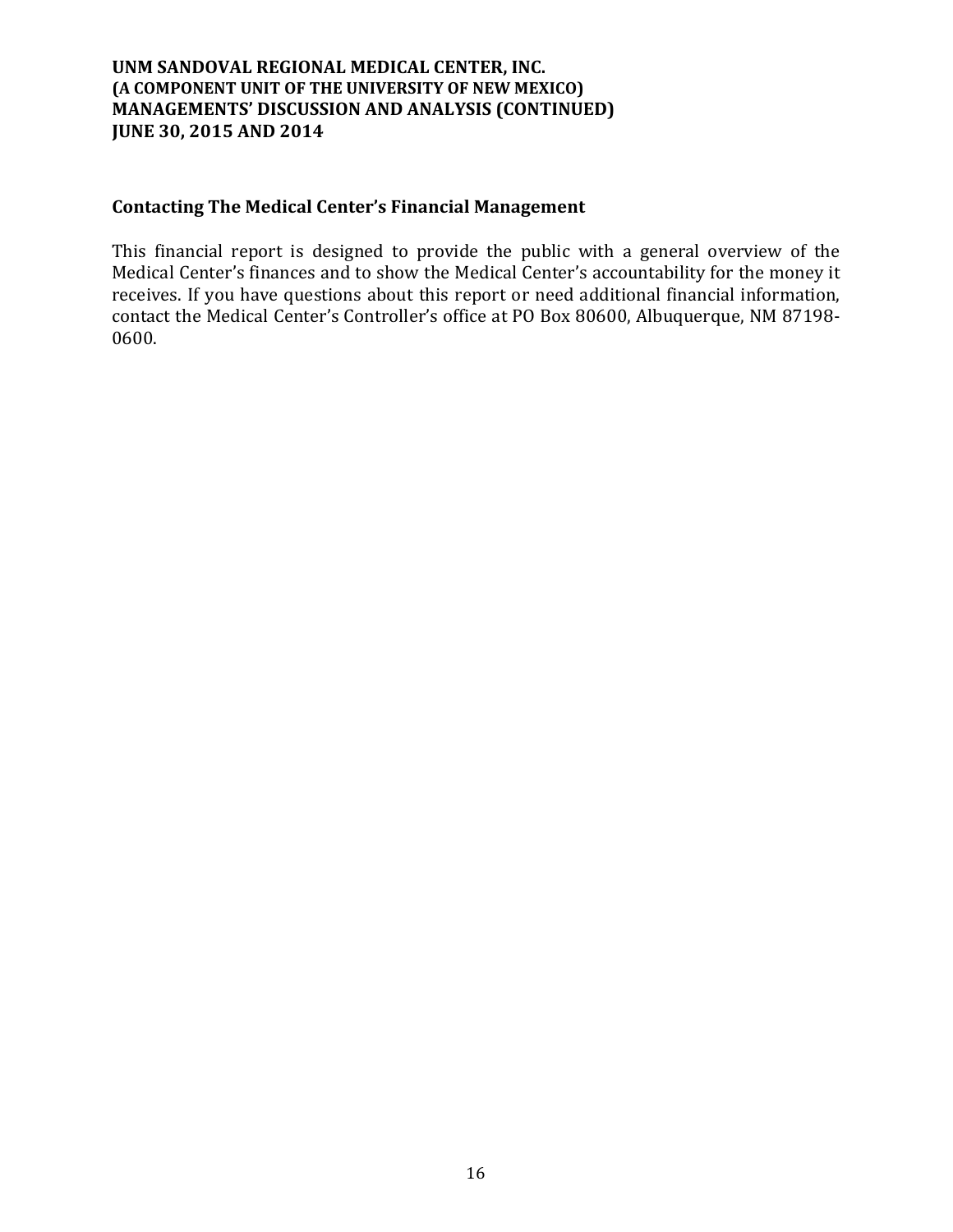### **UNM SANDOVAL REGIONAL MEDICAL CENTER, INC. (A COMPONENT UNIT OF THE UNIVERSITY OF NEW MEXICO) STATEMENTS OF NET POSITION JUNE 30, 2015 AND 2014**

| <b>Assets</b>                                                                                                                                                                                                                                                                                                                                                | 2015                                                                                                 | 2014                                                                                                      |
|--------------------------------------------------------------------------------------------------------------------------------------------------------------------------------------------------------------------------------------------------------------------------------------------------------------------------------------------------------------|------------------------------------------------------------------------------------------------------|-----------------------------------------------------------------------------------------------------------|
| Current assets:<br>Cash and cash equivalents<br>Restricted cash and cash equivalents:                                                                                                                                                                                                                                                                        | \$<br>13,184,429                                                                                     | 4,589,716                                                                                                 |
| Held by trustee for operations<br>Held by trustee for debt service                                                                                                                                                                                                                                                                                           | 5,853,358                                                                                            | 4,326,804<br>16,290,177                                                                                   |
| Total cash and cash equivalents                                                                                                                                                                                                                                                                                                                              | 19,037,787                                                                                           | 25,206,697                                                                                                |
| Receivables:<br>Patient (net of allowance for doubtful accounts and contractual allowance<br>of approximately \$16,420,546 in 2015 and \$18,635,064 in 2014)<br>Due from University of New Mexico Health System<br>Estimated third party settlements, net<br>Sandoval County Treasurer<br>Prudential<br>Interest Receivable - Bond Subsidy Proceeds<br>Other | 10,299,629<br>509,408<br>73,372<br>617<br>993,213<br>393                                             | 6,125,618<br>2,130,605<br>2,285,081<br>102,821<br>942,872<br>1,081,262<br>231,188                         |
| Total net receivables                                                                                                                                                                                                                                                                                                                                        | 11,876,632                                                                                           | 12,899,447                                                                                                |
| Prepaid expenses<br>Inventories                                                                                                                                                                                                                                                                                                                              | 948,318<br>2,087,239                                                                                 | 1,026,830<br>1,708,711                                                                                    |
| Total current assets                                                                                                                                                                                                                                                                                                                                         | 33,949,976                                                                                           | 40,841,685                                                                                                |
| Noncurrent assets:<br>Restricted investments:<br>Held by trustee for mortgage reserve fund                                                                                                                                                                                                                                                                   | 5,404,485                                                                                            | 3,480,942                                                                                                 |
| Capital assets, net                                                                                                                                                                                                                                                                                                                                          | 121,779,060                                                                                          | 128,091,305                                                                                               |
| Total noncurrent assets                                                                                                                                                                                                                                                                                                                                      | 127,183,545                                                                                          | 131,572,247                                                                                               |
| Total assets                                                                                                                                                                                                                                                                                                                                                 | \$161,133,521                                                                                        | \$172,413,932                                                                                             |
| <b>Liabilities</b>                                                                                                                                                                                                                                                                                                                                           |                                                                                                      |                                                                                                           |
| Current liabilities:<br>Accounts payable<br>Accrued payroll<br>Due to University of New Mexico<br>Due to University of New Mexico Health System<br>Due to UNM Medical Group<br>Bonds payable - current<br>Interest payable bonds<br>Accrued compensated absences                                                                                             | \$<br>3,875,745<br>1,300,909<br>158,005<br>201,047<br>103,542<br>3,380,000<br>2,991,650<br>1,507,566 | \$<br>3,585,249<br>1,027,658<br>1,085,931<br>333,093<br>2,040,000<br>11,545,000<br>3,252,063<br>1,210,889 |
| Total current liabilities                                                                                                                                                                                                                                                                                                                                    | 13,518,464                                                                                           | 24,079,883                                                                                                |
| Noncurrent liabilities:<br>Bonds payable                                                                                                                                                                                                                                                                                                                     | 128,500,000                                                                                          | 131,880,000                                                                                               |
| Total noncurrent liabilities                                                                                                                                                                                                                                                                                                                                 | 128,500,000                                                                                          | 131,880,000                                                                                               |
| <b>Net Position</b>                                                                                                                                                                                                                                                                                                                                          |                                                                                                      |                                                                                                           |
| Net deficiency in capital assets                                                                                                                                                                                                                                                                                                                             | (10, 100, 940)                                                                                       | (15, 333, 693)                                                                                            |
| Restricted<br>Expendable bequests and contributions<br>In accordance with the trust indenture and debt agreement                                                                                                                                                                                                                                             | 78,735<br>11,257,843                                                                                 | 2,375<br>24,097,925                                                                                       |
| Unrestricted                                                                                                                                                                                                                                                                                                                                                 | 17,879,419                                                                                           | 7,687,442                                                                                                 |
| Total net position                                                                                                                                                                                                                                                                                                                                           | \$<br>19,115,057                                                                                     | 16,454,049                                                                                                |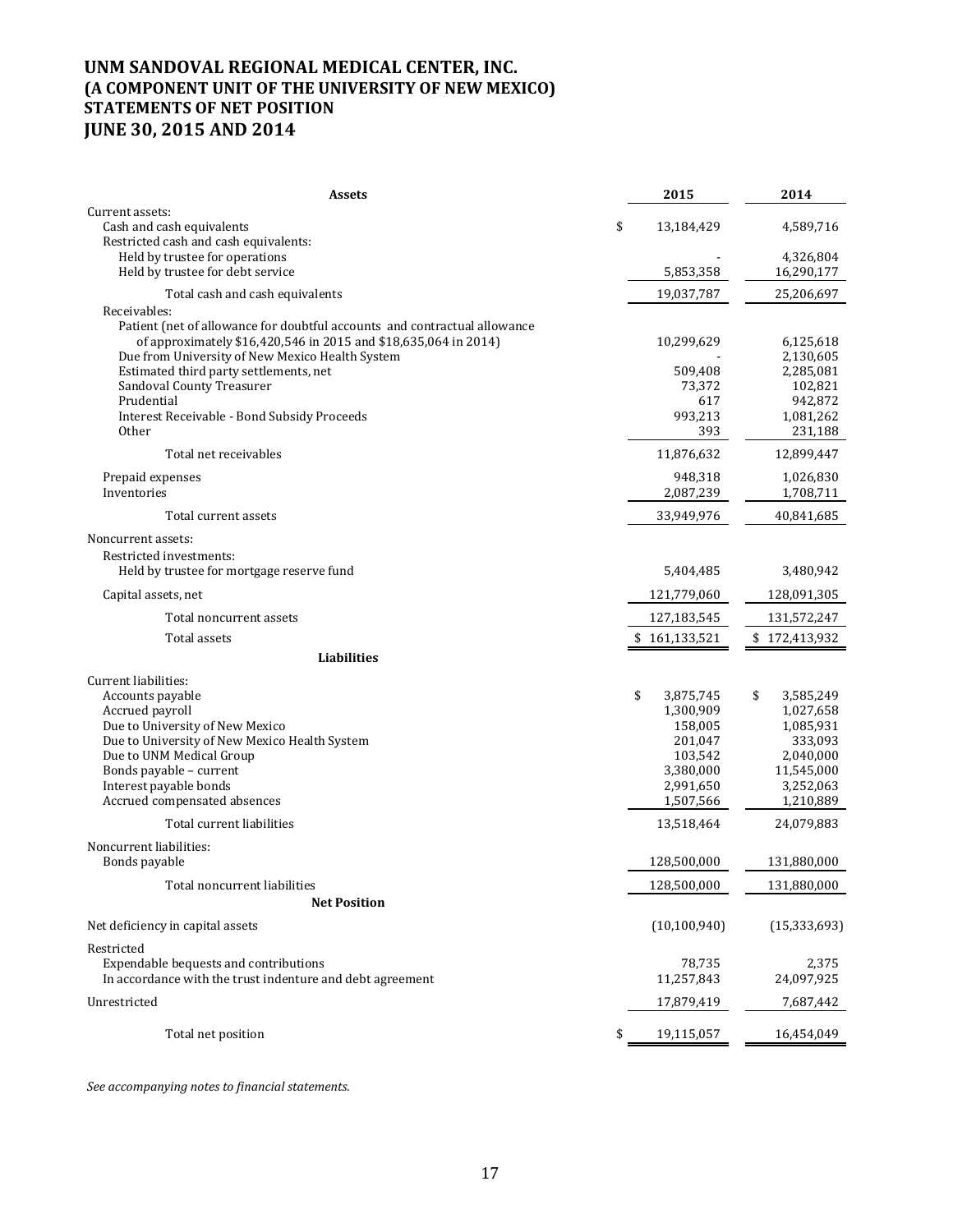### **UNM SANDOVAL REGIONAL MEDICAL CENTER, INC. (A COMPONENT UNIT OF THE UNIVERSITY OF NEW MEXICO) STATEMENTS OF REVENUES, EXPENSES AND CHANGES IN NET POSITION JUNE 30, 2015 AND 2014**

|                                                                                                                                                                                                   | 2015                                                                                                              | 2014                                                                                                              |
|---------------------------------------------------------------------------------------------------------------------------------------------------------------------------------------------------|-------------------------------------------------------------------------------------------------------------------|-------------------------------------------------------------------------------------------------------------------|
| Operating revenues:<br>Net patient service revenue<br>Premium                                                                                                                                     | \$<br>74,754,919                                                                                                  | 52,678,045<br>973,477                                                                                             |
| Other operating revenues                                                                                                                                                                          | 516,033                                                                                                           | 439,519                                                                                                           |
| Total operating revenues                                                                                                                                                                          | 75,270,952                                                                                                        | 54,091,041                                                                                                        |
| Operating expenses:<br>Employee compensation<br>Medical and other supplies<br>Depreciation<br>Medical services<br><b>Benefits</b><br><b>Purchased services</b><br>Equipment<br>Occupancy<br>Other | 29,004,375<br>15,188,359<br>9,621,494<br>5,592,810<br>5,371,916<br>3,718,064<br>2,889,499<br>1,619,039<br>681,699 | 21,767,478<br>12,108,446<br>9,111,618<br>4,507,414<br>3,964,273<br>3,902,062<br>2,357,623<br>1,244,938<br>409,336 |
| Total operating expenses                                                                                                                                                                          | 73,687,255                                                                                                        | 59,373,188                                                                                                        |
| Operating gain (loss)                                                                                                                                                                             | 1,583,697                                                                                                         | (5,282,147)                                                                                                       |
| Nonoperating revenues (expenses):<br>Sandoval County mill levy<br>Federal bond subsidy<br>Interest income, net<br>Interest on bonds<br>Bequests and contributions<br>Other nonoperating expense   | 6,080,650<br>1,998,362<br>5,991<br>(6,017,732)<br>11,066<br>(1,001,026)                                           | 7,982,814<br>2,158,940<br>255,078<br>(6,504,125)<br>1,292<br>(1, 176, 869)                                        |
| Net nonoperating revenues                                                                                                                                                                         | 1,077,311                                                                                                         | 2,717,130                                                                                                         |
| Increase (decrease) in net position                                                                                                                                                               | 2,661,008                                                                                                         | (2,565,017)                                                                                                       |
| Net position, beginning of year                                                                                                                                                                   | 16,454,049                                                                                                        | 19,019,066                                                                                                        |
| Net position, end of year                                                                                                                                                                         | \$<br>19,115,057                                                                                                  | 16,454,049                                                                                                        |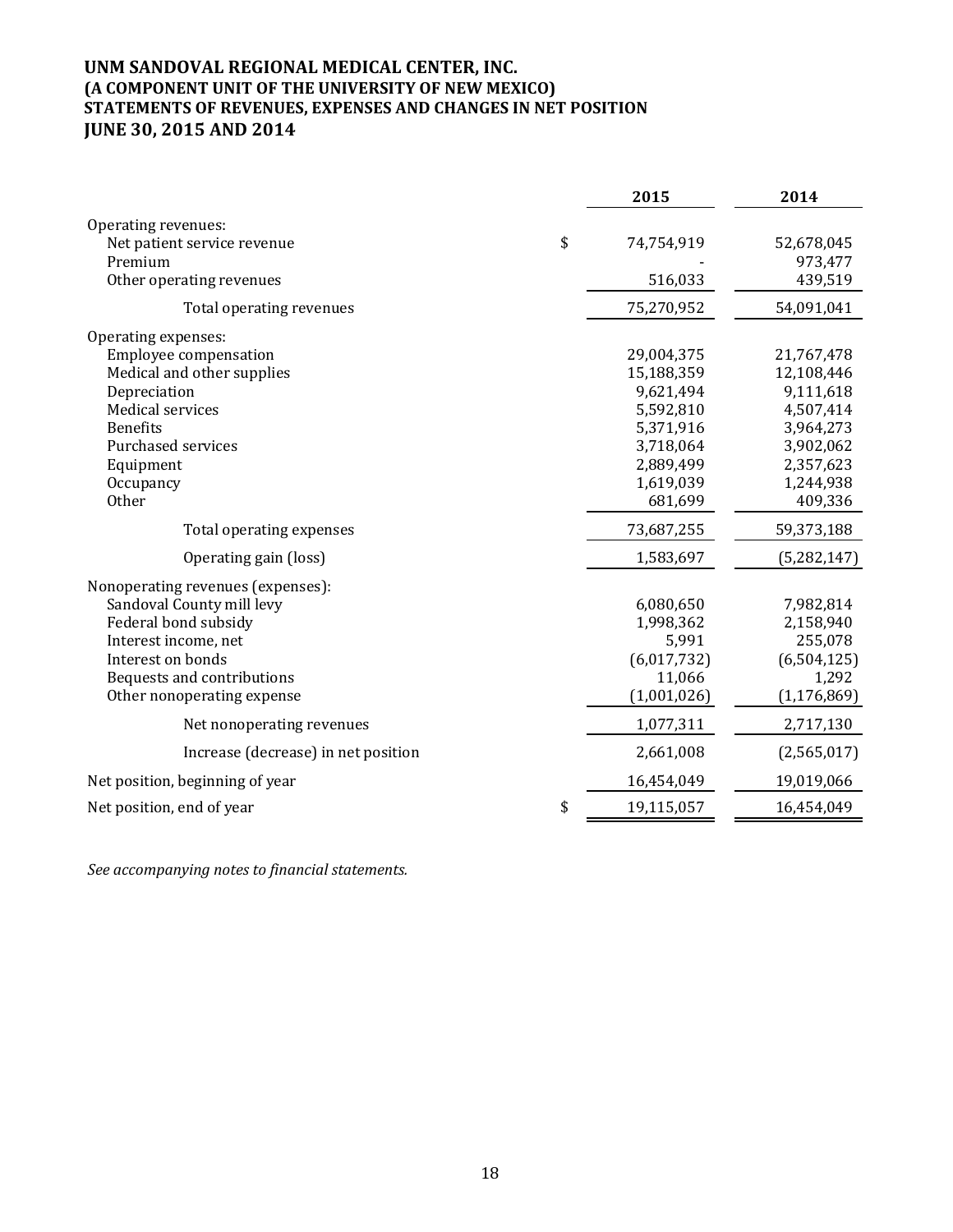#### **UNM SANDOVAL REGIONAL MEDICAL CENTER, INC. (A COMPONENT UNIT OF THE UNIVERSITY OF NEW MEXICO) STATEMENTS OF CASH FLOWS JUNE 30, 2015 AND 2014**

|                                                                                         | 2015                       | 2014           |
|-----------------------------------------------------------------------------------------|----------------------------|----------------|
| Cash flows from operating activities:<br>Cash received from Medicare and Medicaid<br>\$ | 22,858,729                 | 13,482,045     |
| Cash received from insurance and patients                                               | 49,497,852                 | 39,349,755     |
| Cash payments to employees                                                              | (28, 434, 447)             | (21, 466, 903) |
| Cash payments to suppliers                                                              | (34,029,902)               | (30,513,177)   |
| Cash received from (payments to) University of New Mexico Health System                 | 2,130,605                  | (832,019)      |
| Cash payments from UNM Medical Group                                                    | 103,542                    | 2,462,193      |
| Cash (payments to) received from University of New Mexico                               | (927, 926)                 | 1,085,931      |
| Other receipts                                                                          | 516,033                    | 439,519        |
| Net cash provided by operating activities                                               | 11,714,486                 | 4,007,344      |
| Cash flows from noncapital financing activities:                                        |                            |                |
| Cash received from Sandoval County mill levy                                            | 6,110,099                  | 8,006,273      |
| Cash received from contributions                                                        | 11,066                     | 1,292          |
| Net cash provided by noncapital financing activities                                    | 6,121,165                  | 8,007,565      |
| Cash flows from capital financing activities:                                           |                            |                |
| Purchases of capital assets                                                             | (3,309,249)                | (717,060)      |
| Cash received from federal bond subsidy                                                 | 2,086,411                  | 1,077,678      |
| Cash payments to UNM Medical Group for negative arbitrage fund                          | (2,040,000)                |                |
| Interest payments on bonds                                                              | (6, 278, 145)              | (6,504,125)    |
| Cash payments for mortgage reserve fund                                                 | (1,923,543)                | (1,803,917)    |
| Principal payments on mortgage                                                          | (3,221,521)                | (3, 154, 862)  |
| (Outflows) inflows from trustee accounts                                                | (8,323,479)                | 5,915,431      |
| Cash payments for mortgage-related activities (Mortgage servicing,                      |                            |                |
| MIP, GNMA guaranty)                                                                     | (1,001,026)                | (1, 176, 869)  |
| Net cash used in capital financing activities                                           | (24, 010, 552)             | (6, 363, 724)  |
| Cash flows from investing activities:                                                   |                            |                |
| Interest on investments                                                                 | 5,991                      | 255,078        |
| Net cash provided by investing activities                                               | 5,991                      | 255,078        |
| Net increase (decrease) in cash and cash equivalents                                    | $\overline{(6, 168, 910)}$ | 5,906,263      |
| Cash and cash equivalents, beginning of year                                            | 25,206,697                 | 19,300,434     |
| Cash and cash equivalents, end of year<br>\$                                            | 19,037,787                 | 25,206,697     |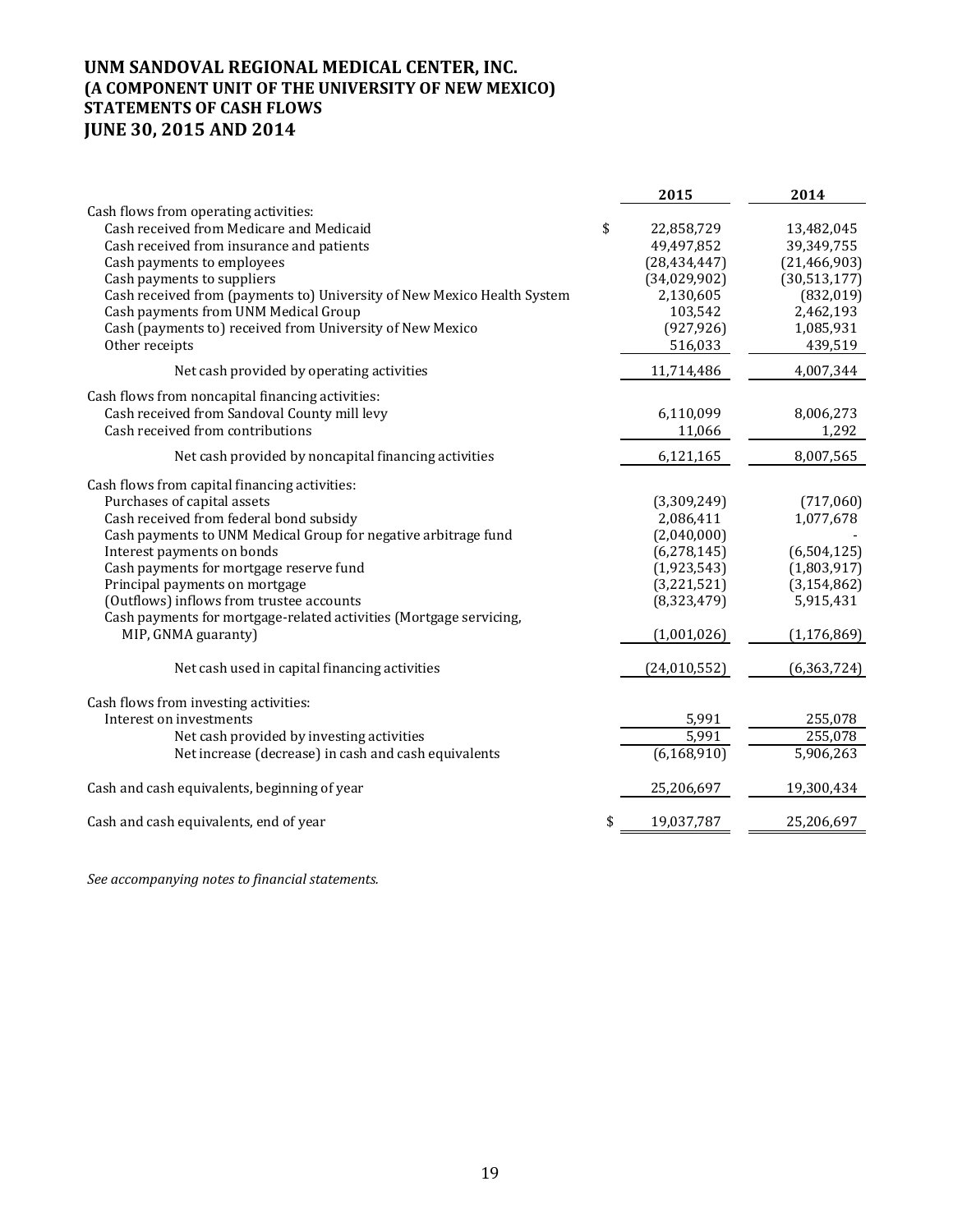#### **UNM SANDOVAL REGIONAL MEDICAL CENTER, INC. (A COMPONENT UNIT OF THE UNIVERSITY OF NEW MEXICO) STATEMENTS OF CASH FLOWS (CONTINUED) JUNE 30, 2015 AND 2014**

|                                                                                | 2015        | 2014         |
|--------------------------------------------------------------------------------|-------------|--------------|
| Reconciliation of operating loss to net cash provided by operating activities: |             |              |
| Operating gain (loss)<br>\$                                                    | 1,583,697   | (5,282,147)  |
| Adjustments to reconcile operating loss to net cash provided by                |             |              |
| operating activities:                                                          |             |              |
| Depreciation expense                                                           | 9,621,494   | 9,111,618    |
| Provision for doubtful accounts                                                | 2,750,843   | 19,575,755   |
| Change in assets and liabilities:                                              |             |              |
| Patient receivables                                                            | (6,924,854) | (19,684,625) |
| Due from Health System                                                         | 2,130,605   | (832,019)    |
| Due from UNM Medical Group                                                     |             | 2,498,459    |
| Estimated third party payer settlements                                        | 1,775,673   | (710, 852)   |
| Other receivables and prepaid expenses                                         | 1,251,562   | (342, 368)   |
| Inventories                                                                    | (378, 528)  | (158, 732)   |
| Due to Health System                                                           | (132,046)   | (530, 116)   |
| Due to University of New Mexico                                                | (927, 926)  | 1,085,931    |
| Due to UNM Medical Group                                                       | 103,542     | (36, 266)    |
| Accrued payroll                                                                | 273,251     | 291,816      |
| Accrued compensated absences                                                   | 296,677     | 8,759        |
| Accounts payable                                                               | 290,496     | (987, 869)   |
| Net cash provided by operating activities                                      | 11,714,486  | 4,007,344    |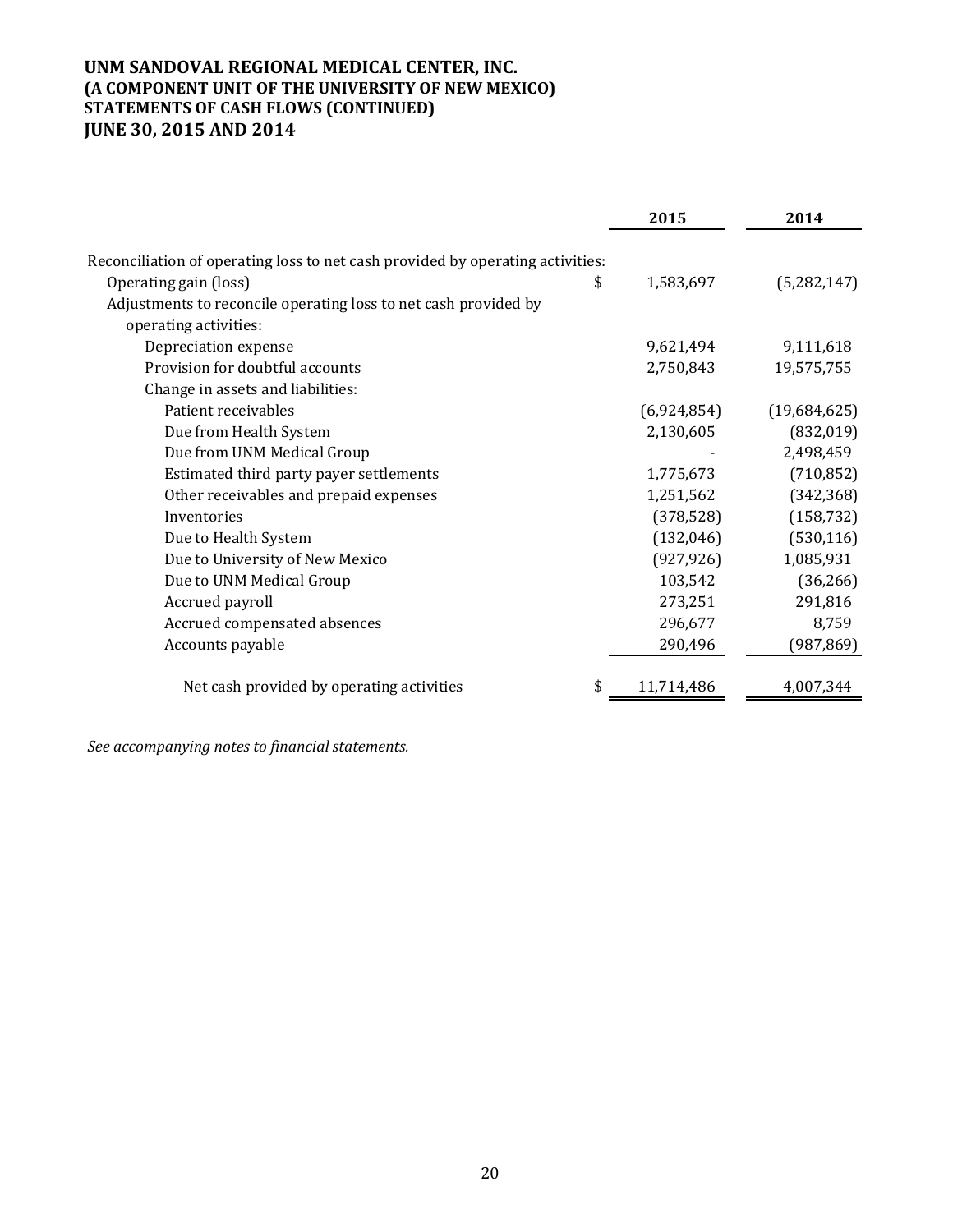### **UNM SANDOVAL REGIONAL MEDICAL CENTER, INC. (A COMPONENT UNIT OF THE UNIVERSITY OF NEW MEXICO) NOTES TO FINANCIAL STATEMENTS JUNE 30, 2015 AND 2014**

### **NOTE 1. DESCRIPTION OF BUSINESS**

UNM Sandoval Regional Medical Center Inc. (the Medical Center) is a corporation organized by the Regents of the University of New Mexico (UNM) and existing as a New Mexico government nonprofit and University Research Park and Economic Development Act (URPEDA) corporation. The Medical Center is governed by its Board of Directors (the Board), which is empowered to do all things necessary for the proper operation of the Medical Center. UNM, by and through its Board of Regents, is the sole member of the Medical Center. UNM made an initial equity contribution to the Medical Center of \$46,000,000. 

The Medical Center is located in Rio Rancho, New Mexico. The Medical Center is a community teaching Medical Center having completed the final stages of construction and opened and began to provide patient care on July 17, 2012. The Medical Center provides inpatient and outpatient services primarily to the residents of Sandoval County, New Mexico. 

The Medical Center consists of an approximately 200,000 square foot, 48 acute medicalsurgical beds, 12 intensive care unit beds, and 12 dedicated behavioral health beds, community teaching Medical Center and corresponding 40,000 square foot medical office building on a site located adjacent to the new City Center in Rio Rancho, New Mexico. In 2006, UNM acquired the land upon which the Medical Center is located and owns it fee simple. The Medical Center is a component unit of the UNM and is reported as such in the basic financial statements of UNM. The Medical Center has no component units.

# **NOTE 2. SUMMARY OF SIGNIFICANT ACCOUNTING POLICIES**

*Basis of Presentation*. The accompanying financial statements have been prepared using the economic resource measurement focus and the accrual basis of accounting, in accordance with U.S. generally accepted accounting principles for healthcare organizations, and are presented in accordance with the reporting model as prescribed in Governmental Accounting Standards Board (GASB) Statement No. 34, *Basic Financial Statements – and Management's Discussion and Analysis – for State and Local Governments*, as amended by GASB Statement No. 37, *Basic Financial Statements – and Management's Discussion and Analysis – for State and Local Governments: Omnibus*; and GASB Statement No. 38, *Certain Financial Statement Note Disclosures*. The Medical Center follows the business-type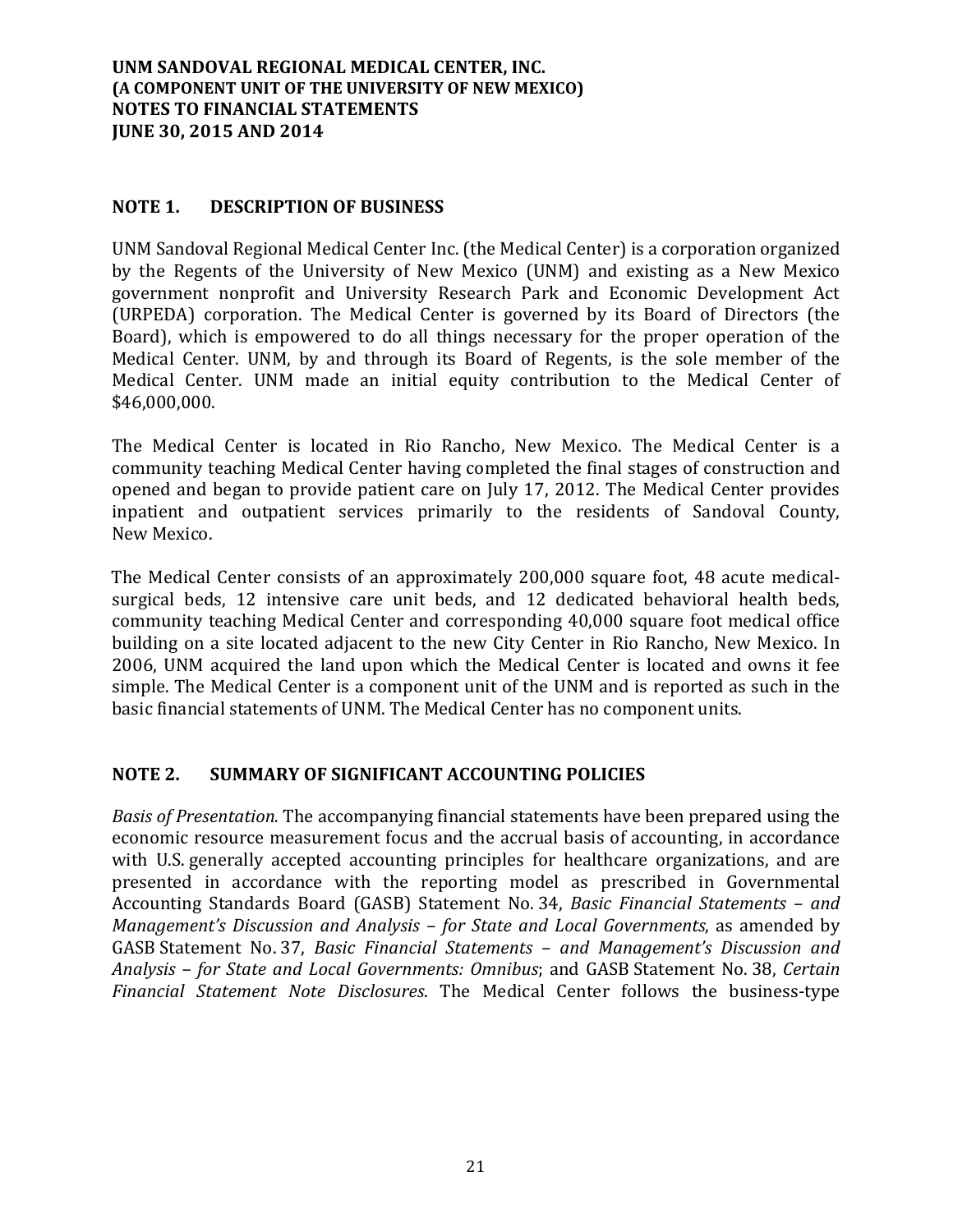activities' requirements of GASB Statement No. 34. This approach requires the following components of the Medical Center's financial statements:

- Management's discussion and analysis.
- Basic financial statements, including a statements of net position, statements of revenues, expenses, and changes in net position, and statements of cash flows using the direct method for the Medical Center as a whole.
- Notes to financial statements.

GASB Statement No. 34, as amended by GASB Statement No. 63, established standards for external financial reporting and requires that resources be classified for accounting and reporting purposes into the following three net position categories:

- *Net Investment in Capital Assets* Capital assets, net of accumulated depreciation and outstanding principal balances of debt attributable to the acquisition, construction, or improvement of those assets.
- Restricted Net Position Expendable Assets whose use by the Medical Center are subject to externally imposed constraints that can be fulfilled by actions of the Medical Center pursuant to those constraints or that expire by the passage of time.
- *Unrestricted Net Position* Assets that are not subject to externally imposed constraints. Unrestricted net position may be designated for specific purposes by action of the Board of Trustees.

Use of *Estimates*. The preparation of financial statements in accordance with U.S. generally accepted accounting principles requires management to make estimates and assumptions that affect the reported amounts of assets and liabilities and the disclosure of contingent assets and liabilities at the financial statement dates, and the reported amount of revenues and expenses during the reporting periods. Due to uncertainties inherent in the estimation process, actual results could differ from those estimates. During the year ended June 30, 2015, such a change in the estimate used in determining collectible accounts receivable from patient services for the prior fiscal year did occur. As more experience with respect to the conversion of patients from self-pay and indigent programs to the Medicaid program, including Centennial Care, was acquired, it was determined that net patient revenue for the year ended June 30, 2014 was much higher than was anticipated based upon evidence available at the time the estimate was made. Approximately \$3.3 million more was collected in the year ended June 30, 2015 on patient accounts receivable as of June 30, 2014 than was originally estimated.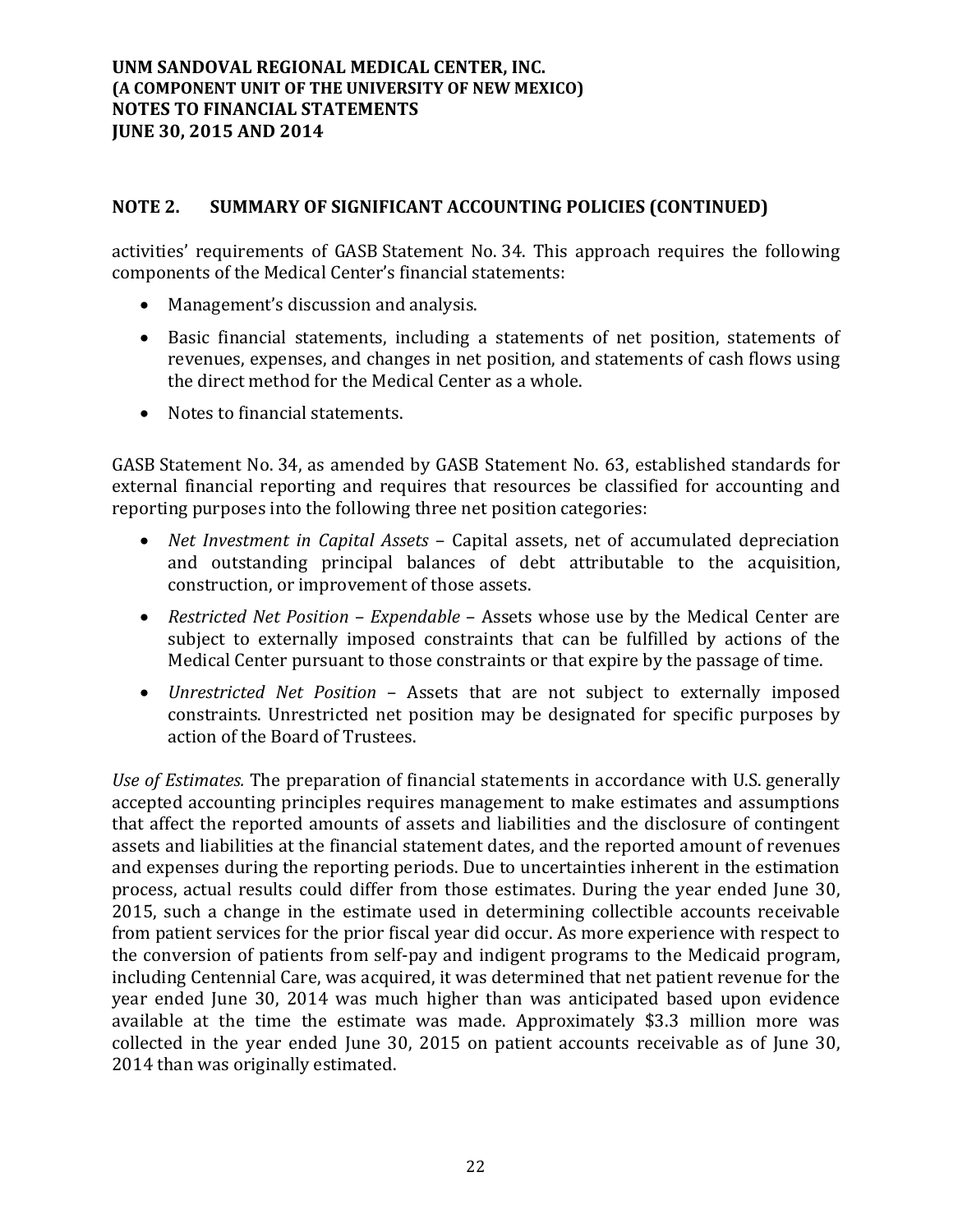*Cash and Cash Equivalents*. The Medical Center considers all highly liquid investments purchased with an original maturity of three months or less to be cash equivalents.

The Medical Center follows GASB Statement No. 40, *Deposit and Investment Risk Disclosures – an amendment of GASB Statement No. 3*. This statement addresses common deposit and investment risks related to credit risk, concentration of risk, interest rate risk, and foreign currency risk, and also requires certain disclosures of investments at fair values that are highly sensitive to changes in interest rates, as well as deposit and investment policies related to the risks identified in the statement.

*Restricted Cash and Cash Equivalents.* The Medical Center had two types of restricted cash and cash equivalents at June 30, 2014, with only one of the two types remaining at June 30, 2015. The first type was held by the trustee for operations and was the remaining balance of the equity contributed by UNM; the remaining balance was used in accordance with the restrictions set by UNM during the fiscal year ended June 30, 2015. The second type is held by trustee for debt service and is used for the principal and interest components of debt service. 

*Patient Receivables*. The Medical Center records this balance at the estimated net realizable value after deducting contractual discounts and allowances, free service and allowance for uncollectible accounts.

*Inventories*. Inventories consisting of medical, surgical and maintenance supplies, and pharmaceuticals are stated at the lower of cost or market. Cost is determined using the first-in, first-out valuation method, except that the replacement cost method is used for pharmacy and operating room inventories.

*Restricted Investments Noncurrent.* The Medical Center has established a Mortgage Reserve Fund in accordance with the requirements and conditions of the FHA Regulatory Agreement. Notwithstanding any other provision in the Regulatory Agreement, the Mortgage Reserve Fund may be used by HUD if the Medical Center is unable to make a mortgage note payment on the due date. The Medical Center is required to make contributions to the fund based on the Mortgage Reserve Fund schedule.

*Capital Assets.* Capital assets are stated at cost or at estimated fair value on date of acquisition. The Medical Center's capitalization policy for assets includes all items with a unit cost of more than \$5,000 as well as for the first year of capitalization, items in the aggregate whose total cost is more than \$5,000. Depreciation on capital assets is calculated using the straight-line method over the estimated useful lives of the assets as indicated in the "Estimated Useful Lives of Depreciable Medical Center Assets," Revised 2013 Edition published by the American Medical Center Association. Repairs and maintenance costs are charged to expense as incurred. On a quarterly basis, the Medical Center assesses long-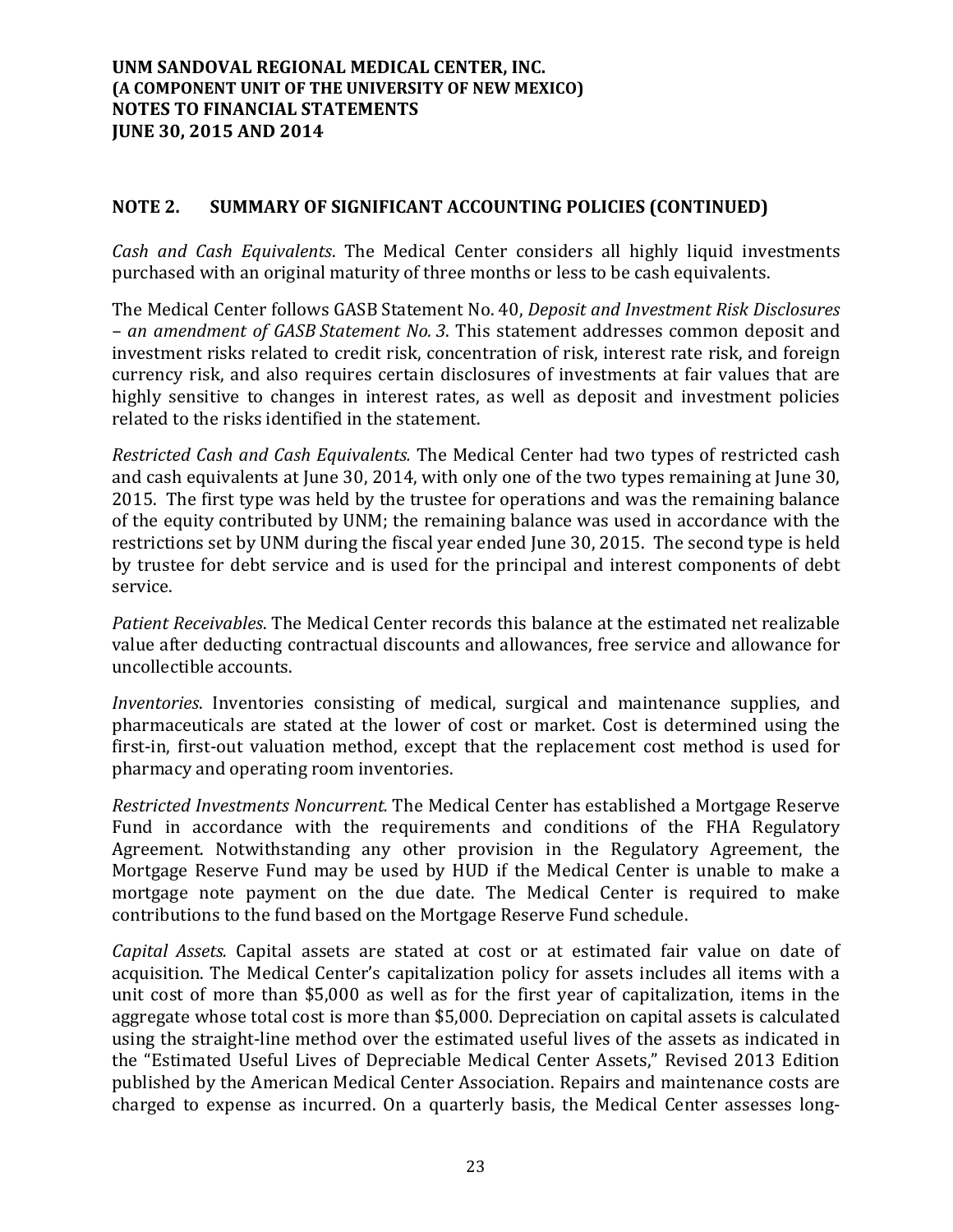lived assets in order to determine whether or not it is necessary to retire, replace, or impair based on condition of the assets and their intended use.

*Net Deficiency in Capital Assets.* Net deficiency in capital assets represents the Medical Center's total investment in capital assets, net of outstanding debt related to those capital assets. Since the outstanding debt at June 30, 2015 and 2014 is greater than the investment in capital assets, this category of Net Position is reported as a negative amount in the Statements of Net Position.

*Operating Revenues and Expenses*. The Medical Center's statement of revenues, expenses, and changes in net position distinguishes between operating and nonoperating revenues and expenses. Operating revenues, such as patient service revenue, result from exchange transactions associated with providing healthcare services, the Medical Center's principal activity. Exchange transactions are those in which each party to the transaction receives and gives up essentially equal values. Operating expenses are all expenses incurred to provide healthcare services.

*Net Patient Service Revenues.* Net patient service revenues are recorded at the estimated net realizable amount due from patients, third-party payors, and others for services rendered. Retroactive adjustments under reimbursement agreements with third-party payors are accrued on an estimated basis in the period the related services are rendered and adjusted in future periods as final settlements are determined.

Contractual adjustments resulting from agreements with various organizations to provide services for amounts that differ from billed charges, including services under Medicare, Medicaid, and certain managed care programs, are recorded as deductions from patient revenues. 

The Medical Center participated in the SCI program which was modeled after a capitated payment program. The SCI program was terminated effective December 31, 2013 with the implementation of the Medicaid Centennial Care program on January 1, 2014. Revenue with respect to SCI was recognized in the period in which the Medical Center was obligated to provide care to the enrolled members. Capitated payments were received on a monthly basis and were recorded as premium revenue of \$973,477 for the year ended June 30, 2014. 

*Charity Care.* The Medical Center provides care to patients who meet certain criteria under its charity care policy without charge or at amounts less than its established rates. The Medical Center does not pursue collection of amounts determined to qualify as charity care; therefore, they are deducted from gross revenue, with the exception of copayments.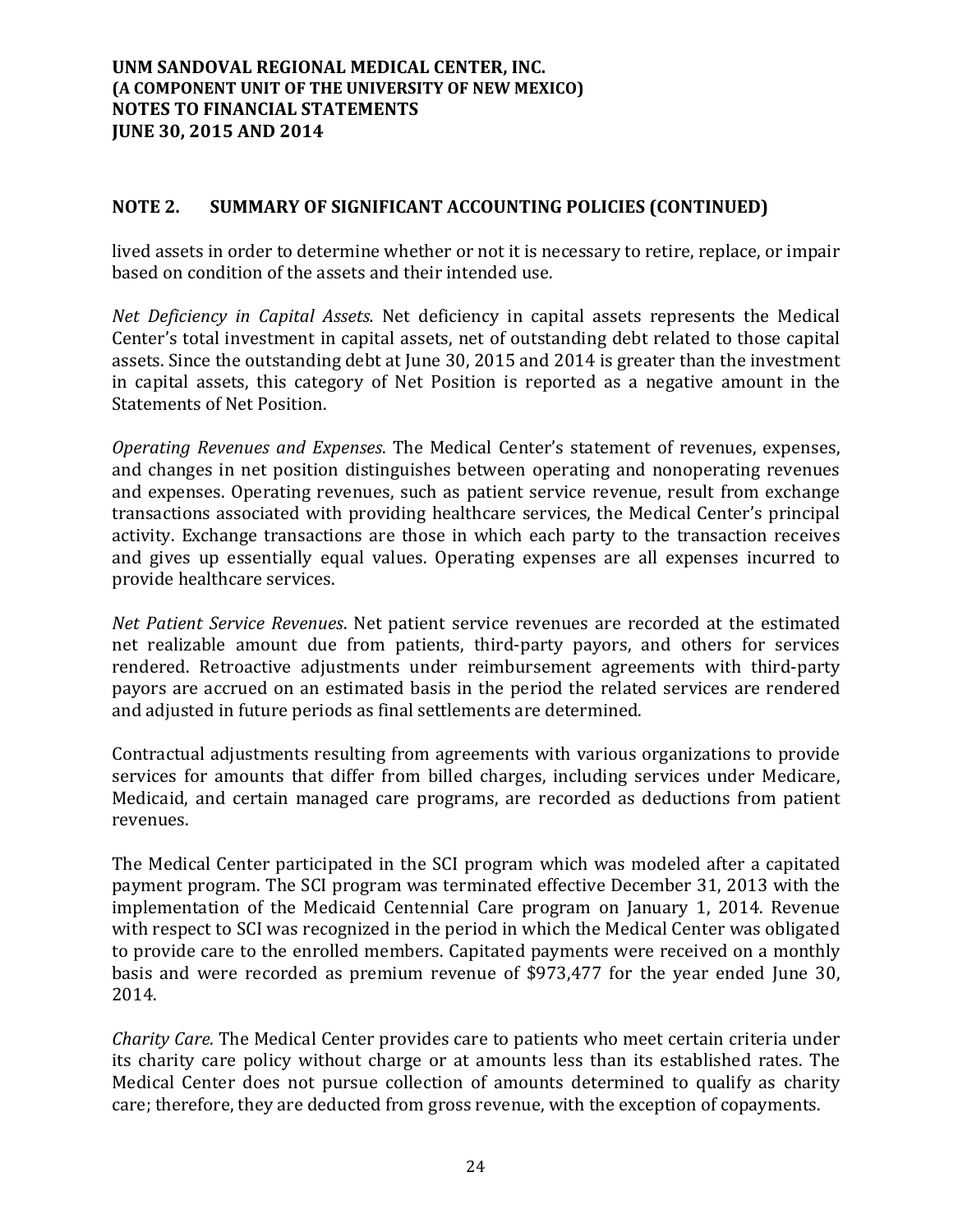*Nonoperating Revenues and Expenses.* Nonoperating revenue includes activities that have the characteristics of nonexchange transactions, such as investment income, government levies, and gifts. These revenue streams are recognized under GASB Statement No. 33, *Accounting and Financial Reporting for Nonexchange Transactions*. Investment income is recognized in the period when it is earned. The mill levy is recognized in the period it is collected by the County. Bequests and contributions are recognized when all applicable eligibility requirements have been met. Nonoperating expenses also include interest expense on bonds, mortgage servicing fees and the GNMA guaranty fees.

*Sandoval County Mill Levy Taxes.* The amount of the property tax levy is assessed annually on January 1 on the valuation of property as determined by the County Assessor and is due in equal semi-annual installments on November 10 and April 10 of the next year. Taxes become delinquent 30 days after the due date unless the original levy date has been formally extended. Taxes are collected on behalf of the Medical Center by the County Treasurer and are remitted to the Medical Center in the month following collection. Revenue is recognized in the fiscal year the levy is collected by the County.

*Federal Bond Subsidy*. The Medical Center receives subsidy payments related to interest payments under the federal Build America Bond and Taxable Revenue Recovery Zone Economic Development Bond programs. These sources of funds are accounted for as nonoperating revenues and recorded as they are received. Under the program, the Medical Center applies for subsidy funds commensurate with each bond payment, so the application for the subsidy is made semiannually. For the years ended June 30, 2015 and 2014, the Medical Center recognized  $$1,998,362$  and  $$2,158,940$  in federal bond subsidy revenue, respectively.

*Income Taxes*. The Medical Center has received a determination letter from the Internal Revenue Service (IRS) that it is an organization described in Internal Revenue Code section  $501(c)(3)$ . As such, it is exempt from federal income tax on income generated from activities related to its exempt function. The Medical Center previously received a discretionary ruling from the IRS under Revenue Procedure 95-48, excluding it from the requirement to file certain information returns. Changes made by the Pension Protection Act removed the IRS's discretionary authority to waive these filing requirements. However, subsequent to these changes, the Medical Center requested and was granted status as a  $509(a)(2)$  rather than a  $509(a)(3)$ . This current status now exempts the Medical Center from having to file an IRS Form 990. Accordingly, no provision for income taxes has been made.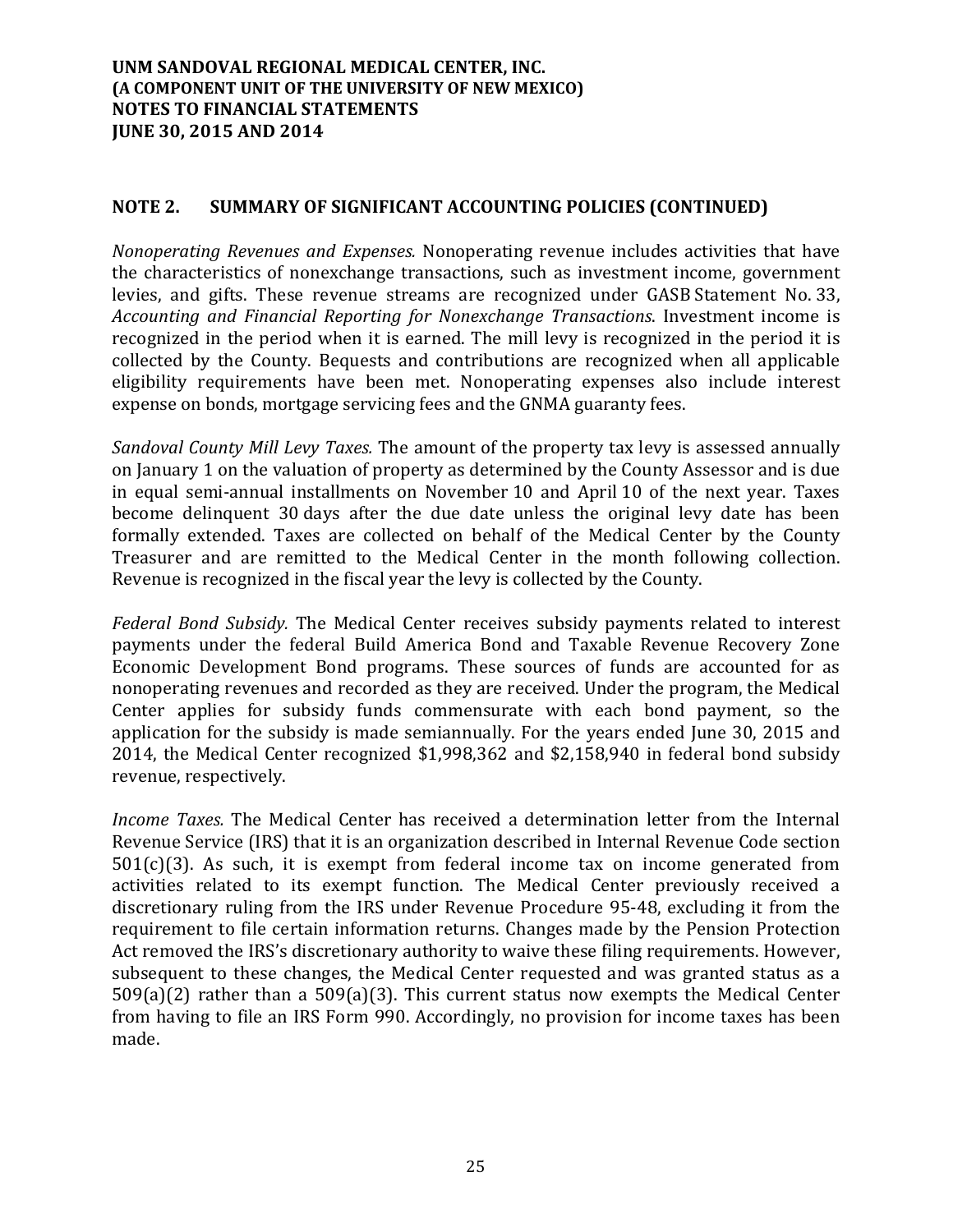*Risk Management*. The Medical Center sponsors a self-insured health plan. Blue Cross and Blue Shield of New Mexico and HMO New Mexico (BCBSNM and HMONM) provide administrative claim payment services for the Medical Center's plan. Liabilities are based on an estimate of claims that have been incurred but not reported (IBNR) and claims received but not yet paid. At June 30, 2015 and 2014, the estimated amount of the Medical Center's IBNR and accrued claims was  $$241,206$  and  $$216,028$ , respectively, which is included in accrued payroll. The liability for IBNR was based on actuarial analysis calculated using information provided by BCBSNM.

|             | Beginning of | Claims and |             | Balance at   |
|-------------|--------------|------------|-------------|--------------|
|             | Fiscal Year  | Changes in | Claim       | Fiscal Year- |
|             | Liability    | Estimates  | Payments    | End          |
| 2014 - 2015 | \$216,028    | 2,593,103  | (2,567,925) | 241,206      |
| 2013-2014   |              | 1,764,194  | (1,548,166) | 216,028      |

*Classification.* Certain 2014 amounts have been reclassified to conform to the 2015 presentation. 

### **NOTE 3. CASH AND CASH EQUIVALENTS, AND INVESTMENTS**

#### **Cash and Cash Equivalents**

*Deposits.* The Medical Center's deposits are held in demand accounts with a financial institution. 

The carrying amounts of the Medical Center's deposits with financial institutions at June 30, 2015 and 2014 are \$13,179,779 and \$4,587,451, respectively.

Bank balances are categorized at June 30, as follows:

|                                       | 2015          | 2014      |
|---------------------------------------|---------------|-----------|
| Amount insured by the Federal Deposit |               |           |
| Insurance Corporation (FDIC)          | 500,000<br>\$ | 383,590   |
| Other cash                            | 14,155,907    | 5,220,827 |
|                                       | 14,655,907    | 5,604,417 |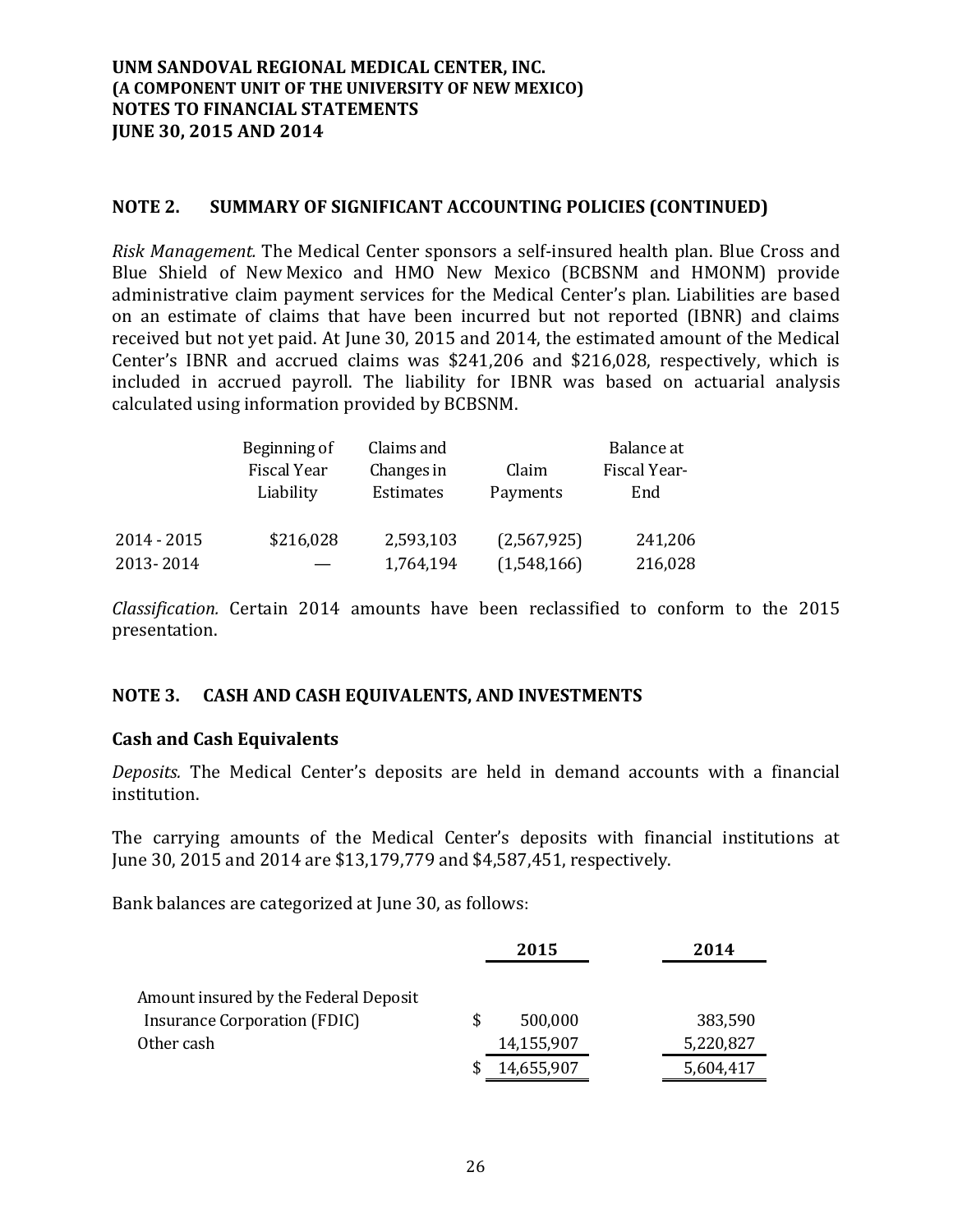### **NOTE 3. CASH AND CASH EQUIVALENTS, AND INVESTMENTS (CONTINUED)**

Interest-bearing deposit accounts are subject to FDIC's standard deposit insurance amount of \$250,000. 

### **Restricted Cash and Cash Equivalents**

In connection with the 2010 Financing Transaction, as a requirement of the Trust Indenture and the Financing Agreement, the Medical Center was required to establish trust funds for the deposit of restricted bond proceeds, the required capital contribution, and other restricted contributions by the Medical Center. The financial statement balances of the trust funds were as follows at lune 30:

|                                            |     | 2015           | 2014       |
|--------------------------------------------|-----|----------------|------------|
|                                            |     |                |            |
| Operating capital escrow fund              | \$. | $\blacksquare$ | 4,326,804  |
| Debt service fund                          |     | 5,853,358      | 16,290,177 |
| Total restricted cash and cash equivalents |     | 5,853,358      | 20,616,981 |

**Operating Capital Escrow Fund** - Established to hold the portion of the equity contribution that was made for working capital purposes, as required by the Federal Housing Administration. Draws against this fund are requested from and approved by HUD to cover monthly pre-opening and post-opening expenses.

**Debt Service Fund** – Established to collect the interest income and necessary funds to make the semi-annual coupon payments for the bonds. This fund also includes a depository account for the proceeds received from the Build America Bond and Taxable Revenue Recovery Zone Economic Development Bond payments.

*Interest Rate Risk – Debt Investments – Cash and Cash Equivalents.* Currently, the Medical Center does not have a specific policy to limit its exposure to interest rate risk. The Medical Center holds no investments that are subject to interest rate risk.

A summary of the restricted cash and cash equivalents at June 30, 2015 and 2014 and their exposure to interest rate risk is as follows:

|                                            | June 30, 2015        |                     | June 30, 2014 |                     |
|--------------------------------------------|----------------------|---------------------|---------------|---------------------|
|                                            | Fair<br><b>Value</b> | Less than<br>1 Year | Fair<br>Value | Less than<br>1 Year |
| Items not subject to interest rate risk:   |                      |                     |               |                     |
| Money market fund                          | 5,853,358            | 5,853,358           | 20,616,981    | 20,616,981          |
| Items not subject to interest rate risk    | 5,853,358            | 5,853,358           | 20,616,981    | 20,616,981          |
| Total restricted cash and cash equivalents | 5,853,358            | 5,853,358           | 20,616,981    | 20,616,981          |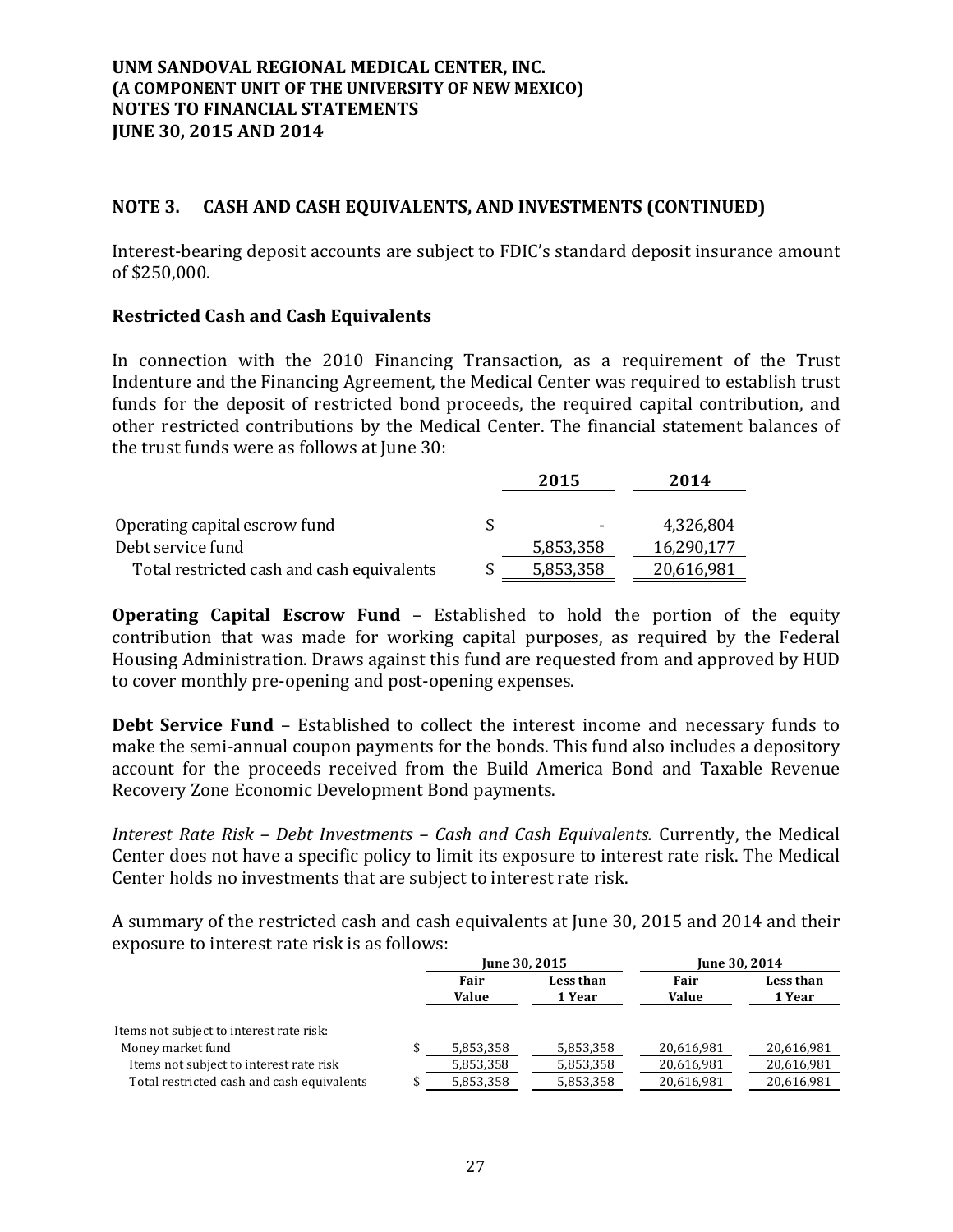### **NOTE 3. CASH AND CASH EQUIVALENTS, AND INVESTMENTS (CONTINUED)**

*Custodial Credit Risk – Debt Investments – Cash and Equivalents.* As of June 30, 2015 and 2014, the Medical Center debt investments that are subject to custodial credit risk.

The Medical Center's custodial risk policy for the bond proceeds conforms to the Trust Indenture, and the Trustee holds the investments in safekeeping.

*Credit Risk - Debt Investments.* The Medical Center is required to disclose credit ratings of its debt investments in order to assess credit risk. U.S. obligations, investments explicitly guaranteed by the U.S. government, and nondebt investments are excluded from this requirement. Currently, the Medical Center does not have a specific policy to limit its exposure to credit risk.

|                              | <b>June 30, 2015</b> |  |                   | June 30, 2014 |    |                   |
|------------------------------|----------------------|--|-------------------|---------------|----|-------------------|
|                              | Rating               |  | <b>Fair Value</b> | Rating        |    | <b>Fair Value</b> |
| Items subject to credit risk |                      |  |                   |               |    |                   |
| Money market fund            | Not Rated            |  | 5.404.485         | Not Rated     | \$ | 3,480,942         |
| Total items subject to       |                      |  |                   |               |    |                   |
| credit risk                  |                      |  | 5,404,485         |               |    | 3,480,942         |
| Total long-term investments  | -                    |  | 5,404,485         |               | \$ | 3,480,942         |

#### **Long‐Term Investments**

*Interest Rate Risk – Debt Investments – Long Term Investments.* Currently, the Medical Center does not have a specific policy to limit its exposure to interest rate risk. The Medical Center holds no investments that are subject to interest rate risks.

A summary of the long term investments at June 30, 2015 and 2014 and their exposure to interest rate risk is as follows:

|                                             |                      | June 30, 2015       |                      | June 30, 2014       |
|---------------------------------------------|----------------------|---------------------|----------------------|---------------------|
|                                             | Fair<br><b>Value</b> | Less than<br>1 Year | Fair<br><b>Value</b> | Less than<br>1 Year |
| Items not subject to interest<br>rate risk: |                      |                     |                      |                     |
| Money market fund                           | \$<br>5.404.485      | 5.404.485           | 3.480.942            | 3.480.942           |
| Items not subject to                        |                      |                     |                      |                     |
| interest rate risk                          | 5,404,485            | 5,404,485           | 3,480,942            | 3,480,942           |
| Total long-term investments                 | \$<br>5,404,485      | 5,404,485           | 3,480,942            | 3,480,942           |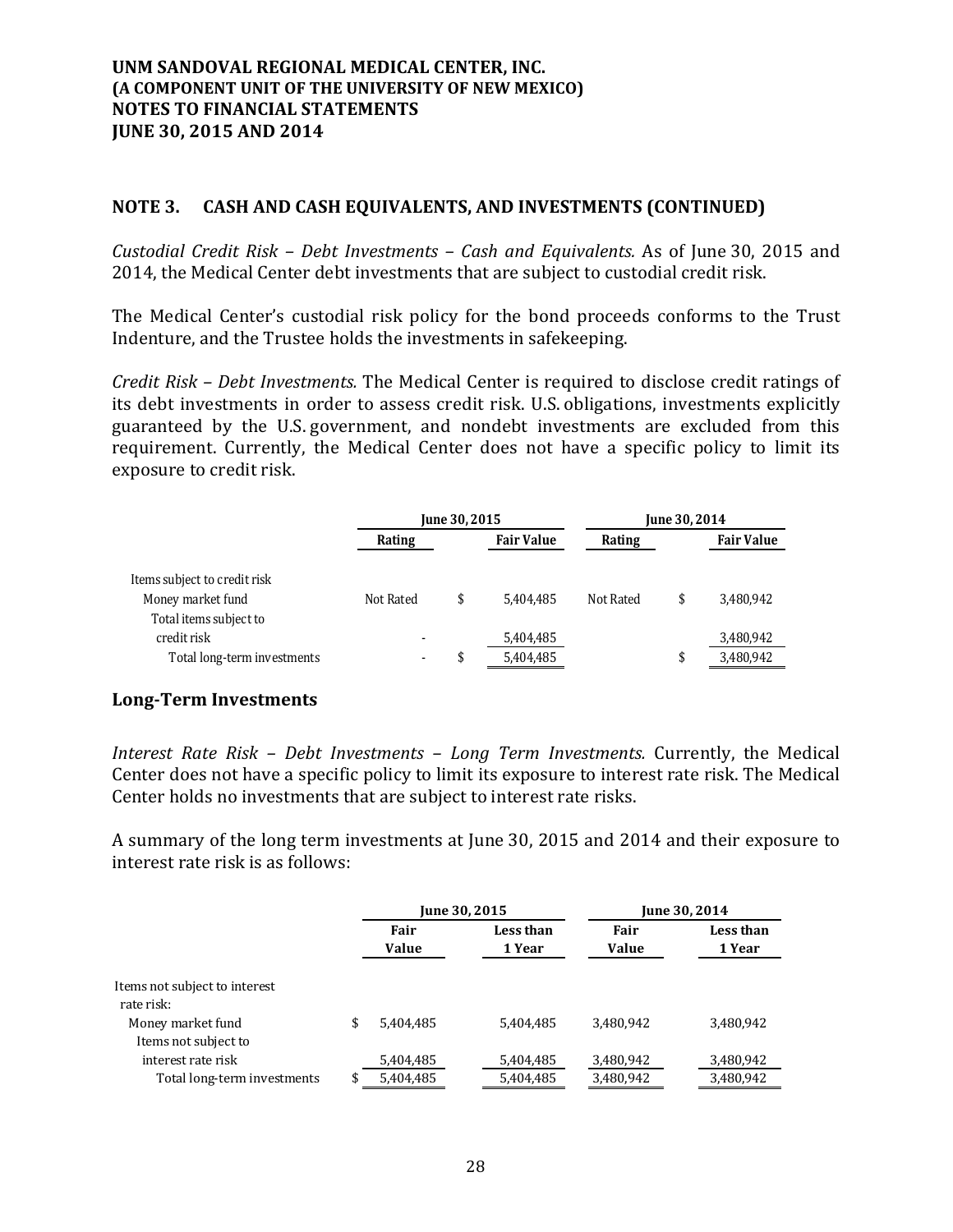### **NOTE 3. CASH AND CASH EQUIVALENTS, AND INVESTMENTS (CONTINUED)**

*Custodial Credit Risk – Debt Investments.* As of June 30, 2015 and 2014, the Medical Center held no U.S. government obligations for long-term investment purposes.

The Medical Center's custodial risk policy for the bond proceeds conforms to the Trust Indenture, and the Trustee holds the investments in safekeeping.

*Credit Risk - Debt Investments - Long Term Investments. The Medical Center is required to* disclose credit ratings of its debt investments in order to assess credit risk. U.S. obligations, investments explicitly guaranteed by the U.S. government, and nondebt investments are excluded from this requirement. Currently, the Medical Center does not have a specific policy to limit its exposure to credit risk.

|                              | June 30, 2015 |    |                   | June 30, 2014 |    |                   |
|------------------------------|---------------|----|-------------------|---------------|----|-------------------|
|                              | Rating        |    | <b>Fair Value</b> | Rating        |    | <b>Fair Value</b> |
| Items subject to credit risk |               |    |                   |               |    |                   |
| Money market fund            | Not Rated     | \$ | 5.404.485         | Not Rated     | \$ | 3.480.942         |
| Total items subject to       |               |    |                   |               |    |                   |
| credit risk                  |               |    | 5,404,485         |               |    | 3,480,942         |
| Total long-term investments  | -             | \$ | 5,404,485         |               | \$ | 3,480,942         |

# **NOTE 4. CONCENTRATION OF RISK**

The Medical Center receives payment for services rendered to patients under payment arrangements with payors, which include: (i) Medicare and Medicaid, (ii) other third-party payors including commercial carriers and health maintenance organizations, and (iii) others. The following summarizes patient accounts receivable and the percentage of gross accounts receivable from all payors as of June 30:

|                                                                          |    |            | 2015 | 2014       |      |  |
|--------------------------------------------------------------------------|----|------------|------|------------|------|--|
| Medicare and Medicaid                                                    | \$ | 16,817,801 | 63%  | 13,414,540 | 54%  |  |
| Other third party payors                                                 |    | 3,991,134  | 15%  | 6,302,770  | 26%  |  |
| Others                                                                   |    | 5,911,240  | 22%  | 5,043,372  | 20%  |  |
| Total patient accounts receivable                                        |    | 26,720,175 | 100% | 24,760,682 | 100% |  |
| Less allowance for uncollectible<br>accounts and contractual adjustments |    | 16,420,546 |      | 18,635,064 |      |  |
| Patient accounts receivable, net                                         |    | 10,299,629 |      | 6,125,618  |      |  |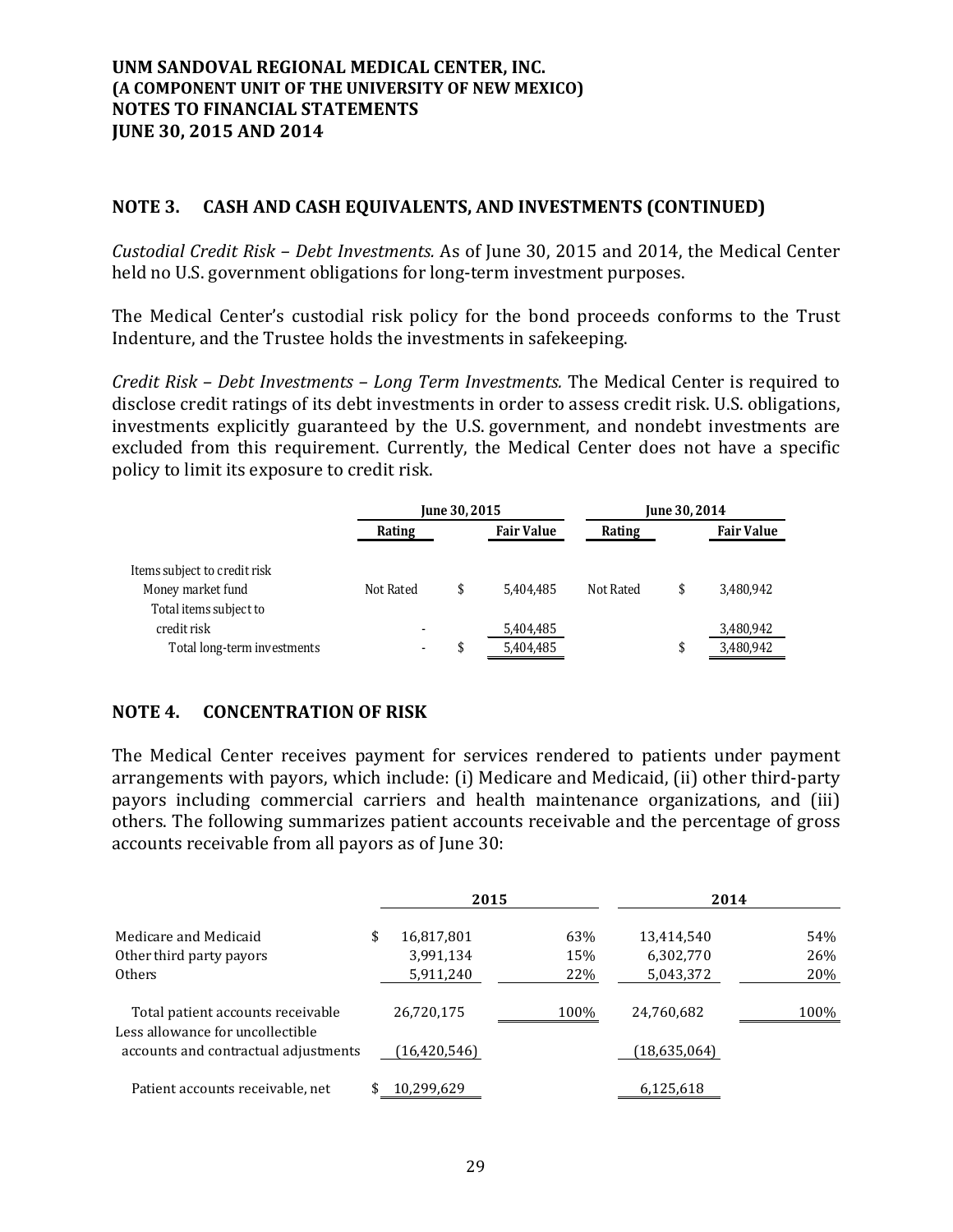### **UNM SANDOVAL REGIONAL MEDICAL CENTER, INC. (A COMPONENT UNIT OF THE UNIVERSITY OF NEW MEXICO) NOTES TO FINANCIAL STATEMENTS JUNE 30, 2015 AND 2014**

### **NOTE 5. ESTIMATED THIRD‐PARTY PAYOR SETTLEMENTS**

The Medical Center is reimbursed by the Medicare and Medicaid programs on a prospective payment basis for hospital services, with certain items reimbursed at an interim rate with final settlement determined after submission of annual cost reports by the Medical Center. The annual cost reports are subject to audit by the Medicare Administrative Contractor and the Medicaid audit agent. Under C.F.R. §412.300(b), the Medical Center is paid at 85 percent of its allowable Medicare Inpatient hospital capitalrelated costs through its cost report ending at least 2 years after the hospital accepts its first patient. The Medical Center accepted its first patient on July 17, 2012, thus the first cost report period beginning at least two years after this date would be cost report period July 1, 2015 to June 30, 2016. Beginning July 1, 2016, the Medical Center will be subject to the prospective federal capital rate. Retroactively calculated contractual adjustments arising under reimbursement agreements with third-party payors are accrued on an estimated basis in the period the related services are rendered and adjusted in future periods as final settlements are determined. The estimated settlements at June 30, 2015 and  $2014$  are receivables of  $$509,408$  and  $$2,285,081$ , respectively.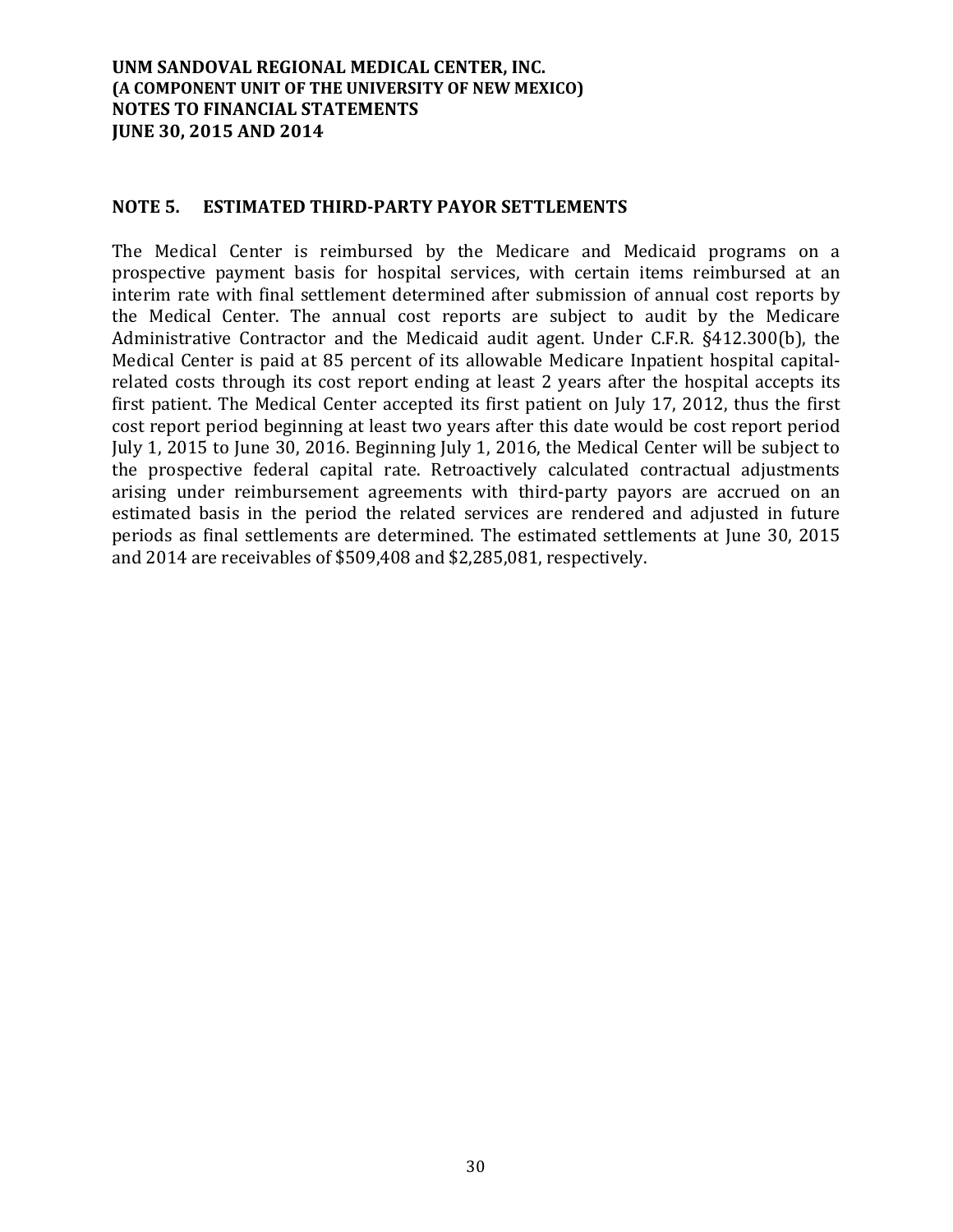# **NOTE 6. CAPITAL ASSETS**

The major classes of capital assets at June 30, and related activity for the year then ended are as follows:

|                                                 | Year Ended June 30, 2015           |                  |                  |                    |                                 |  |
|-------------------------------------------------|------------------------------------|------------------|------------------|--------------------|---------------------------------|--|
|                                                 | <b>Beginning</b><br><b>Balance</b> | <b>Additions</b> | <b>Transfers</b> | <b>Retirements</b> | <b>Ending</b><br><b>Balance</b> |  |
| <b>UNM Sandoval Capital Assets</b>              |                                    |                  |                  |                    |                                 |  |
| not being depreciated:                          |                                    |                  |                  |                    |                                 |  |
| Construction in progress                        | \$<br>397,709                      | 837,143          | (1,034,178)      |                    | 200,674                         |  |
|                                                 |                                    |                  |                  |                    |                                 |  |
| UNM Sandoval depreciable                        |                                    |                  |                  |                    |                                 |  |
| capital assets:                                 |                                    |                  |                  |                    |                                 |  |
| <b>Building and improvements</b>                | 104,937,402                        | 6,725            | 186,175          |                    | 105,130,302                     |  |
| Building service equipment                      | 2,690,801                          |                  | 814,905          |                    | 3,505,706                       |  |
| Fixed equipment                                 | 2,382,123                          |                  | 1,102,224        |                    | 3,484,347                       |  |
| Major moveable equipment                        | 34,749,110                         | 2,465,381        | (1,069,126)      |                    | 36,145,365                      |  |
| Total depreciable capital assets                | 144,759,436                        | 2,472,106        | 1,034,178        |                    | 148,265,720                     |  |
| Less Accumulated Depreciation for:              |                                    |                  |                  |                    |                                 |  |
| Building and building improvements              | (5,035,587)                        | (2,708,507)      |                  |                    | (7,744,094)                     |  |
| Building service equipment                      | (495, 665)                         | (305, 692)       |                  |                    | (801, 357)                      |  |
| Fixed equipment                                 | (309, 319)                         | (236, 641)       | (141, 071)       |                    | (687, 031)                      |  |
| Major moveable equipment                        | (11, 225, 269)                     | (6,370,654)      | 141,071          |                    | (17, 454, 852)                  |  |
| Total accumulated depreciation                  | (17,065,840)                       | (9,621,494)      |                  |                    | (26,687,334)                    |  |
|                                                 |                                    |                  |                  |                    |                                 |  |
| UNM Sandoval depreciable capital<br>assets, net | 127,693,596                        | (7, 149, 388)    | 1,034,178        |                    | 121,578,386                     |  |
|                                                 |                                    |                  |                  |                    |                                 |  |
| <b>UNM Sandoval Capital Assets not</b>          |                                    |                  |                  |                    |                                 |  |
| being depreciated                               | 397,709                            | 837,143          | (1,034,178)      |                    | 200,674                         |  |
| UNM Sandoval total cost of                      |                                    |                  |                  |                    |                                 |  |
| capital assets                                  | 145,157,145                        | 3,309,249        |                  |                    | 148,466,394                     |  |
| Less accumulated depreciation                   | (17,065,840)                       | (9,621,494)      |                  |                    | (26,687,334)                    |  |
| UNM Sandoval capital assets, net                | 128,091,305                        | (6,312,245)      |                  |                    | 121,779,060                     |  |
|                                                 |                                    |                  |                  |                    |                                 |  |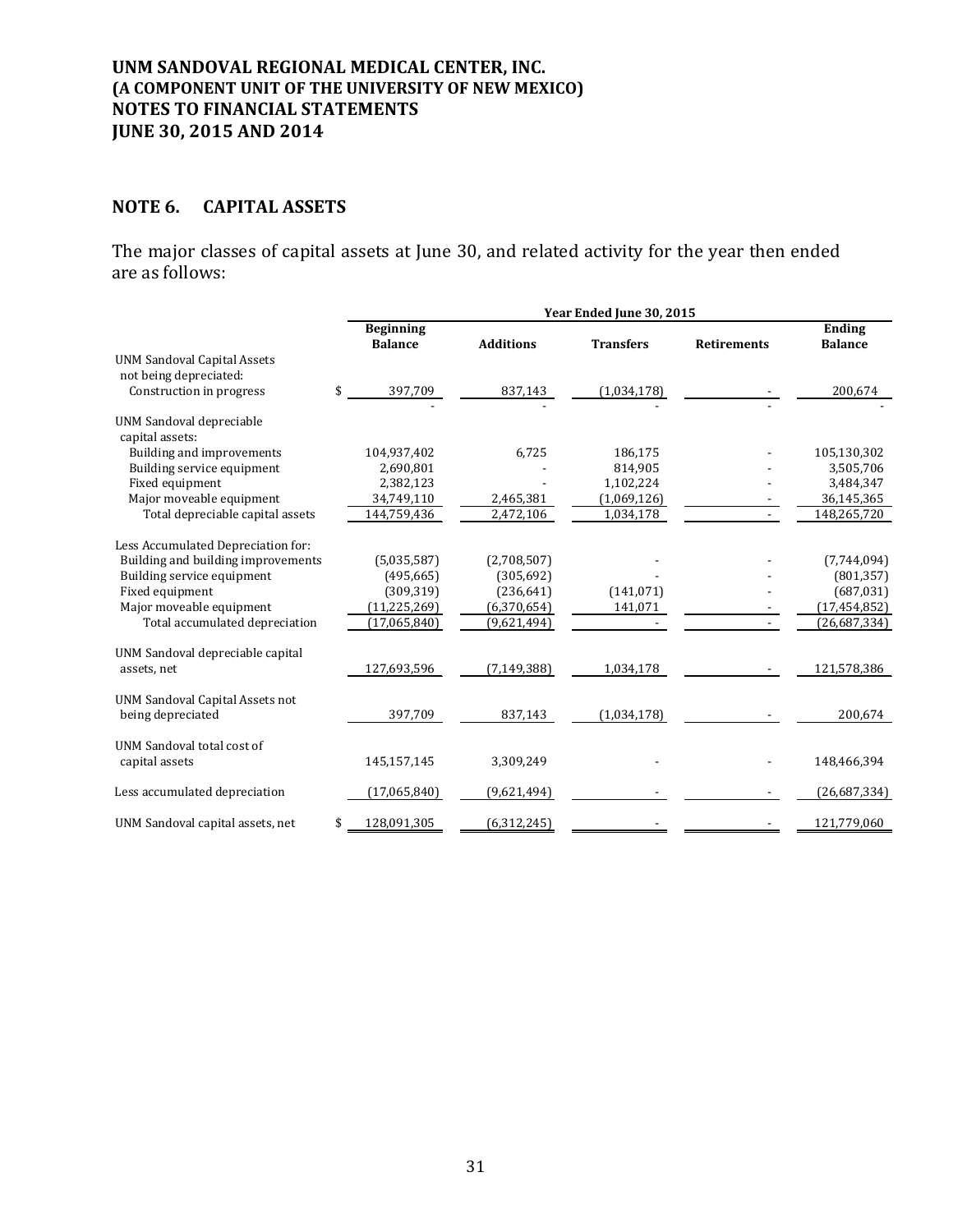### **UNM SANDOVAL REGIONAL MEDICAL CENTER, INC. (A COMPONENT UNIT OF THE UNIVERSITY OF NEW MEXICO) NOTES TO FINANCIAL STATEMENTS JUNE 30, 2015 AND 2014**

# **NOTE 6. CAPITAL ASSETS (CONTINUED)**

|                                        | Year Ended June 30, 2014           |                  |                  |                    |                          |  |
|----------------------------------------|------------------------------------|------------------|------------------|--------------------|--------------------------|--|
|                                        | <b>Beginning</b><br><b>Balance</b> | <b>Additions</b> | <b>Transfers</b> | <b>Retirements</b> | Ending<br><b>Balance</b> |  |
| <b>UNM Sandoval Capital Assets</b>     |                                    |                  |                  |                    |                          |  |
| not being depreciated:                 |                                    |                  |                  |                    |                          |  |
| \$<br>Construction in progress         |                                    | 426,509          | (28, 800)        |                    | 397,709                  |  |
|                                        |                                    | 426,509          | (28, 800)        |                    | 397,709                  |  |
| <b>UNM Sandoval depreciable</b>        |                                    |                  |                  |                    |                          |  |
| capital assets:                        |                                    |                  |                  |                    |                          |  |
| Building and improvements              | 105,435,945                        | (514, 356)       | 15,813           |                    | 104,937,402              |  |
| Building service equipment             | 2,651,112                          | 26,702           | 12,987           |                    | 2,690,801                |  |
| Fixed equipment                        | 2,395,668                          |                  |                  | (13, 545)          | 2,382,123                |  |
| Major moveable equipment               | 33,961,464                         | 776,921          |                  | 10,725             | 34,749,110               |  |
| Total depreciable capital assets       | 144,444,189                        | 289,267          | 28,800           | (2,820)            | 144,759,436              |  |
| Less Accumulated Depreciation for:     |                                    |                  |                  |                    |                          |  |
| Building and building improvements     | (2,505,013)                        | (2,530,574)      |                  |                    | (5,035,587)              |  |
| Building service equipment             | (219, 052)                         | (276, 613)       |                  |                    | (495, 665)               |  |
| Fixed equipment                        | (148, 636)                         | (161, 384)       |                  | 701                | (309, 319)               |  |
| Major moveable equipment               | (5,085,625)                        | (6, 143, 049)    |                  | 3,405              | (11, 225, 269)           |  |
| Total accumulated depreciation         | (7,958,326)                        | (9, 111, 620)    |                  | 4,106              | (17,065,840)             |  |
| UNM Sandoval depreciable capital       |                                    |                  |                  |                    |                          |  |
| assets, net                            | 136,485,863                        | (8,822,353)      | 28,800           | 1,286              | 127,693,596              |  |
| <b>UNM Sandoval Capital Assets not</b> |                                    |                  |                  |                    |                          |  |
| being depreciated                      |                                    | 426,509          | (28, 800)        |                    | 397,709                  |  |
| UNM Sandoval total cost of             |                                    |                  |                  |                    |                          |  |
| capital assets                         | 144,444,189                        | 715,776          |                  | (2,820)            | 145,157,145              |  |
| Less accumulated depreciation          | (7,958,326)                        | (9, 111, 620)    |                  | 4,106              | (17,065,840)             |  |
| UNM Sandoval capital assets, net       | 136,485,863                        | (8, 395, 844)    |                  | 1,286              | 128,091,305              |  |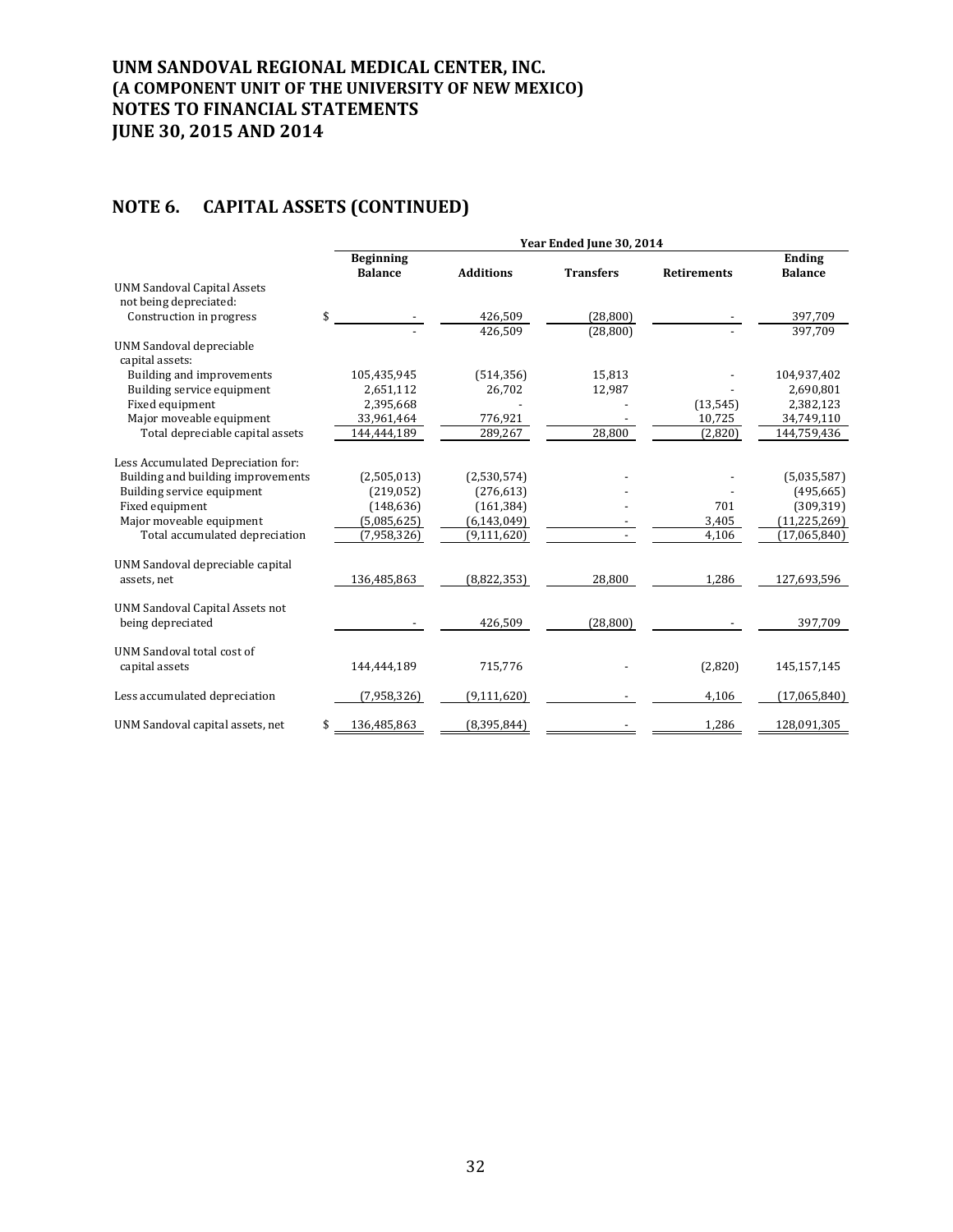### **UNM SANDOVAL REGIONAL MEDICAL CENTER, INC. (A COMPONENT UNIT OF THE UNIVERSITY OF NEW MEXICO) NOTES TO FINANCIAL STATEMENTS JUNE 30, 2015 AND 2014**

### **NOTE 7. COMPENSATED ABSENCES**

Qualified Medical Center employees are entitled to accrue sick, holiday and annual leave as one inclusive Paid Time Off (PTO) bank based on their Full-Time Equivalent (FTE) status.

Full-time employees with zero to seven years of service accrue 11.07 hours of PTO each pay period (36 days per annum) up to a maximum of 500 hours to be used for sick, holiday and annual leave. Full-time employees with years of service in excess of seven years accrue 12.61 hours of PTO each pay period (41 days per annum) up to a maximum of 500 hours to be used for sick, holiday and annual leave. Part-time employees earn PTO leave on a prorated basis each pay period. When publicized by the Medical Center each year, employees have the opportunity to exchange for cash at 80% of their hourly rate all hours accumulated in excess of 80 hours. At termination, employees are eligible for payment of unused accumulated hours at 100% of their regular hourly rate. Accrued PTO as of June 30,  $2015$  and  $2014$  of \$1,507,566 and \$1,210,889, respectively, is computed by multiplying each employee's current hourly rate by the number of hours accrued.

| <b>Balance</b><br><b>July 1, 2014</b> | Increase  | <b>Decrease</b> | <b>Balance</b><br>June 30, 2015 |
|---------------------------------------|-----------|-----------------|---------------------------------|
| 1,210,889                             | 1,507,566 | (1, 210, 889)   | 1,507,566                       |
| <b>Balance</b><br><b>July 1, 2013</b> | Increase  | <b>Decrease</b> | <b>Balance</b><br>June 30, 2014 |
| 1,202,130                             | 2,370,824 | (2,362,065)     | 1,210,889                       |

During the years ended June 30, 2015 and 2014, the following changes occurred in accrued compensated absences:

The balances above include annual leave, sick leave, and holiday as disclosed above. The portion of accrued compensated absences due after one year is not material and, therefore, is not presented separately.

### **NOTE 8. BONDS PAYABLE**

In November 2010, the Medical Center issued \$133,425,000 in aggregate principal amount of its Taxable Revenue Build America Bonds (Direct Pay) (GNMA Collateralized - UNM Sandoval Regional Medical Center Project) Series 2010A with a maturity date of July 20, 2036 and \$10,000,000 in aggregate principal amount of its Taxable Revenue Recovery Zone Economic Development Bonds (Direct Pay) (GNMA Collateralized - UNM Sandoval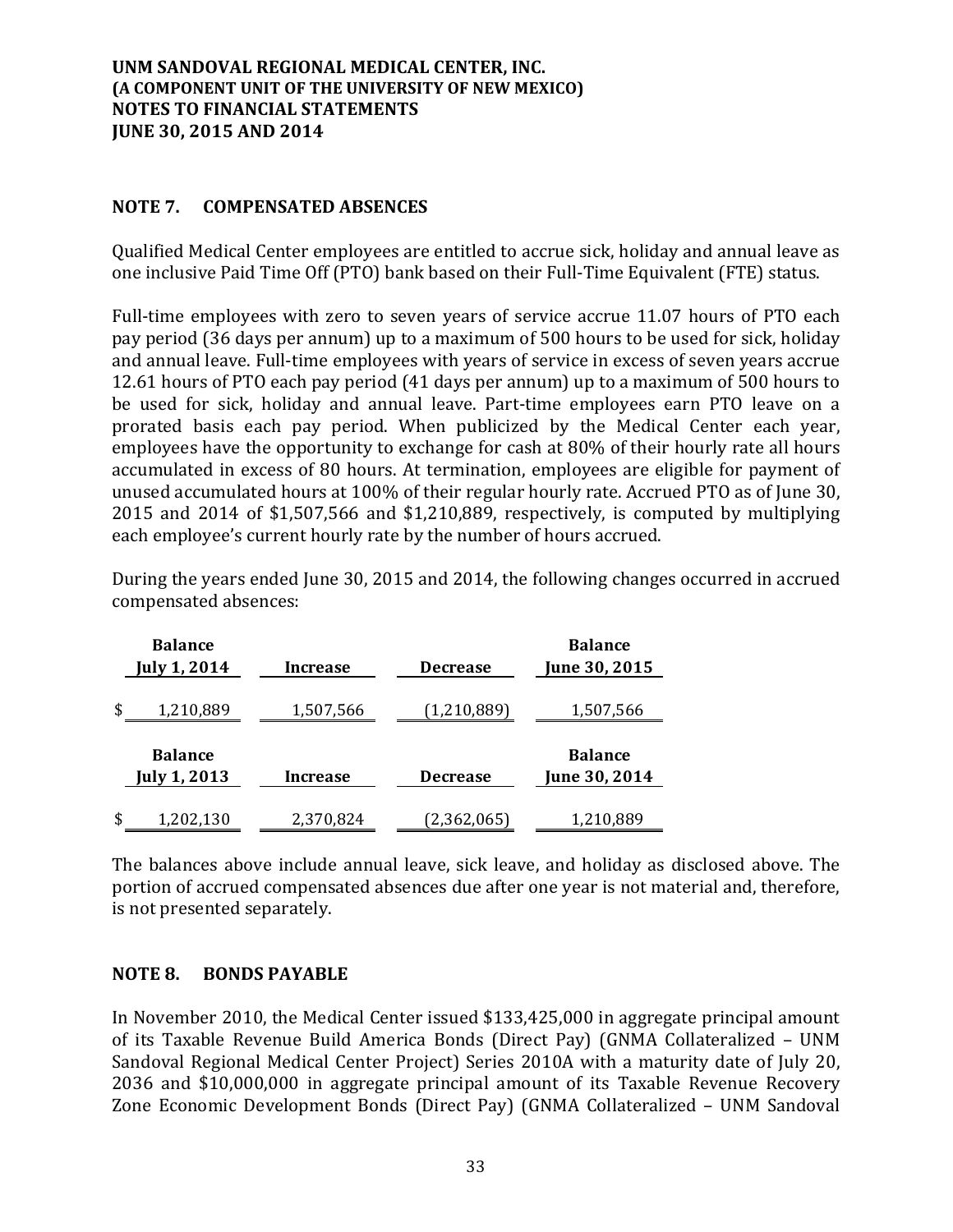### **NOTE 8. BONDS PAYABLE (CONTINUED)**

Regional Medical Center Project) Series 2010B with a maturity date of July 20, 2037. The Bonds were issued pursuant to a Trust Indenture, dated as of October 1, 2010, by and between the Medical Center and Wells Fargo Bank, National Association, as Trustee for the purpose of financing the Medical Center facility and to pay certain costs associated with the issuance of the bonds.

The bonds were issued as special limited obligations of the Medical Center and are secured primarily by fully modified mortgage backed securities in the aggregate principal amount of \$143,425,000 (the "GNMA Securities"), to be issued by Prudential Huntoon Paige Associates, Ltd. (the "Lender"), guaranteed as to principal and interest by GNMA, with respect to the Mortgage Note.

Under the GNMA Mortgage Backed Securities Program, the GNMA Securities are a "fully modified pass-through" mortgage-backed security issued and serviced by the Lender. The face amount of the GNMA Securities is to be the same amount as the outstanding principal balance of the Mortgage Note. The Lender is required to pass through to the Trustee, as the holder of the GNMA Securities, by the  $15<sup>th</sup>$  day of each month, the monthly scheduled installments of principal and interest on the Mortgage Note (less the GNMA guarantee fee and the Lender's servicing fee), whether or not the Lender receives such payment from the Medical Center under the Mortgage Note, plus any unscheduled prepayments of principal of the Mortgage Note received by the Lender. The GNMA Securities are issued solely for the benefit of the Trustee on behalf of the Bondholders and any and all payments received with respect to the GNMA Securities are solely for the benefit of the Bondholders.

Effective October 1, 2010, the Medical Center entered into a Financing Agreement with the Lender and the Trustee. Under the Financing Agreement, the Lender agreed to originate a Mortgage Note in favor of the Lender and secured by a leasehold mortgage on the project. The Mortgage Note is insured by the Federal Housing Administration ("FHA") pursuant to Section 242 of the National Housing Act of 1934 and to provide security for the Bonds, the Trustee will use the proceeds of the Bonds to purchase from the Lender the GNMA Securities. The Medical Center has agreed to use the proceeds of the Mortgage Note to acquire, construct, and equip the construction of the Medical Center.

Under the terms of the Trust Indenture, the Medical Center has granted to the Trustee all rights, title, and interests to all revenues, receipts, interest, income, investment earnings and other monies received or to be received by the Trustee, including monies received or to be received from the GNMA Securities and all investment earnings from the GNMA Securities. Upon issuance of the Bonds, the proceeds were placed in trust with the Trustee, and the proceeds are to be used to purchase from the lender the GNMA Securities, or to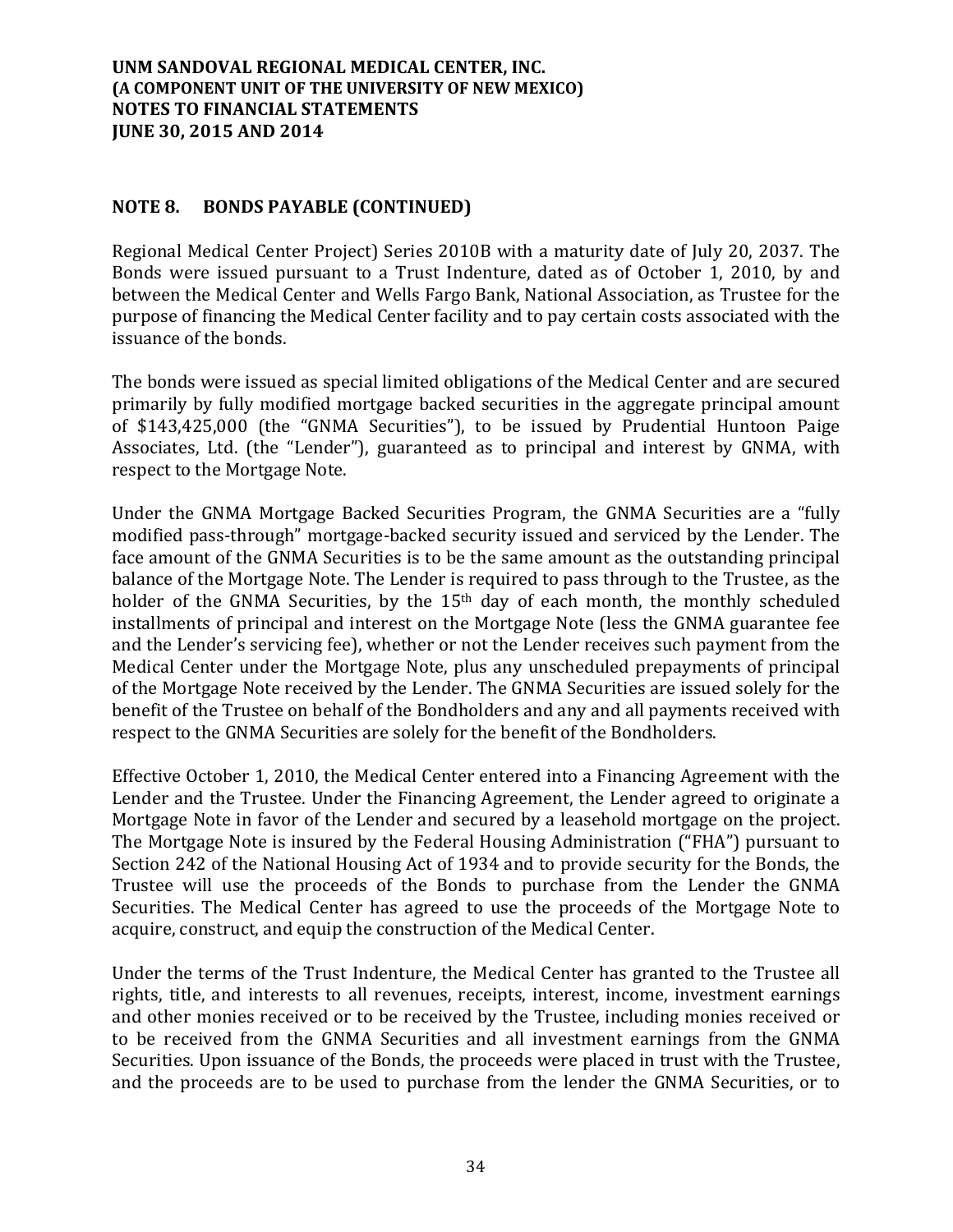### **UNM SANDOVAL REGIONAL MEDICAL CENTER, INC. (A COMPONENT UNIT OF THE UNIVERSITY OF NEW MEXICO) NOTES TO FINANCIAL STATEMENTS JUNE 30, 2015 AND 2014**

### **NOTE 8. BONDS PAYABLE (CONTINUED)**

redeem the bonds according to the various early, optional, and mandatory redemption provisions of the Bonds.

As of June 30, 2015 and 2014, the balance of the Mortgage Note equaled the balance of the GNMA securities.

The terms of the Bonds Issued are as follows:

| Bond         | Maturity      | Principal     | Interest |
|--------------|---------------|---------------|----------|
|              | Date          | Amount        | Rate     |
| Series 2010A | July 20, 2036 | \$133,425,000 | 4.50%    |
| Series 2010B | July 20, 2037 | 10,000,000    | 5.00%    |

The Medical Center is eligible to receive cash subsidy payments from the United States Department of Treasury equal to 35% of the interest payable on the Build America Bonds (Series 2010A), and 45% of the interest payable on the Recovery Zone Economic Development Bonds (Series 2010B), payable on or about each respective interest payment date, which payments lower the overall true cost of the bonds to 3.33%. Pursuant to the Budget Control Act of 2011, as postponed by the American Tax Payer Relief Act of 2012, the budget sequestration impact was a reduction of 7.2%, effective March 1, 2013. This had the effect of changing the subsidy payment from the United States Department of Treasury equal to 32.48% of the interest payable on the Build America Bonds (Series 2010A), and 41.76% of the interest payable on the Recovery Zone Economic Development Bonds (Series 2010B). For Federal fiscal year 2015, beginning October 1, 2014, the sequestration percentage changed slightly to 7.3%.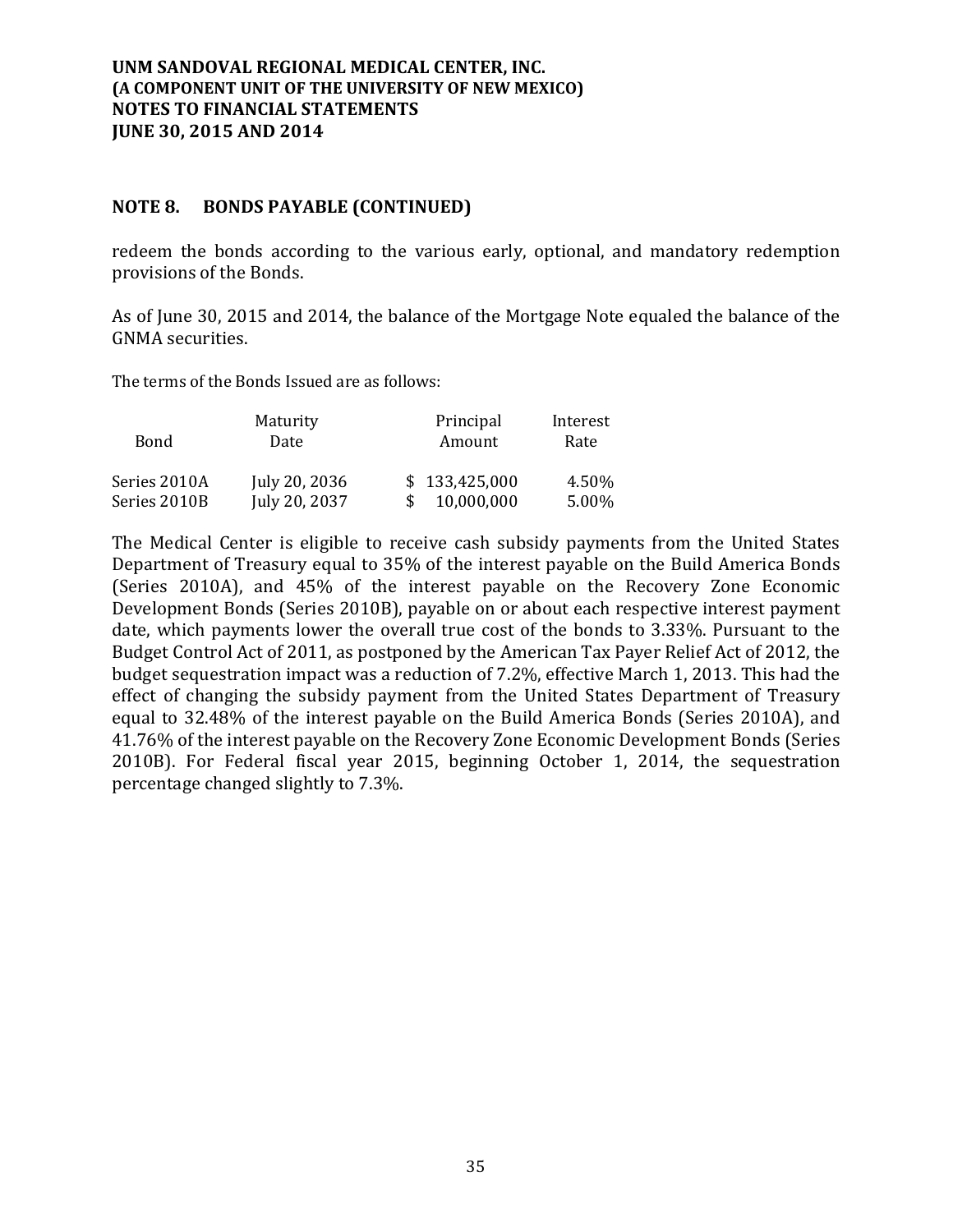### **UNM SANDOVAL REGIONAL MEDICAL CENTER, INC. (A COMPONENT UNIT OF THE UNIVERSITY OF NEW MEXICO) NOTES TO FINANCIAL STATEMENTS JUNE 30, 2015 AND 2014**

### **NOTE 8. BONDS PAYABLE (CONTINUED)**

The following schedule summarizes the special and scheduled mandatory redemption requirements of the Series 2010A and Series 2010B bonds as of June 30, 2015:

| Principal          | Interest   | <b>Principal</b>          | Interest   | <b>Principal</b>          | <b>Interest</b> |
|--------------------|------------|---------------------------|------------|---------------------------|-----------------|
|                    |            |                           |            |                           |                 |
| \$<br>3,380,000    | 5,458,725  |                           | 487,000    | 3,380,000                 | 5,945,725       |
| 3.540.000          | 5,304,938  |                           | 487,000    | 3,540,000                 | 5,791,938       |
| 3,715,000          | 5,143,612  |                           | 487,000    | 3,715,000                 | 5,630,612       |
| 3,890,000          | 4,974,525  |                           | 487,000    | 3,890,000                 | 5,461,525       |
| 4,075,000          | 4,797,338  | -                         | 487.000    | 4,075,000                 | 5,284,338       |
| 23,520,000         | 21,017,475 |                           | 2,435,000  | 23,520,000                | 23,452,475      |
| 29.740.000         | 15.123.150 | -                         | 2,435,000  | 29.740.000                | 17,558,150      |
| 37,615,000         | 7,668,675  |                           | 2,435,000  | 37,615,000                | 10,103,675      |
| 12,665,000         | 564,300    | 9,740,000                 | 1,080,250  | 22,405,000                | 1,644,550       |
|                    |            |                           |            |                           |                 |
| \$<br>122,140,000  | 70,052,738 | 9,740,000                 | 10,820,250 | 131.880.000               | 80,872,988      |
| <b>Fiscal Year</b> |            | <b>Series 2010A Bonds</b> |            | <b>Series 2010B Bonds</b> | <b>Total</b>    |

The bonds are subject to various redemption provisions as set forth in the Trust Indenture, including Special Mandatory Redemption, Scheduled Mandatory Redemption, and Optional Redemption. The Special Mandatory Redemption provisions are contingent on various events, including but not limited to circumstances that result in the trust estate receiving early payments on the GNMA Securities, or in the event the balance of GNMA Securities after completion of the construction are less than the amount of outstanding bonds. The Medical Center completed final endorsement of the project on June 18, 2014. The balance of the GNMA Securities was less than the amount of the outstanding bonds by \$3.7 million. As a result, on July 15, 2014, a special mandatory redemption occurred in the amounts of \$3.48 million for the Series 2010A bonds and \$260,000 for the Series 2010B bonds. On July 21, 2014, the scheduled mandatory redemption in the amount of \$6.17 million for the Series 2010A bonds occurred.

On July 20, 2015, the scheduled mandatory bond redemption payment was made by the Medical Center. A principal payment of \$1.67 million and an interest payment of \$2.75 million were made on the Series 2010A bonds. No principal payment was due on the Series 2010B bonds, but an interest payment of \$243,500 was made on this date.

The Mortgage Note bears interest at 4.61%. The Mortgage Note has a term of 299 months following the commencement of amortization and matures on July 1, 2037. Principal and interest are payable in equal monthly installments upon commencement of amortization. A mortgage servicing fee of 12 basis points and a GNMA guaranty fee of 13 basis points are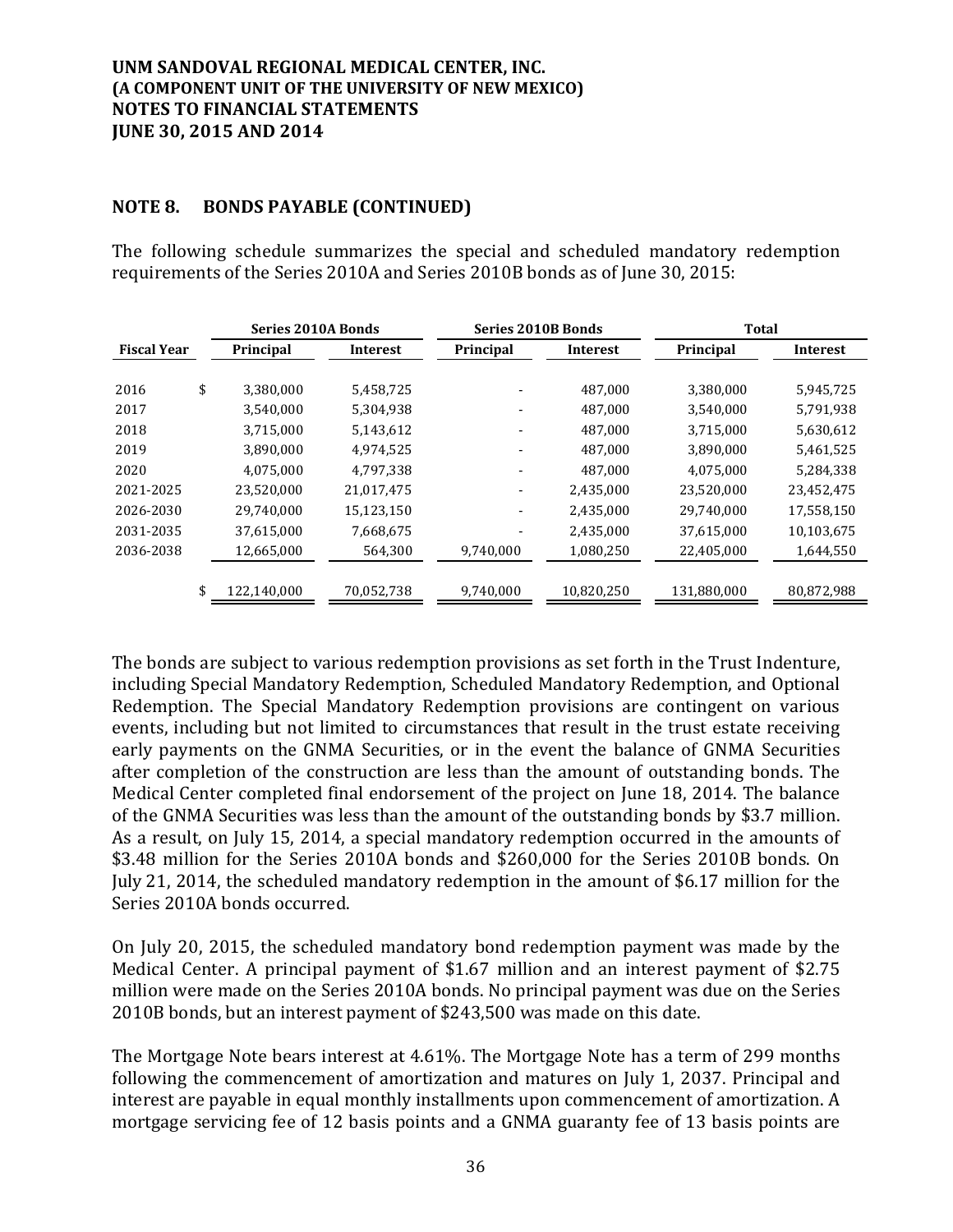### **NOTE 8. BONDS PAYABLE (CONTINUED)**

also included in the monthly payment, for a total of  $4.86\%$ . The Mortgage Note is subject to optional prepayment beginning on January 20, 2021 or thereafter, and mandatory prepayment at any time based on the occurrence of certain events, including the receipt of any mortgage insurance proceeds.

## **NOTE 9. NET PATIENT SERVICE REVENUES**

The majority of the Medical Center's revenue is generated through agreements with thirdparty payors that provide for reimbursement to the Medical Center at amounts different from its established charges. Approximately 26% and 33% of the Medical Center's gross patient revenue for the year ended June 30, 2015, was derived from the Medicare and Medicaid programs, respectively, the continuation of which are dependent upon governmental policies. For the year ended June 30, 2014, approximately  $27\%$  and  $16\%$ were derived from the Medicare and Medicaid programs, respectively. Laws and regulations governing the Medicare and Medicaid programs are extremely complex and subject to interpretation. As a result, there is at least a reasonable possibility that recorded revenue estimates could change as a result of regulatory review. The implementation of the Affordable Care Act on January 1, 2014 profoundly impacted not only the proportion of patients covered by Medicaid, but it also affected the reimbursement rates paid by Medicaid for hospital services. See Note 2, *Use of Estimates*, for further discussion of the change in estimate for the year ended June 30, 2014 net patient revenue. Contractual adjustments under third-party reimbursement programs represent the difference between the Medical Center's billings at established charges for services and amounts reimbursed by third-party payors. A summary of the basis of reimbursement from major third-party payors follows:

*Medicare* – Inpatient acute care services rendered to Medicare program beneficiaries are paid at prospectively determined rates per discharge. These Medical Severity Diagnosis Related Group (MS-DRG) rates vary according to a patient classification system that is based on clinical, diagnostic, and other factors. Most Medicare outpatient services are prospectively paid through Medicare's Outpatient Prospective Payment system (OPPS). Services excluded from the OPPS and paid under separate fee schedules include: clinical lab, certain rehabilitation services, durable medical equipment, renal dialysis treatments, ambulance services, and professional fees of physicians and nonphysician practitioners.

*Medicaid* – Inpatient acute care services rendered to Medicaid Fee-for-Service (FFS) program beneficiaries are paid at prospectively determined rates per discharge based upon the MS-DRG system. These rates vary according to clinical factors and patient diagnosis.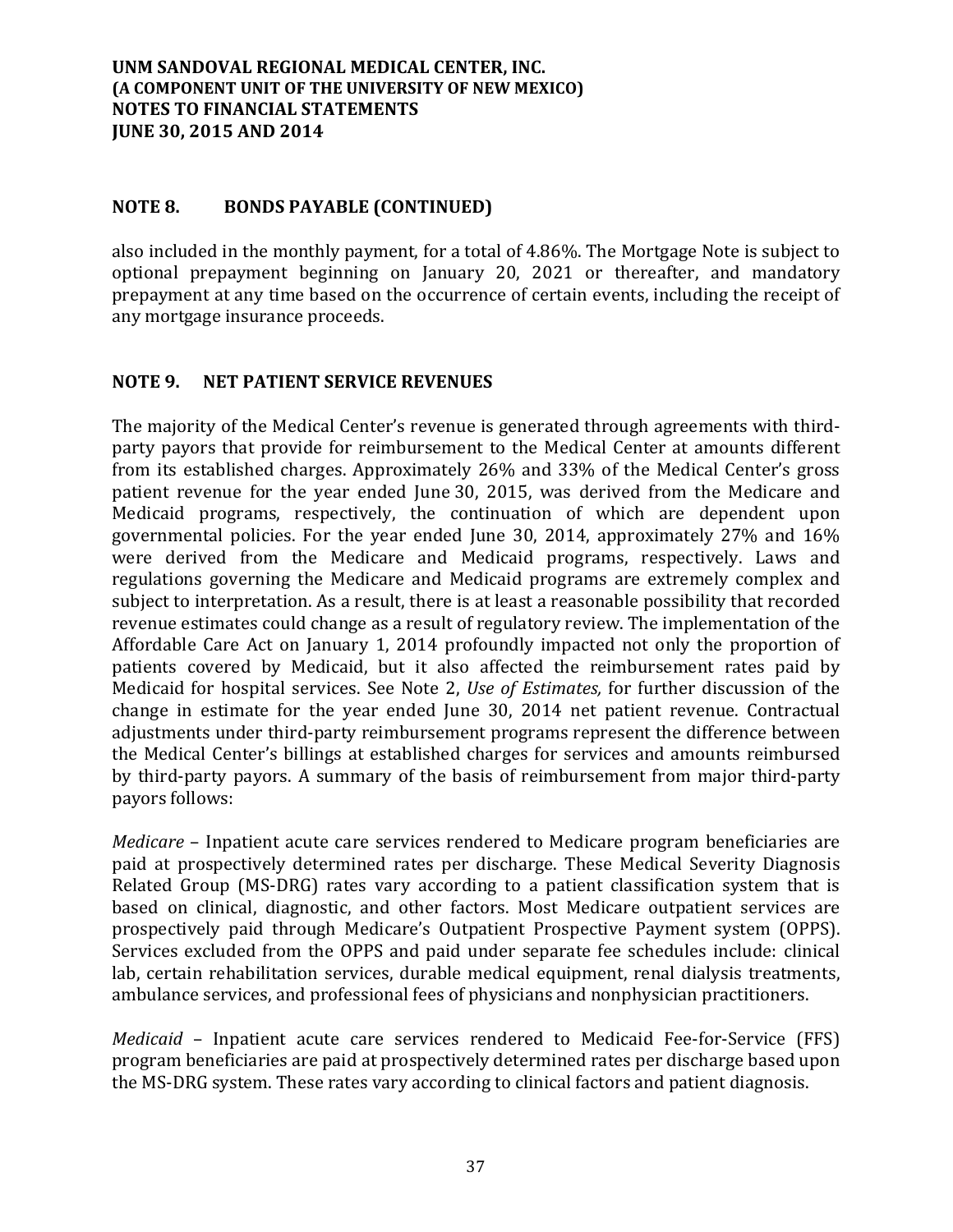### **NOTE 9. NET PATIENT SERVICE REVENUES (CONTINUED)**

In addition, the Medical Center has reimbursement agreements with certain Managed Care Organizations (MCOs) that have contracted with the State of New Mexico SALUD! and Centennial Care programs to administer services to enrolled Medicaid beneficiaries. The State of New Mexico terminated its SALUD! program effective December 31, 2013 and began its Centennial Care program effective January 1, 2014. The basis for reimbursement under these agreements includes prospectively determined rates (MS-DRG) or per diem for inpatient services, and prospectively determined payments for outpatient services.

The Medical Center participated in the reimbursement agreement between UNM Hospitals and the State of New Mexico. Funding is modeled after a capitated payment program. Funds are remitted to UNM Hospitals on a per-member-per-month basis for all stateapproved members. UNM Hospitals remits funds to the Medical Center based on the pro rata share of the adjudicated claims for these patients. Funding under the SCI program for years ended June 30, 2015 and 2014 was zero and \$973,477, respectively, and is included in premium revenue. The state of New Mexico terminated its SCI Medicaid program effective December 31, 2013.

*Other* – The Medical Center has also entered into reimbursement agreements with certain commercial insurance carriers, health maintenance organizations, and preferred provider organizations. The basis for reimbursement under these agreements includes prospectively determined rates-per-discharge, discounts from established charges, and prospectively determined per diem rates.

A summary of net patient revenues follows for the years ended June 30:

|                                 |    | 2015         | 2014           |
|---------------------------------|----|--------------|----------------|
|                                 |    |              |                |
| Charges at established rates    | S. | 155,049,393  | 125,453,318    |
| Charity care                    |    | (2,502,426)  | (5,068,930)    |
| Contractual adjustments         |    | (75,041,205) | (48, 130, 588) |
| Provision for doubtful accounts |    | (2,750,843)  | (19, 575, 755) |
| Net patient service revenues    | S  | 74,754,919   | 52,678,045     |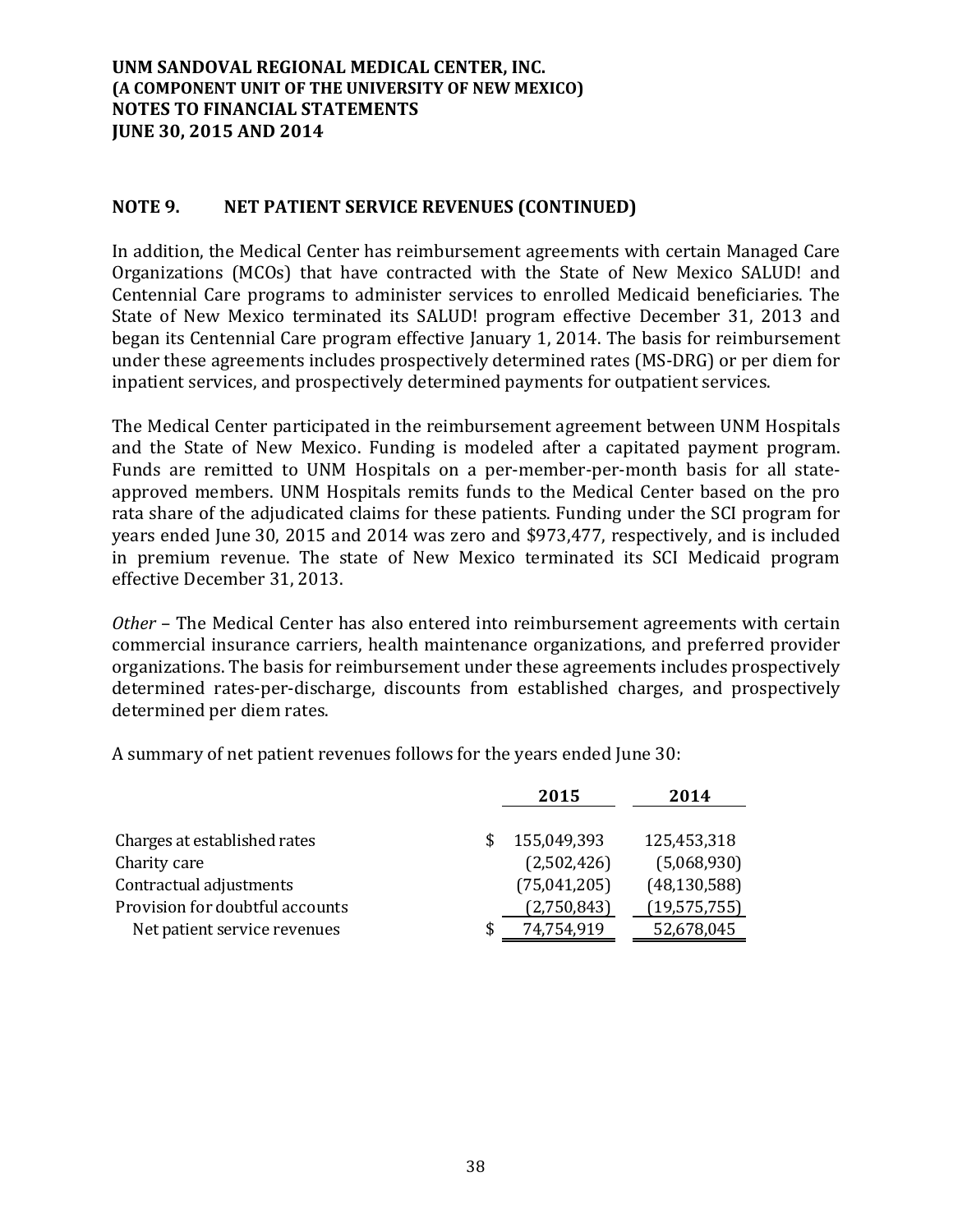### **NOTE 10. CHARITY CARE**

The Medical Center maintains records to identify and monitor the level of charity care it provides. These records include the amount of charges foregone for services and supplies furnished under its charity care policy. The following information measures the level of charity care provided during the years ended June 30:

|                                               | 2015            | 2014      |
|-----------------------------------------------|-----------------|-----------|
|                                               |                 |           |
| Charges foregone, based on established rates  | \$<br>2,502,426 | 5,068,930 |
| Estimated costs and expenses incurred to      |                 |           |
| provide charity care                          | 1,188,652       | 2,397,603 |
| Equivalent percentage of charity care charges |                 |           |
| forgone to total gross revenue                | 1.6%            | 4.0%      |

### **NOTE 11. MALPRACTICE INSURANCE**

As a University Research Park and Economic Development Act (URPEDA) corporation, UNM Sandoval Regional Medical Center, Inc. has immunity from tort liability except as set forth in the New Mexico Tort Claims Act (NMTCA). In this connection, the New Mexico Legislature waived the State's and the UNM Sandoval Regional Medical Center, Inc.'s immunity for claims arising out of negligence out of the operation of its Medical Center, the treatment of the Medical Center's patients, and the healthcare services provided by UNM Sandoval Regional Medical Center, Inc. employees. Additionally, as described below, consistent with the provisions of URPEDA, UNM Sandoval Regional Medical Center, Inc., elected to purchase its medical malpractice, professional and general liability coverage from the Risk Management Division of the State of New Mexico General Services Department (RMD), who administers the Public Liability Fund established under the NMTCA. 

The NMTCA limits, as an integral part of this waiver of immunity, the amount of damages that can be assessed against UNM Sandoval Regional Medical Center, Inc. on any tort claim including medical malpractice, professional or general liability claims. The NMTCA provides that total liability for all claims that arise out of a single occurrence shall not exceed  $$700,000$  set forth as follows: (a)  $$200,000$  for real property; (b) up to  $$300,000$  for past and future medical and medically related expenses; and (c) up to \$400,000 for past and future noneconomic losses (such as pain and suffering) incurred or to be incurred by the claimant. While the language of the NMTCA does not expressly provide for claims of loss of consortium, New Mexico appellate court decisions have allowed claimants to seek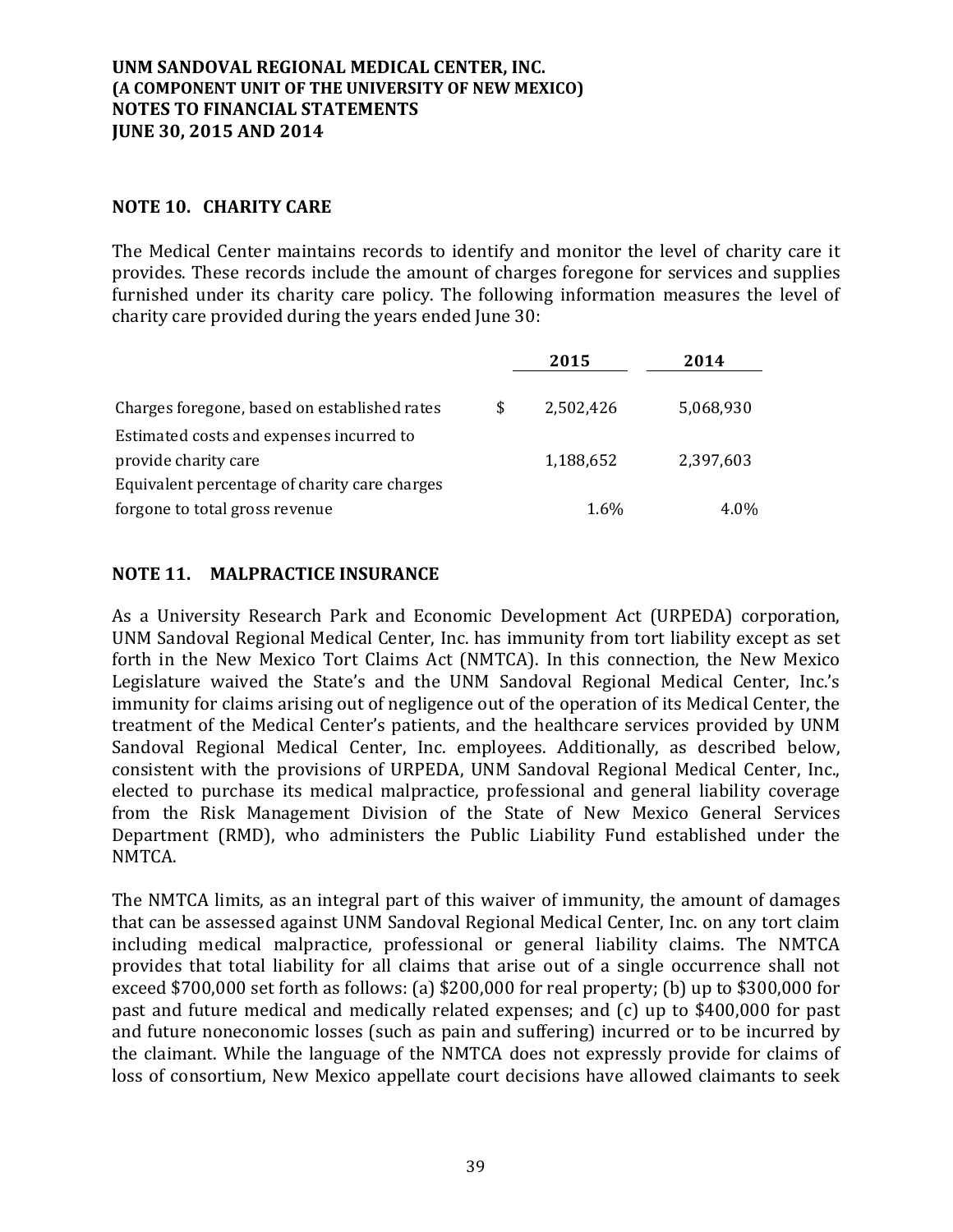### **UNM SANDOVAL REGIONAL MEDICAL CENTER, INC. (A COMPONENT UNIT OF THE UNIVERSITY OF NEW MEXICO) NOTES TO FINANCIAL STATEMENTS JUNE 30, 2015 AND 2014**

### **NOTE 11. MALPRACTICE INSURANCE (CONTINUED)**

loss of consortium. As a result, if loss of consortium claims are presented, those claims cannot exceed \$350,000 in the aggregate. Thus, it appears that if a claim presents both direct claims and third party claims, the maximum exposure of the Public Liability Fund and, therefore, UNM Sandoval Regional Medical Center, Inc., cannot exceed \$1,050,000. The NMTCA prohibits the award of punitive or exemplary damages against UNM Sandoval Regional Medical Center, Inc.

The URPEDA authorizes URPEDA corporations to obtain their liability coverages from RMD for those torts where the Legislature has waived the State's immunity up to the damages limits of the NMTCA, as described above, plus the cost incurred in defending any claims and/or lawsuits (including attorney's fees and expenses), with no deductible and with no self-insured retention by UNM Sandoval Regional Medical Center, Inc. As stated previously, UNM Sandoval Regional Medical Center, Inc., did elect to purchase, and did in fact purchase, its medical malpractice, professional and general liability coverage from RMD. As a result of this, UNM Sandoval Regional Medical Center, Inc. is fully covered for claims and/or lawsuits relating to medical malpractice or professional liability occurring at its Medical Center.

# **NOTE 12. RELATED PARTY TRANSACTIONS**

The Medical Center provides professional and purchased services to UNM and other entities associated with UNM. The Medical Center billed the following amounts, included as either revenue or as an expense reduction in the accompanying statements of revenues, expenses, and changes in net position, for services rendered during the years ended June 30:

|                                                           |   | 2015    | 2014               |
|-----------------------------------------------------------|---|---------|--------------------|
| <b>UNM Health System</b><br>UNM Department of Orthopedics |   | 738,546 | 6,820,917<br>3,600 |
|                                                           | S | 738,546 | 6,824,517          |

The Medical Center reimburses UNM Hospital and UNM Medical Group for primarily professional service incurred on behalf of the Medical Center.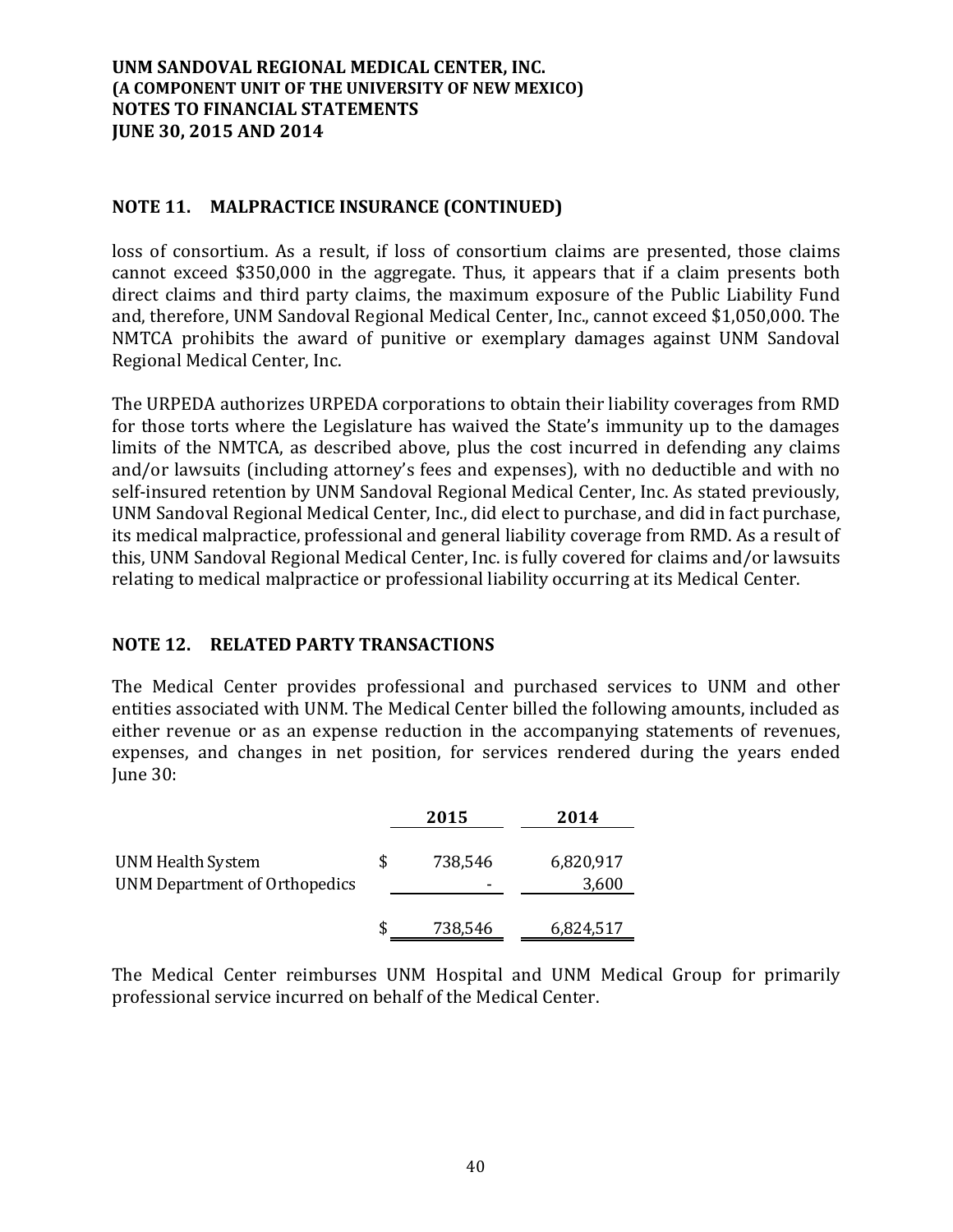## **NOTE 12. RELATED PARTY TRANSACTIONS (CONTINUED)**

The Medical Center reimburses UNM and other entities associated with UNM, for the cost of salaries of various medical and administrative personnel, malpractice insurance, and physician coverage incurred on behalf of the Medical Center. The Medical Center incurred expenses, included in total expenses in the accompanying statements of revenues, expenses, and changes in net position, related to the following entities during the years ended June 30:

|                                                                                  | 2015                                  | 2014                           |
|----------------------------------------------------------------------------------|---------------------------------------|--------------------------------|
| University of New Mexico<br><b>UNM Health System</b><br><b>UNM Medical Group</b> | \$<br>477,212<br>2,378,672<br>540,197 | 1,221,160<br>333,093<br>96,949 |
|                                                                                  | 3,396,081                             | 1,651,202                      |

Additionally, UNMMG extended funds to the Medical Center for the funding of the Negative Arbitrage Account fund as required by the bond rating agencies. UNMMG advanced the Medical Center \$10,125,000 in November of 2010. During the years ended June 30, 2015 and 2014, the Medical Center repaid \$2,040,000 and \$0, respectively. Final endorsement was completed on June 18, 2014. The final balance owed to UNMMG for the funding on the Negative Arbitrage was paid on July 29, 2014 in the amount of  $$2,040,000$ .

UNM and the Medical Center have entered into a Ground Lease under which the Medical Center will lease approximately 18.4 acres of land from the UNM. The Ground lease provides for rent of \$1.00 per year for the primary and extended terms of the Ground Lease. The Ground Lease further provides that the primary term of the Ground Lease will be for a term of 74 years and grants the Medical Center the option to renew the Ground Lease for an extended term of 25 years.

### **NOTE 13. BENEFIT PLANS**

The Medical Center has a defined contribution plan covering eligible employees which provides retirement benefits. The name of the plan is UNM Sandoval Regional Medical Center 403(b) Retirement Plan (the Plan). The Plan was adopted on October 1, 2011. It is a participant-directed defined contribution plan covering employees of the Medical Center.

Contributions to the plan are made through employee deferrals on earned compensation. Participants may contribute, on a tax-deferred basis, up to the annual limitations as prescribed by the Internal Revenue Service. Participants may designate all or a portion of 403(b) elective deferral contributions as Roth elective deferral contributions. Participants may also make rollover contributions representing distributions from other qualified plans.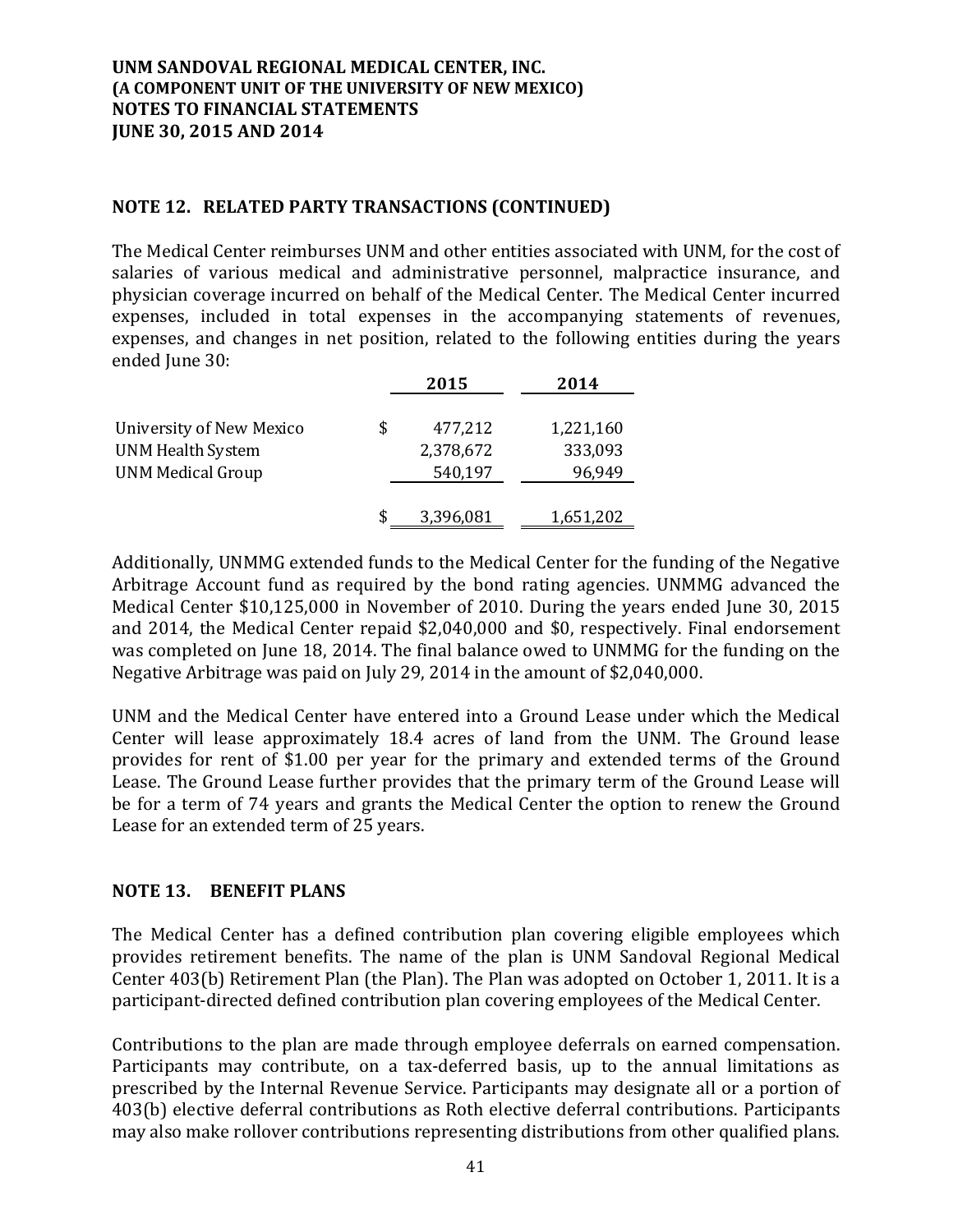### **UNM SANDOVAL REGIONAL MEDICAL CENTER, INC. (A COMPONENT UNIT OF THE UNIVERSITY OF NEW MEXICO) NOTES TO FINANCIAL STATEMENTS JUNE 30, 2015 AND 2014**

### **NOTE 13. BENEFIT PLANS (CONTINUED)**

Participants direct the investment of their contributions into various investment options offered by the Plan. The Plan currently offers various mutual funds and an insurance investment contract as investment options for participants. The Medical Center may make matching contributions equal to a percentage of participant contributions. If matching contributions are made, the percentage contributed is determined by the Medical Center. The Medical Center may also make a discretionary contribution each plan year. Contributions are subject to regulatory limitations. The expense for the defined contribution plan was  $$493,587$  and  $$409,204$  in the years ended June 30, 2015 and 2014, respectively. Total employee contributions under this plan were \$738,157 and \$593,346 for the years ended June 30, 2015 and 2014, respectively.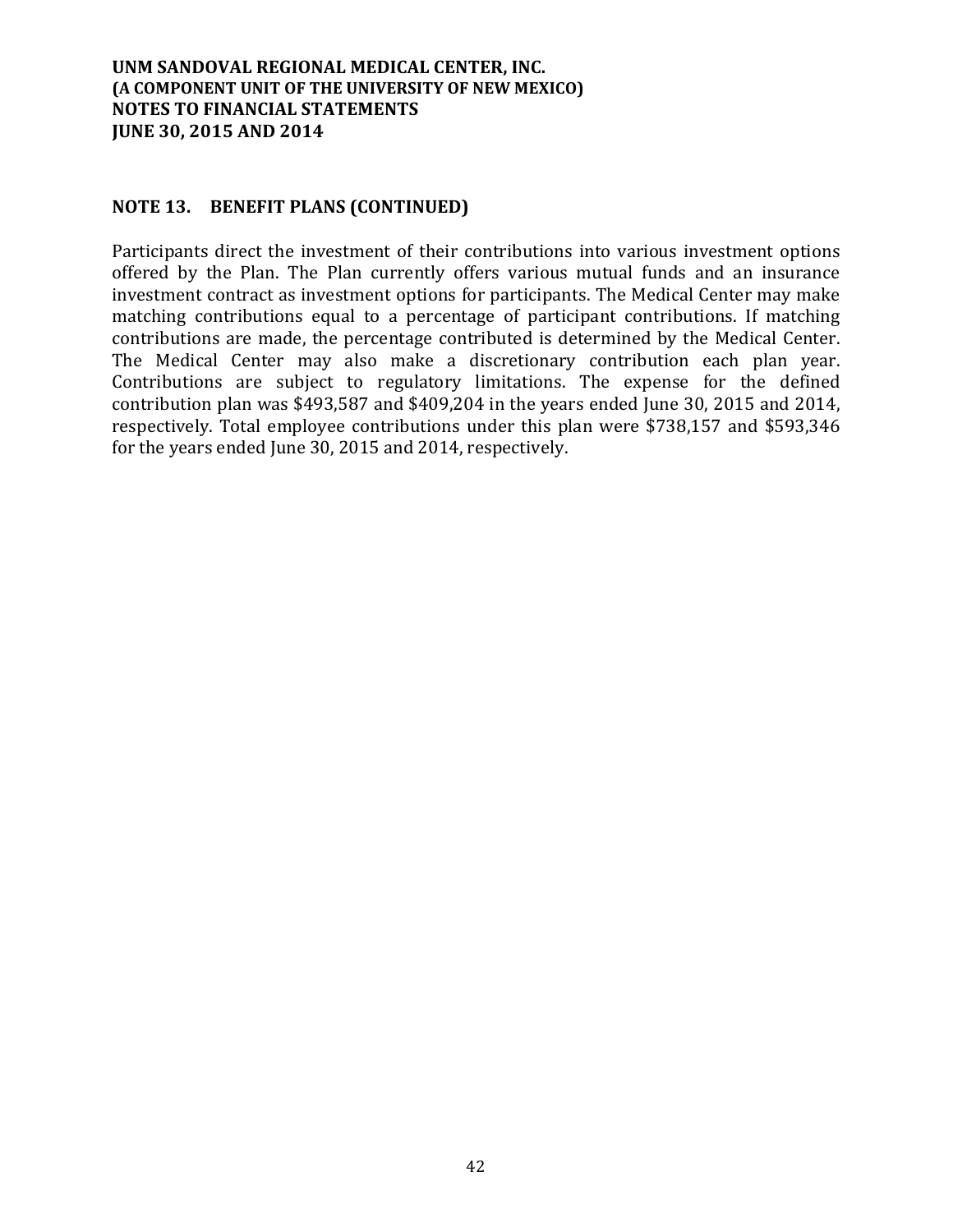### **UNM SANDOVAL REGIONAL MEDICAL CENTER, INC. (A COMPONENT UNIT OF THE UNIVERSITY OF NEW MEXICO) CONTRACTS ENTERED INTO GREATER THAN \$60,000**

| Procurement<br><b>Type</b> | <b>Vendors that</b><br>responded                                                                                   | In-State                | Out-of-<br><b>State</b>    | <b>Residential</b><br>Preference | In-state vs<br>Veteran<br>Preference | Scope of<br><b>Work</b>                                       | Vendor(s)<br>Awarded                           | Amount<br>of<br>Contract |
|----------------------------|--------------------------------------------------------------------------------------------------------------------|-------------------------|----------------------------|----------------------------------|--------------------------------------|---------------------------------------------------------------|------------------------------------------------|--------------------------|
| Sole Source                |                                                                                                                    | No                      | Yes                        | No                               | <b>NA</b>                            | Software<br>upgrade of<br>Aquarius<br>iNtuition i3-<br>6000   | TeraRecon<br>Inc.                              | \$235,548                |
| Emergency<br>Procurement   |                                                                                                                    | No                      | Yes                        | No                               | <b>NA</b>                            | Radiology<br>products                                         | <b>Bard</b><br>Peripheral<br>Vascular,<br>Inc. | n/a                      |
| Emergency<br>Procurement   |                                                                                                                    | Yes                     | No                         | No                               | <b>NA</b>                            | Exit and<br>egress Light<br>Testing<br>Services               | Systems<br>Engineering<br>Services             | \$61,000<br>per yr       |
| RFP P174-11                | 1. True North<br>2. NCO<br>3. UCB                                                                                  | 1. No<br>2. No<br>3. No | 1. Yes<br>2. Yes<br>3. Yes | 1. No<br>2. No<br>3. No          | <b>NA</b>                            | Outsourcing<br>and<br>Management<br>of Accounts<br>Receivable | United<br>Collection<br>Bureau, Inc.           |                          |
| RFP P189-11                | 1. Emboider- ISM<br>2. We've Got Scrubs<br>3. Standard Textile<br>4. Ameri-Pride<br>5. Staples<br>6. Scrubs Direct |                         |                            |                                  |                                      | Employee<br>Scrubs and<br>Uniforms                            | Scrubs<br>Direct, Inc.                         |                          |
| RFP P234-13                | 1. Accretive PAS<br>2. Executive Ehealth<br>Resources<br>3. Schumacher<br>Group                                    | 1. No<br>2. No<br>3. No | 1. Yes<br>2. Yes<br>3. Yes | 1. No<br>2. No<br>3. No          | <b>NA</b>                            | Physician<br>Advisory<br><b>Services</b>                      | Accretive<br>PAS                               |                          |
| RFP P285-14                | Cook Medical Inc                                                                                                   | No                      | Yes                        | No                               | <b>NA</b>                            | Radiology<br>products                                         | Cook<br>Medical Inc.                           |                          |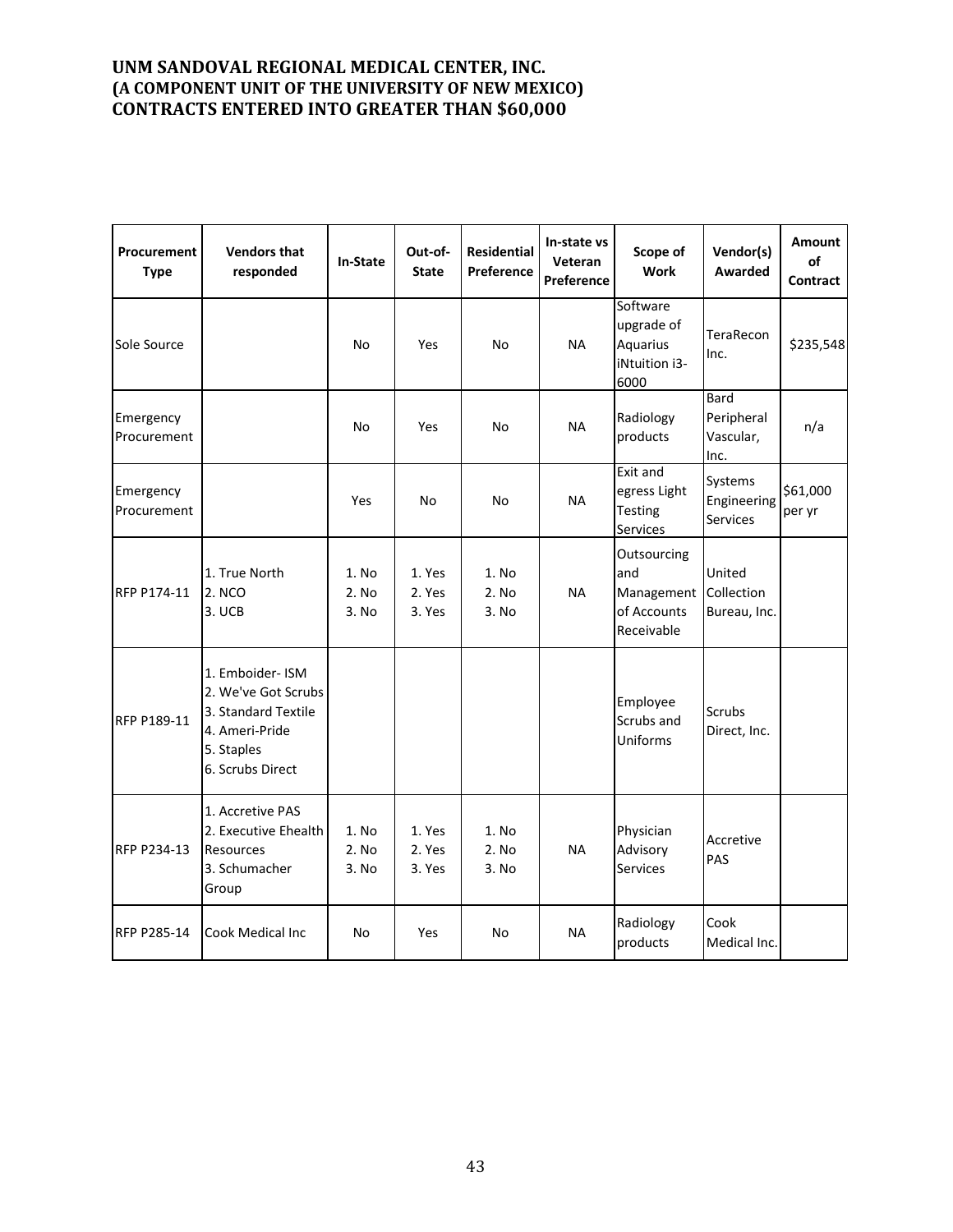### **REPORT OF INDEPENDENT AUDITORS ON INTERNAL CONTROL OVER FINANCIAL REPORTING AND ON COMPLIANCE AND OTHER MATTERS BASED ON AN AUDIT OF FINANCIAL STATEMENTS PERFORMED IN ACCORDANCE WITH** *GOVERNMENT AUDITING STANDARDS*

The Board of Directors UNM Sandoval Regional Medical Center, Inc. and Mr. Timothy Keller, New Mexico State Auditor

**MOSS-ADAMS**<sub>UP</sub> Certified Public Accountants | Business Consultants

We have audited, in accordance with the auditing standards generally accepted in the United States of America and the standards applicable to financial audits contained in *Government Auditing Standards* issued by the Comptroller General of the United States, the financial statements of Sandoval Regional Medical Center, Inc. (SRMC), as of and for the year ended June 30, 2015 and the related notes to the financial statements, which collectively comprise SRMC's basic financial statements and have issued our report thereon dated October 29, 2015.

#### **Internal Control Over Financial Reporting**

In planning and performing our audit of the financial statements, we considered SRMC's internal control over financial reporting (internal control) to determine the audit procedures that are appropriate in the circumstances for the purpose of expressing our opinions on the financial statements, but not for the purpose of expressing an opinion on the effectiveness of SRMC's internal control. Accordingly, we do not express an opinion on the effectiveness of SRMC's internal control.

A *deficiency in internal control* exists when the design or operation of a control does not allow management or employees, in the normal course of performing their assigned functions, to prevent, or detect and correct, misstatements on a timely basis. A *material weakness* is a deficiency, or a combination of deficiencies, in internal control such that there is a reasonable possibility that a material misstatement of the entity's financial statements will not be prevented, or detected and corrected, on a timely basis. A *significant deficiency* is a deficiency, or a combination of deficiencies, in internal control that is less severe than a material weakness, yet important enough to merit attention by those charged with governance.

Our consideration of internal control was for the limited purpose described in the first paragraph of this section and was not designed to identify all deficiencies in internal control that might be material weaknesses or significant deficiencies. Given these limitations, during our audit we did not identify any deficiencies in internal control that we consider to be material weaknesses. However, material weaknesses may exist that have not been identified.

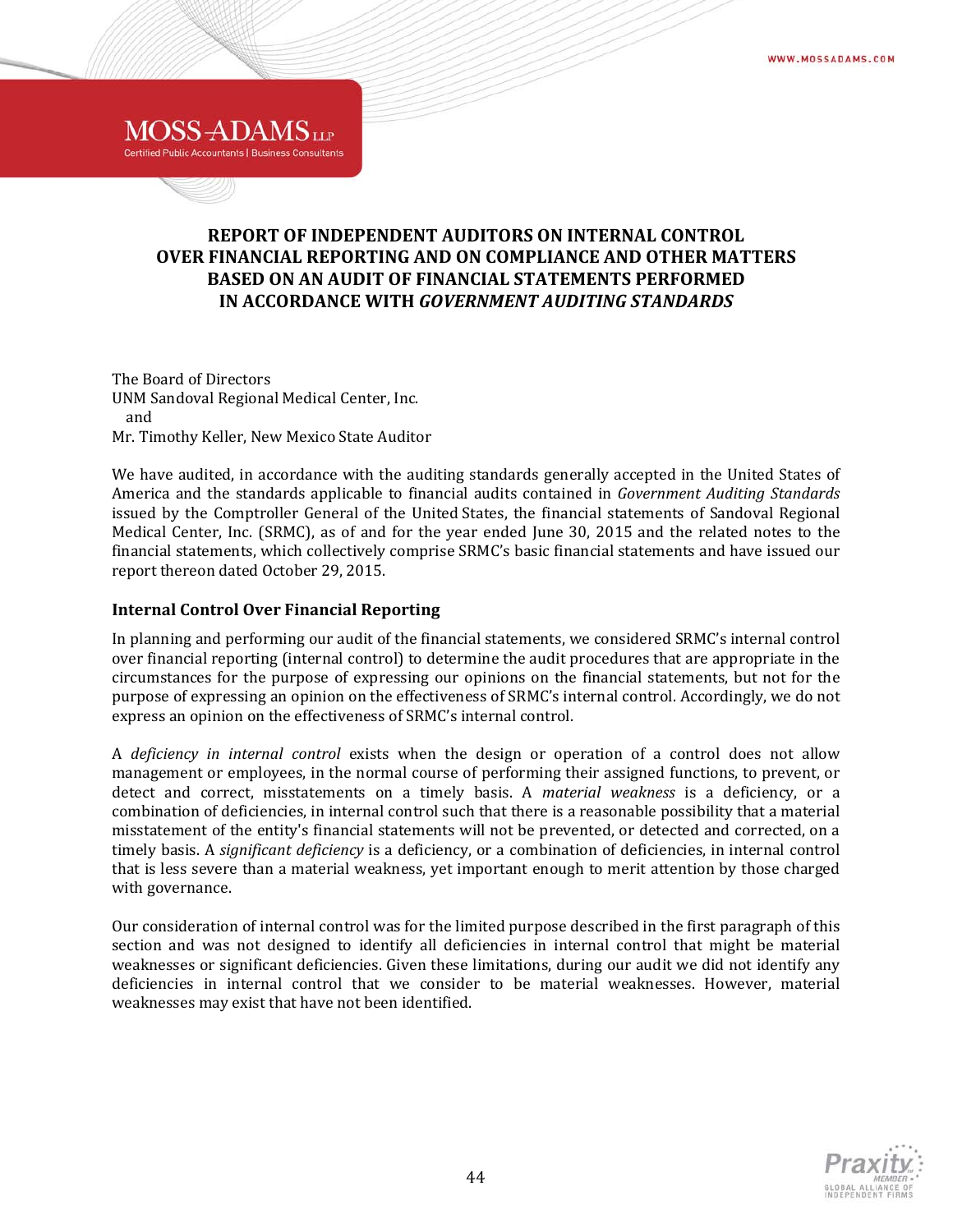The Board of Directors UNM Sandoval Regional Medical Center, Inc. and Mr. Timothy Keller, New Mexico State Auditor

#### **Compliance and Other Matters**

As part of obtaining reasonable assurance about whether SRMC's financial statements are free from material misstatement, we performed tests of its compliance with certain provisions of laws, regulations, contracts, and grant agreements, noncompliance with which could have a direct and material effect on the determination of financial statement amounts. However, providing an opinion on compliance with those provisions was not an objective of our audit, and accordingly, we do not express such an opinion. The results of our tests disclosed no instances of noncompliance or other matters that are required to be reported under *Government Auditing Standards*.

#### **Purpose of this Report**

The purpose of this report is solely to describe the scope of our testing of internal control and compliance and the results of that testing, and not to provide an opinion on the effectiveness of the entity's internal control or on compliance. This report is an integral part of an audit performed in accordance with *Government Auditing Standards* in considering the entity's internal control and compliance. Accordingly, this communication is not suitable for any other purpose.

Mess adams LLP

Albuquerque, New Mexico October 29, 2015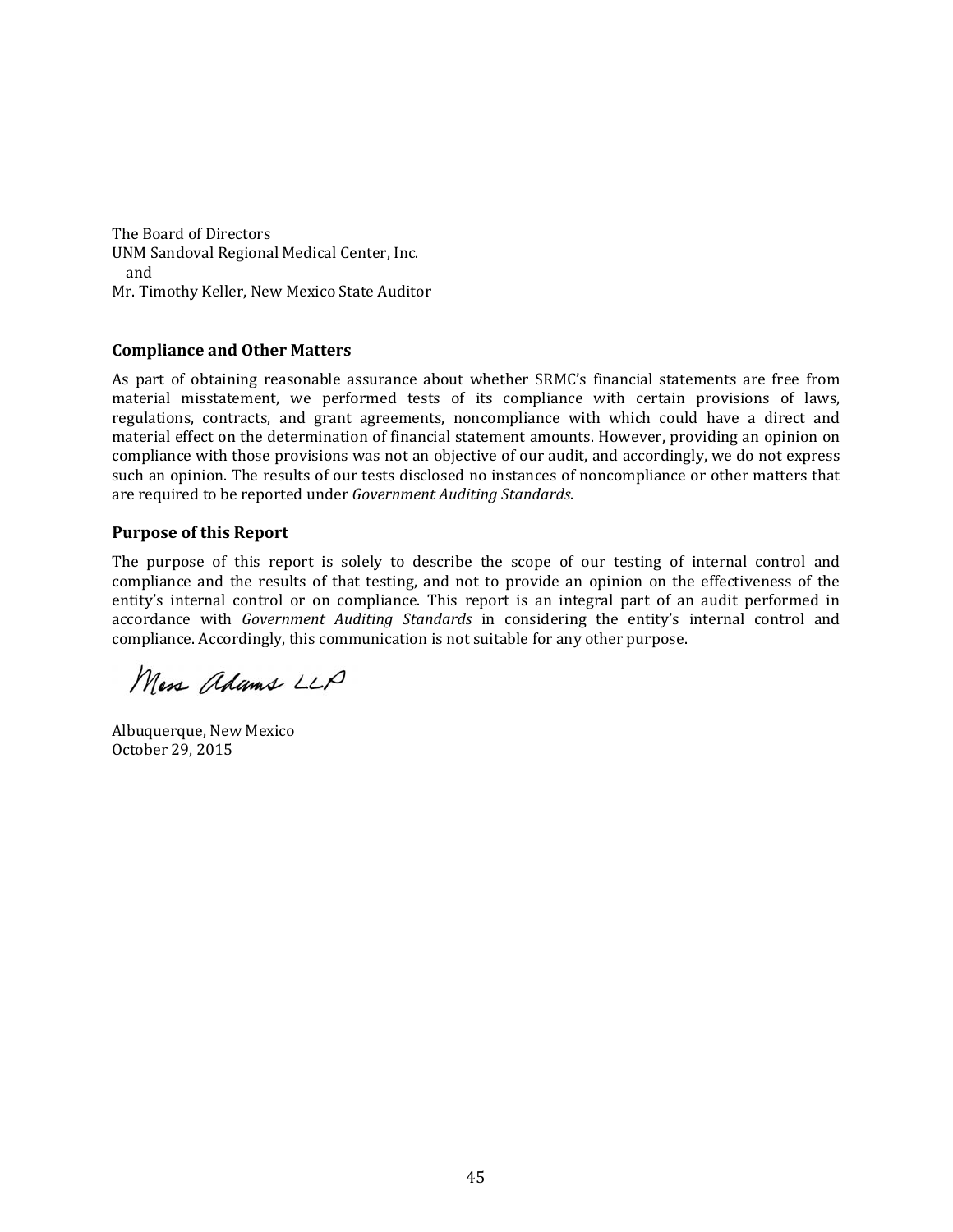### **UNM SANDOVAL REGIONAL MEDICAL CENTER, INC. (A COMPONENT UNIT OF THE UNIVERSITY OF NEW MEXICO) SCHEDULE OF FINDINGS AND RESPONSES JUNE 30, 2015**

There are no current or prior year findings.